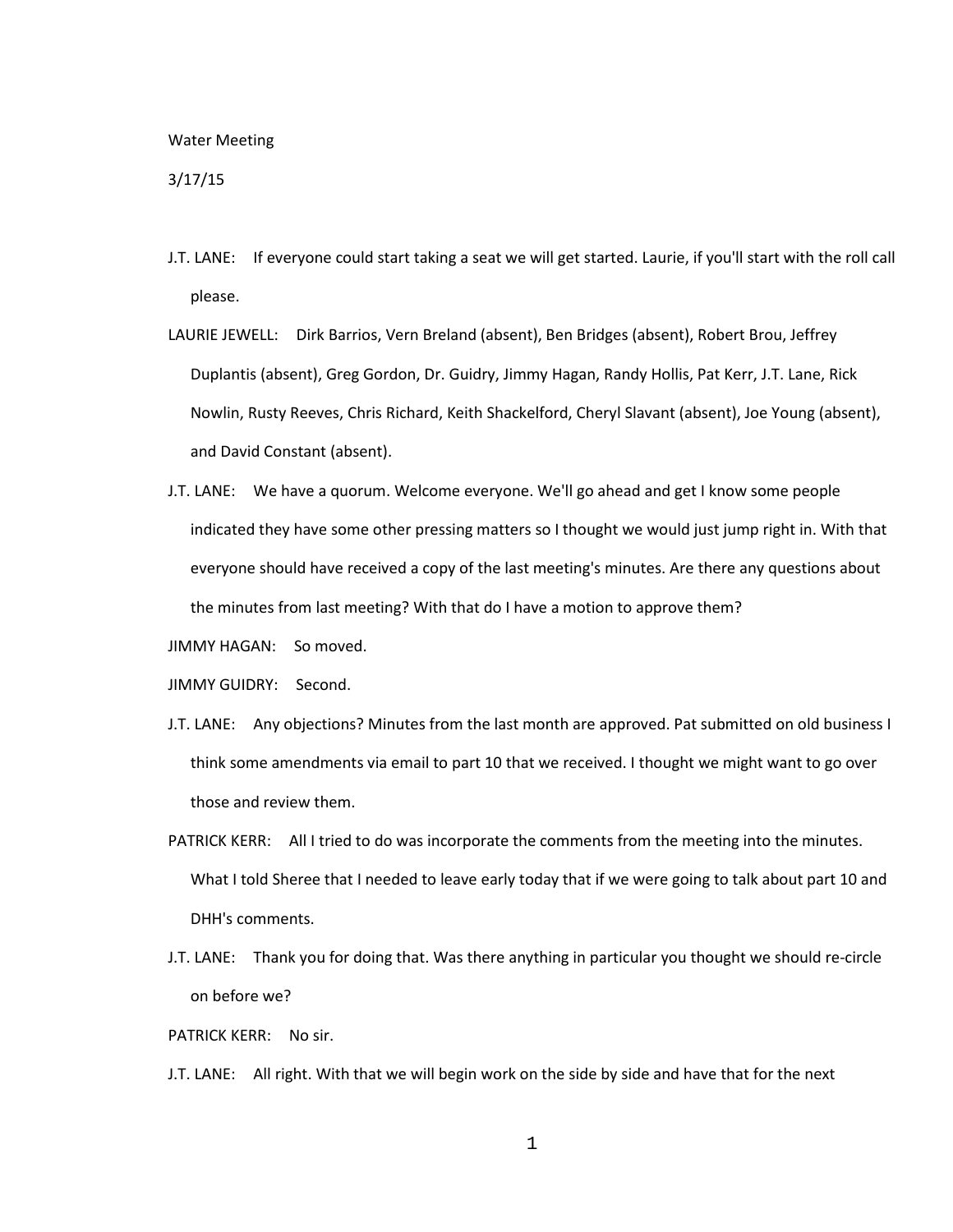meeting. With that we'll go through the part 5 comments from DHH. And I guess Jake will you take us through that please.

JAKE CAUSEY: So for the part 5 for the side by side slash DHH comments you have the standard format that we have been using. Comments on the side and then some of these things they will reference attachments which was the purpose of the second little power point handout. I guess we can sort of have as much information with us at the time as possible. So I'll get started. So comment 1 was just to note that for ANSI accredited testing agency or I guess or eventually exactly what term I guess is used maybe testing organization or whatever the most commonly used term to describe that is what would we want to define as a definition. We currently actually do that I think in the plumbing code for one specific thing. It relates back to like an ISO standard guide 65. Anyway, I think that's pretty straight forward. By the way it's sort of clear what that means. I think it's actually kind of to Dirk's question he had about UL certified for product to meet NSF 60 is that acceptable and it is. UL is an ANSI accredited listing agency for yada, yada, yada. And so that's what that definition will address so it's clear. I think that resolves that. So the next comment DHH comment 2. 5.1.2 B control. Chemical feed rates shall be proportional to the flow stream being dosed. I guess the subcommittee comment was to add unless the flow stream is constant then manual dosage of the chemical shall be deemed acceptable. I guess our thought was that maybe it was just a misunderstanding of what A above means and then what B actually means. Cause A above says feeders may be manually or automatically controlled and then automatic control shall be designed so as to allow override by manual controls. Typically dosage rates are proportional to flow regardless of whether it's manually or automatically controlled. I guess our comment was I don't think that the sort of the add-on to that sentence is necessary because I think the above it addresses that. I think we're on the same page there, but I'm not sure if anybody has different thoughts or thought that that meant something differently than what we understand it to mean.

JIMMY GUIDRY: So Jake, is the proposal to leave the addition of the red or strike out the whole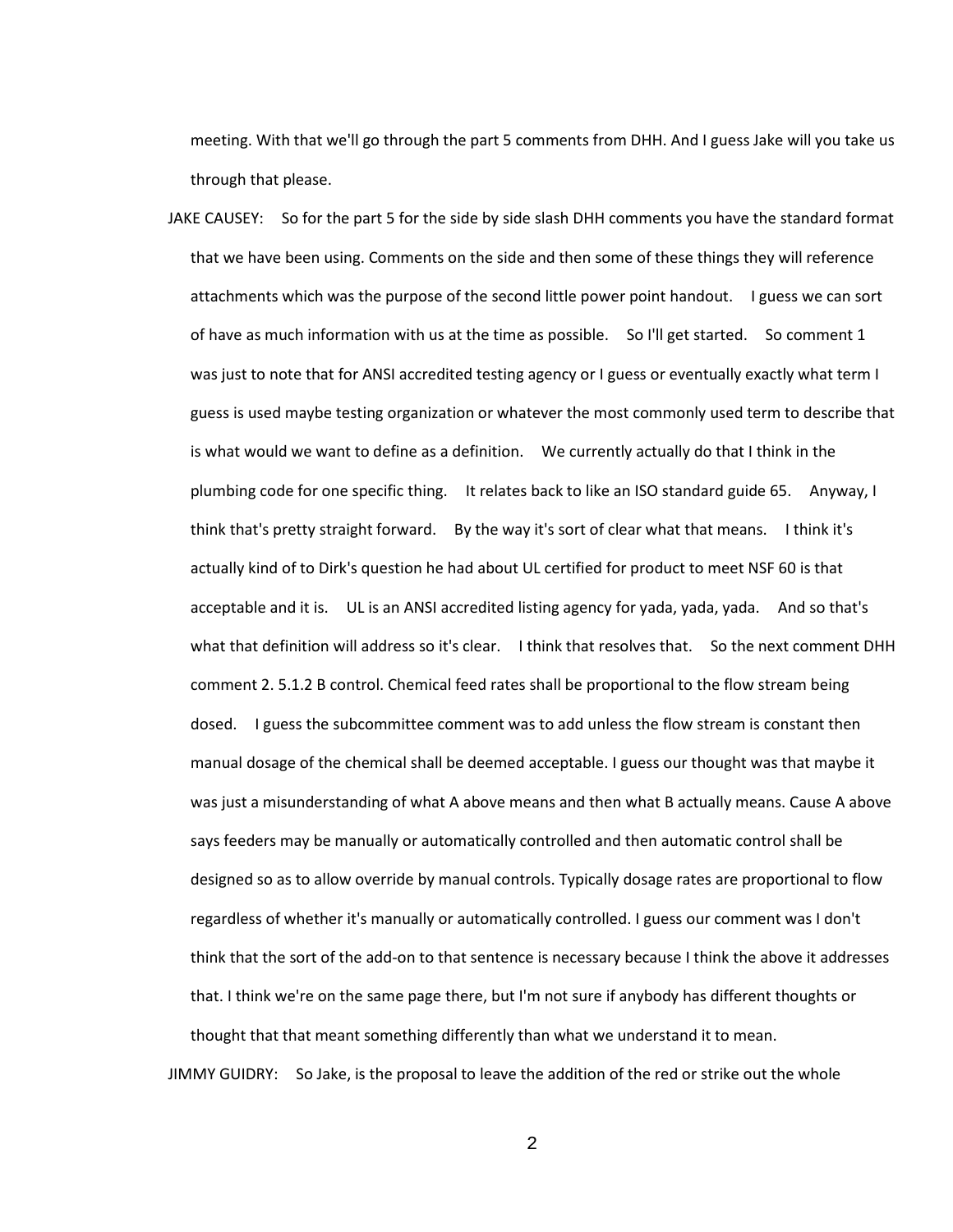sentence?

- JAKE CAUSEY: Just to leave the original language there that what's proposed to be added in the red doesn't need to be added. It would be redundant.
- RANDY HOLLIS: I think as a comment on that Dr. Guidry if they will allow manual feeders then manual means manual so you can't be proportionally to flow because it's a manual dosage so your flow would have to be constant for the manual feeder to work. We're on the record, it's in the minutes. As long as manual is allowed it's okay. I'm okay with it.
- DIRK BARRIOS: When it speaks about spare parts of each type question comes in are we talking about commonly worn parts? There's so many parts today for some of this equipment. In most cases I know the smaller systems may not, but we have duplicate or redundant systems where you have one that we run for a while and after we run it then we'll swap it out and run another for a while. If one feed pump goes out we have a spare feed pump right there online and we can just swap it out. I guess avoid having to be a spare part's depot at your water system if we have redundant systems you're going to still carry spare parts that normally wear out, but where do you draw the line?
- JAKE CAUSEY: If you have a redundant system then my view would be that meets or exceeds the spare parts requirement. I think really the change here was that you didn't have to have a set of spare parts for each individual feeder, just each type of feeder such that if you had two LMI model pumps you can have one set of gaskets for either pump if there is a leak or an issue. I mean if you have a primary then sort of a backup I think that addresses that concern that you'll be able to maintain continuity of operation.
- RANDY HOLLIS: I guess Dirk one comment I have on that is as you look at spare parts we can't address everything. It has to be case by case, but if you've got a stator for a progressive cavity pump and it's your backup and your primary one fails and it takes six weeks to get a replacement in you're down now to one pump for six weeks. That's not a redundant backup. So I think in that case you need at least one spare stator pump. But that's a case by case.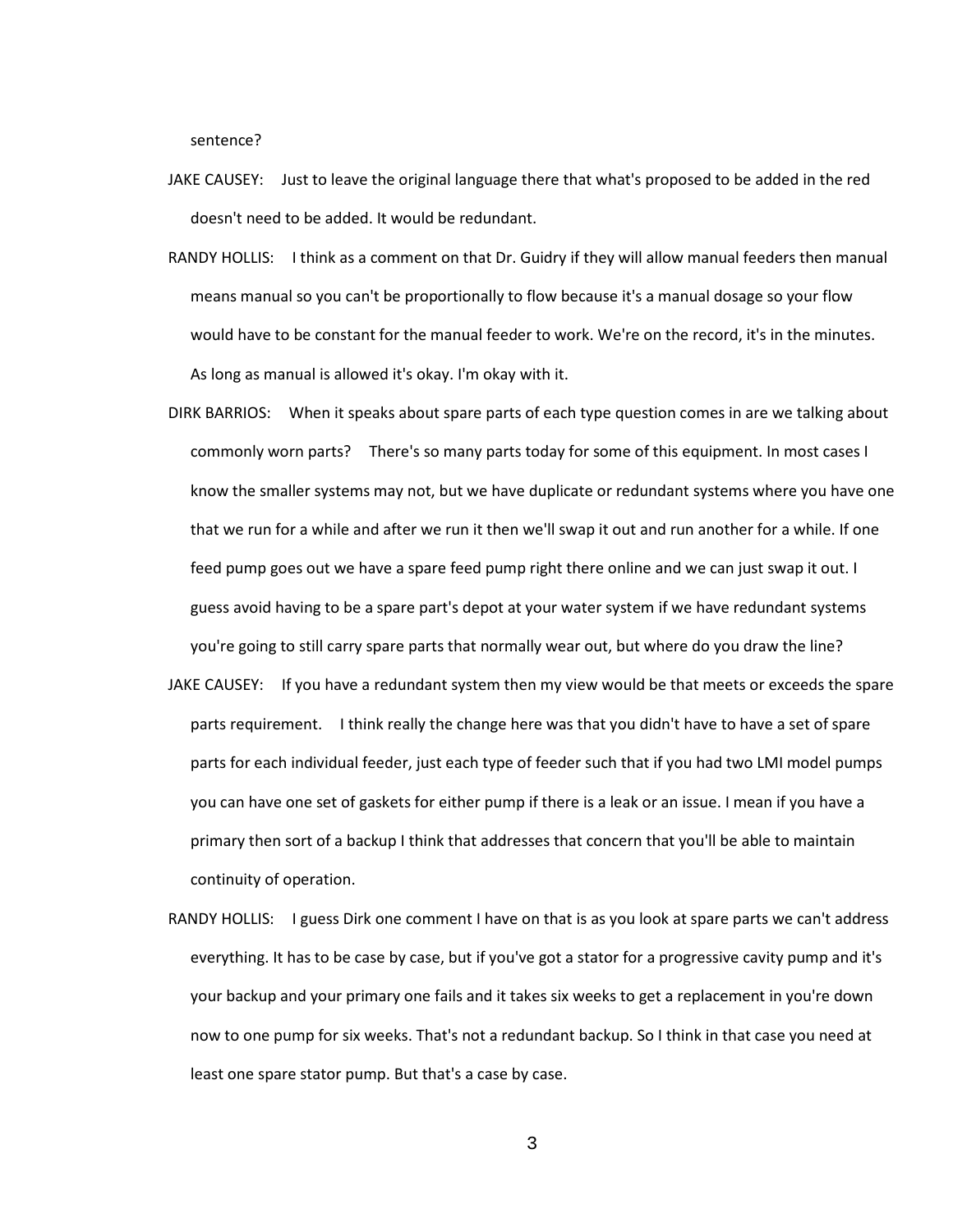- JAKE CAUSEY: DHH comment 3. Basically all we're proposing is to reword the sentence to just follow the structure or format with 1,2,3,4 and above it. I think content wise we agree so there's not any sort of substantive changes, just perhaps the sentence itself. Comment 4 so in 5.1.4 C I guess the original language read calibration tubes or mass flow monitors which allow for direct physical measurement of actual feed rates should be provided and the new language devices utilized to measure feed rates in the pumped liquid shall be designed to handle the liquid being measured which I think it's a little more, it's not specific to two certain types which I don't really have a problem with. But our comment was we wanted to clarify that and shall be provided maybe should be added to the end of that.
- DIRK BARRIOS: There are other ways that you can check your feed rate. You can catch a grab sample and you can run the analysis or weight on the side. If it's a liquid feed rate you can catch it through a graduated cylinder. There's ways of doing it. You're saying device, and I'm just asking, would it be better to put the ability to instead of a device? When you're saying a device has to be something that's there that's readily measuring as it's going on when you can manually do the same thing. Just give you an option, it's all I'm saying. In some cases I understand.
- JAKE CAUSEY: I guess what you're talking about is you would actually be taking sort of the pump out of service in a sense to measure the feed rate using a graduated cylinder?
- DIRK BARRIOS: In the case of chloride, there's two or three chemicals that we feed directly into our flash mixer and it's just a direct feed and we have an airgap right there that we can actually go out there and catch a sample and you can check it right there.

PATRICK KERR: Are we talking about comment 4 still?

DIRK BARRIOS: Yeah.

PATRICK KERR: Okay, so graduated cylinder is a device it just has to be compatible with the chemical you're testing.

DIRK BARRIOS: That's what I'm saying. I'm asking when you say device it almost puts you in a position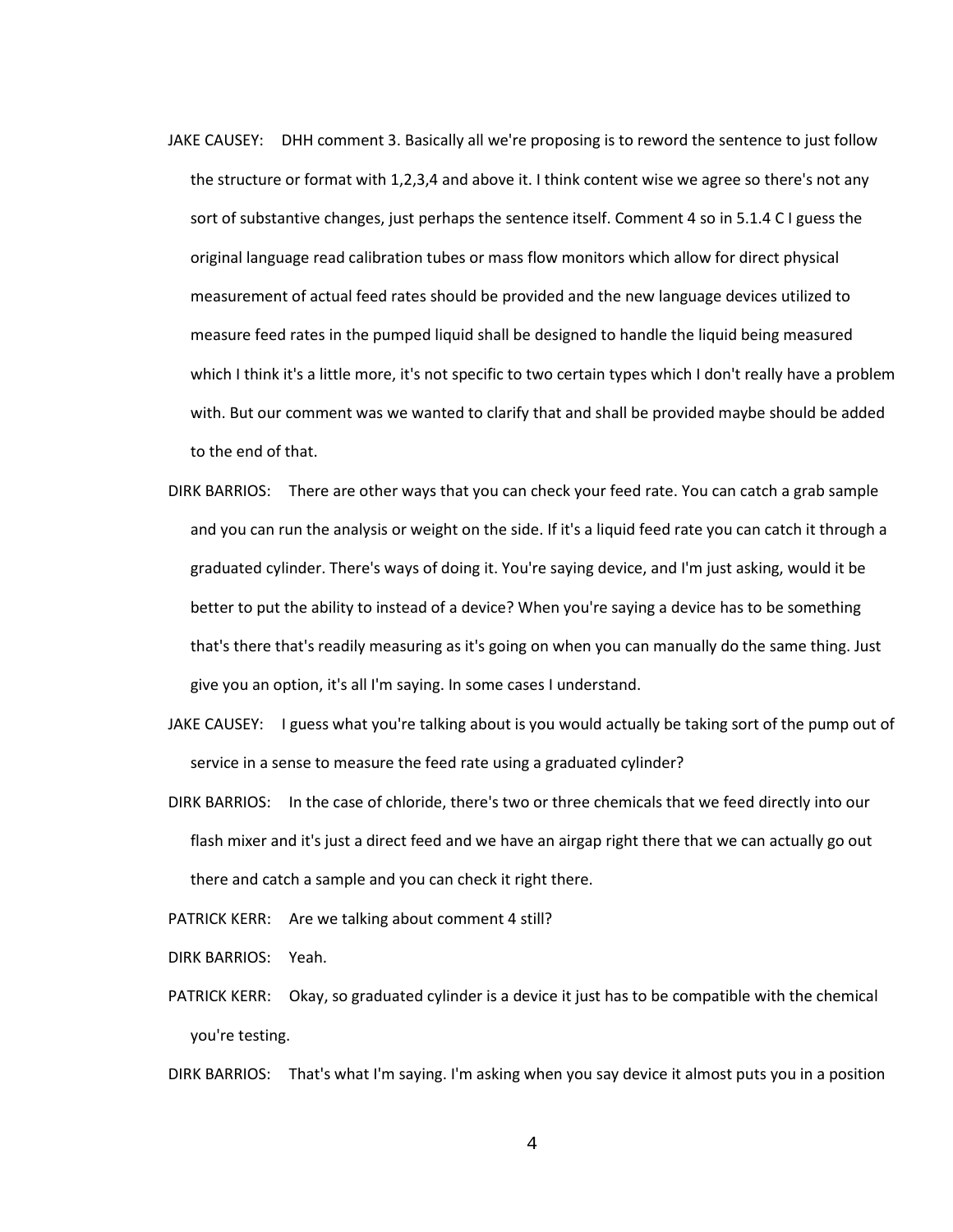where you have to have something there that's reading, that's what I interpret.

- RANDY HOLLIS: I think you can take a small bucket, collect a sample, transfer that to a graduated cylinder that's more precise. That would be a device. Timed over a period of time would be--
- DIRK BARRIOS: So when the system gets written up in the future because they didn't have a device out there, but the device was a graduated cylinder we could come back and say if you go on March, what we are today, the 17th 2015 at 1:00 meeting.
- PATRICK KERR: It's a device.
- DIRK BARRIOS: Just trying to clarify.
- JAKE CAUSEY: The point is is that you have a method that sort of accurately informs you of what your liquid feed rate is. And to do so you're not compromising water quality at the same time. I'm not sure as far as the pump is supposed to be pumping in the flash mixer and you grab what was supposed to be pumped in there that might not be the best way to go about it unless you, I guess, dump it back in there. I hadn't really looked at those methods that closely. That would be one question I would have if what's supposed to be dumping in the flash mixer you grabbing a graduated cylinder it's not going in the water. That might not be the best way to go about it.

DIRK BARRIOS: That's going into raw water supposed to be diluted at such a rate (inaudible).

JAKE CAUSEY: Overall it might be a 100th of a percent. It has no significant impact. I think this is written vague enough that if you say that you have a good argument. We might just want to make sure whatever method or device you're using is not interrupting the flow of chemicals into the water supply at a significant rate that impacts water quality.

DIRK BARRIOS: We don't turn off the feed rate at all or interrupt it.

JAKE CAUSEY: DHH comment 5. Storage and chemical space. I think sort of the way that this section sort of a change had taken form so we proposed to reword it to make it more accurate. Supply and store chemicals. There was a lot of discussion during the subcommittee report last meeting on how many days chemical supply has to be on site at all times to ensure basically continuous chemical feed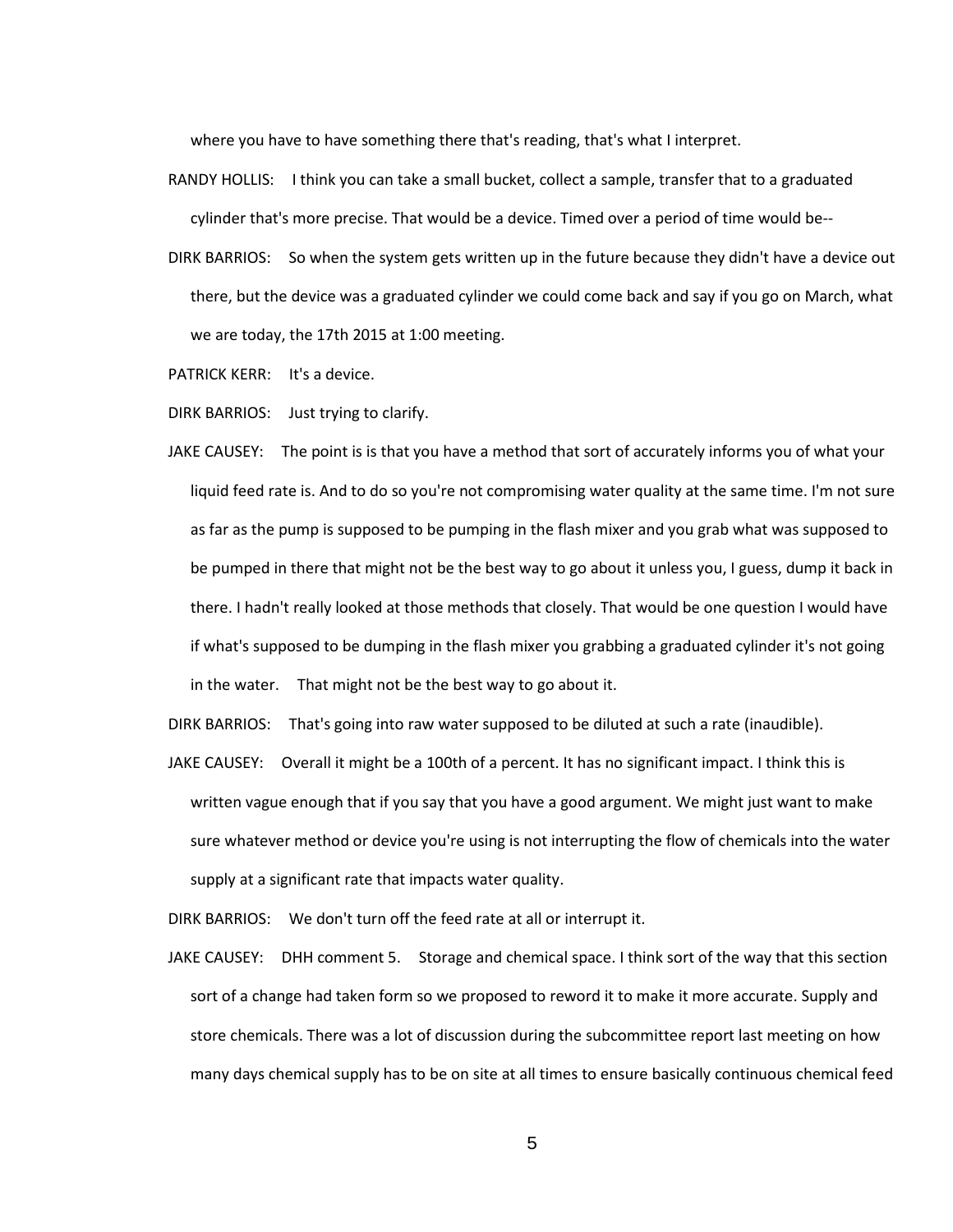between deliveries. We looked at it, 15 days was thrown around, 30 days was what it was originally. So we recommended maybe going with a 10 day timeframe which basically meant if you only maintain, if you were looking at 30 days I guess every 20 you'd be ordering chemicals to make sure you had a 10 day supply on hand in case there were hiccups in delivery that may cause it to be extended. I think we maybe tried to split the difference between 7 and 15. Maybe 10 will work. So that's where that came from. Then the other discussion was a similar issue I guess as far as truckloads. And if you have a chemical that you order by the truckload lot having some commodity of more than one was the heart of the discussion. Whether it's 1.1 or 1.5 I don't think is really the issue. It's just having more than one.

- DIRK BARRIOS: What determined the truckload lot? Best we can tell was about 4,450 gallons. Okay and if that's the case and I'm just going to give you some examples. Can we have polymer 4200 gallon capacity?
- JAKE CAUSEY: Do you order it by the truckload?
- DIRK BARRIOS: Well, you have to order a truckload for them to deliver it. We have two plants so what they do is if it's something more than what we need we split the load and they go deliver half to the north plant and half to the south plant. And what I'm trying to get at is number one.

JAKE CAUSEY: Are you talking about liquid chemicals?

DIRK BARRIOS: Liquid chemicals, fluoride, permanganate, phosphate, polymer, sulfuric acid, alum. The only one out of anyone of them that I just named that we order more than nine times a year normally is alum which means that most of our capacity that we have is in excess of a month to a month and half, but probably a month and a half of capacity. And we don't have what I would consider would be considered a truckload one and a half times truckload lot volume cause we're looking at around 6700 gallons give or take a few. When you're feeding these chemicals at 14 gallons a day, 56 gallons a day, 24 gallons a day and you have to have 6700 gallons on site originally at least. I got a year's worth of chemicals and some cases I might have two years' worth of chemicals on hand.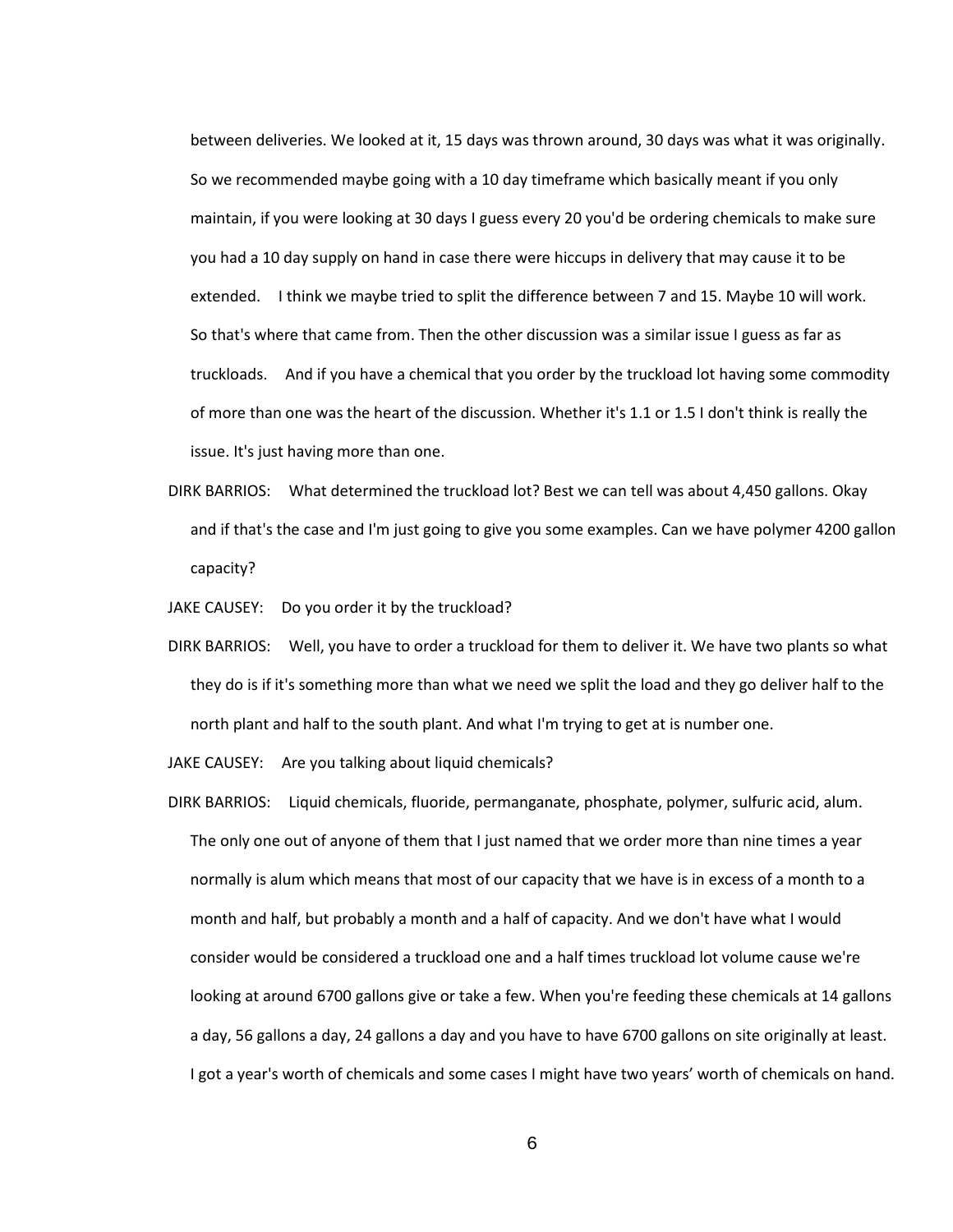We far exceed the ten day. What I asked before is that one and half truckload lot I can see where it should be considered, but to make us do it then I would have to go and construct an entire new chemical feed system because I don't have enough place where we're at. And I'm sure I'm not the only water system in the state that's going to be in the same predicament. You just don't use enough certain chemicals.

JAKE CAUSEY: Other things they only deliver a truckload at a time.

PATRICK KERR: I would argue that you could buy any of those chemicals in carloads if you wanted to and so the ten day you do it for your convince, for economics, buy it by truckload, but it's only things that can only come by truckload that they want you to store a truckload and a half of. You're doing it for economic reasons, not for operational reasons and so it shouldn't apply to you. The fact is we could buy anything by truckload. I could buy truckloads, and some people do, tank cars of chlorine but we choose not to. That doesn't mean I have to keep a truckload on hand.

DIRK BARRIOS: What chemical can only be delivered by truckload lots?

PATRICK KERR: I don't know that there are any. That's why this sentence, I don't think, needs to be in here. There's nothing in a pinch we couldn't go out and buy and get it brought in on flatbed trucks. That minimum storage you might say where purchase may only be made by truckload. And then if there is something that comes up like that. Worse case, I hate to say it, well I don't hate to say it, we go out and buy concrete. It's cheaper to buy more than a short load sometimes. It's crated so you just let them take it back to the plant. 4,000 gallons you got 200 to take home. Sorry, we don't need it. If it can only be purchased by a truckload.

JAKE CAUSEY: Yeah, just put can only be made by truckload. That will work.

ROBERT BROU: Can you go back to comment number 6. Right above it.

JAKE CAUSEY: I think that's pointing to A space. Just going to delete the term space right there.

ROBERT BROU: It needs to be replaced by something or you're changing the formatting for the entire paragraph. Re-title it.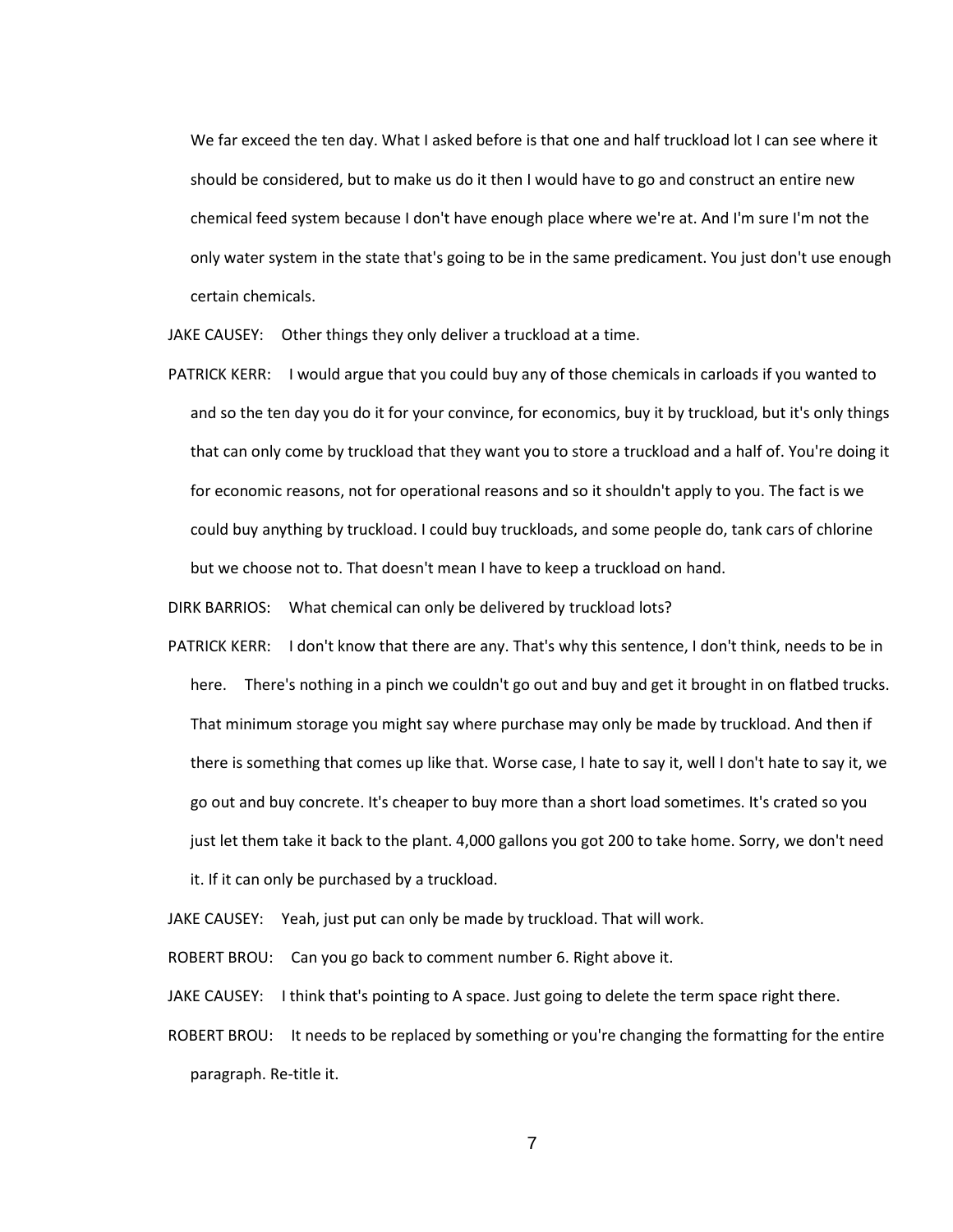- JAKE CAUSEY: Yeah, maybe there will be just A,B,C,D instead of 1,2,3,4. We were re-titling it to say supply storage of chemicals and then just have, maybe it won't be 1,2,3,4 just A,B,C,D whatever, right.
- RANDY HOLLIS: On comment number 1 a minimum of seven days. I just want everyone to know that if we're changing that to ten days that is the maximum average day demand that we defined earlier. So that is a ten days of a max day. It's not ten days of an average day. So you will probably have at least 15 days of storage sitting there during average conditions. Okay.
- JAKE CAUSEY: Comment 9. Add the word readily. Have the means to readily determine the volume of liquid retained in the storage tank. You don't have to break out tape measures and do calculations and all that stuff. Comment 10. 5.1.10 B bulk liquid storage tanks. So instead of means to assure continuity of chemical supply while servicing a liquid tank shall be provided was originally there. And then it was proposed to be revised to say a means to assure continuity of chemicals to treat the water to comply with primary drinking water standards shall be provided while servicing a liquid storage tank. Really our comments was primary drinking water standards is one set group. The state may have other standards as well that have to be met. Wouldn't want to limit that to just primary drinking water standards. It would need to meet both state and federal regulations, not just federal. I guess just rewording that to say state and federal drinking water standards or what have you to make sure that all water quality standards are included.
- PATRICK KERR: The secondary standards are not enforced by the state. I think that's why primary is used.
- JAKE CAUSEY: If and when the state sets any standards then they would need to be met while servicing a bulk storage tank.
- PATRICK KERR: Right, we can't say all standards because there are secondary standards that are aesthetic.
- JAKE CAUSEY: I was going to say state and federal drinking water standards.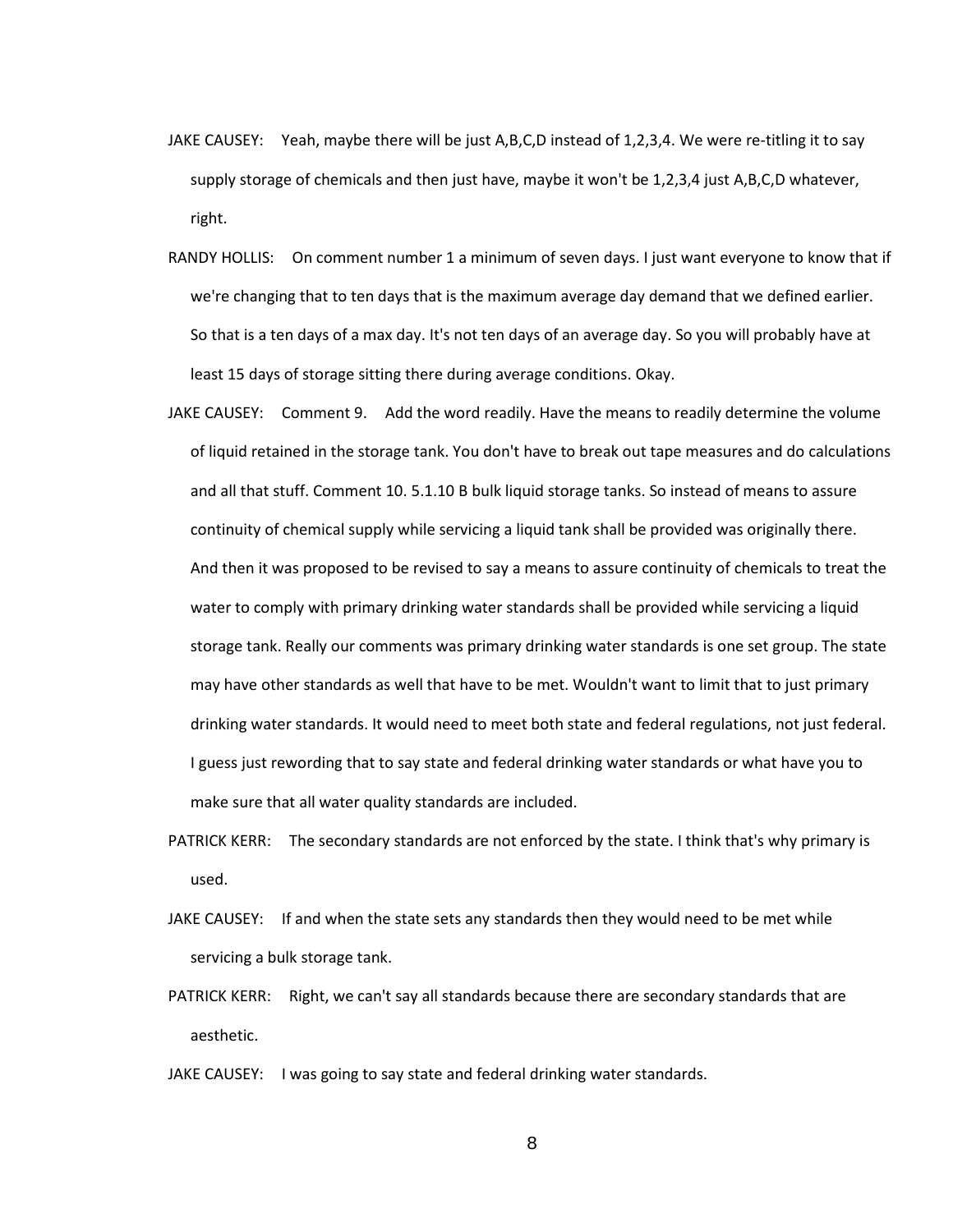PATRICK KERR: Secondary standards exist at the federal level. We do not need to comply with them.

- JAKE CAUSEY: I think I see what you're saying. I don't think I'm saying it the way maybe you think I'm saying it. Maybe it's not standards. The secondary standards that are published by EPA are specifically identified as a set of non-enforceable guidelines. So I don't think by saying state and federal standards that what EPA has as secondary non enforceable standards become sort of enforceable by virtue of saying state and federal.
- PATRICK KERR: So you want to say enforceable drinking water standards?
- JAKE CAUSEY: Just say federal, primary, and state. Yeah, we can do that. It will say with federal, primary, and state drinking water standards. All right.
- DIRK BARRIOS: On A it says continuous agitation shall be provided to maintain slurries in suspension. Am I understanding they are only talking about when you have a slurry in suspension?
- JAKE CAUSEY: Right. Yeah, I think that's pretty specific. Comment 11 C. Same thing just add the word readily in there. Readily determine the volume of water.
- ROBERT BROU: Of liquid.
- JAKE CAUSEY: Water, yeah. It's not water in the tank. That was the other change. DHH comment 12. So this was about valved drains. The proposal was to change it from shall to should. That bulk storage tanks have valved drains. We look at valved drains as a method to flush, clean, or otherwise maintain storage tanks. Without a valved drain it would be not impossible, but much more difficult to do so we would prefer to see those there. When it's more difficult for an operator to do it may be less likely to do it or not do it as well. We propose leave it as a shall.
- RANDY HOLLIS: Is there any comment from those that operate water plants? Do you see a problem with a drain on every tank?
- DIRK BARRIOS: Every bulk storage tank, no.
- JAKE CAUSEY: Comment 13. This was the day tank discussion. We felt like day tanks are used for monitoring of chemical usage and help prevent overfeeds, especially feeding of an entire bulk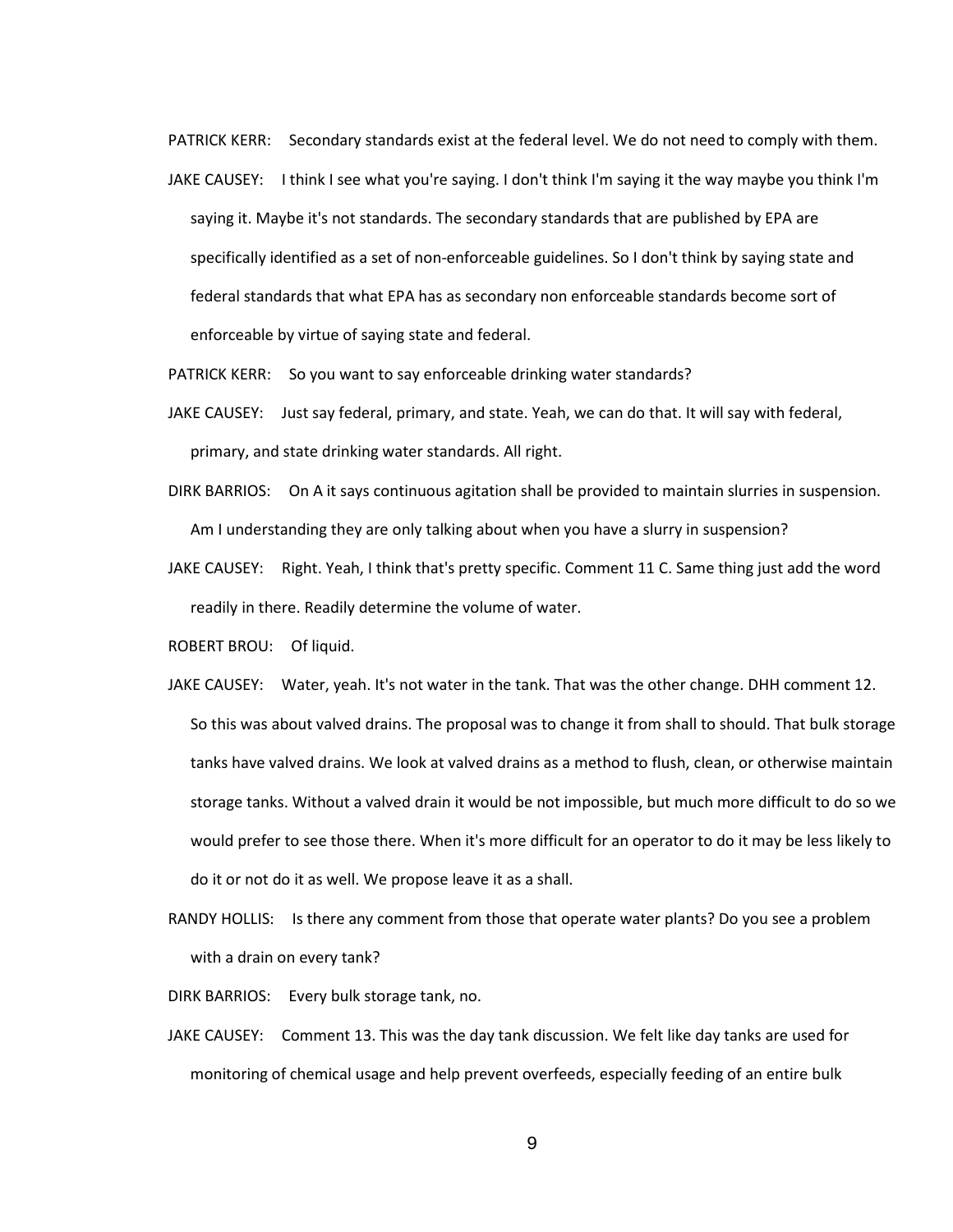storage tank. So in the attachment I did have, I guess the first page, thought it was helpful to have pictures. Just so use as a point of reference if we needed. Proposing we can have an exception to allow some other, call it innovative approach to ensuring proper chemical usage and preventing overfeeds, not absolutely, but overfeeds of an entire bulk storage tank. That would remain as an option in lieu of using day tanks. But if there's no other text provided then we feel like day tanks should be required. All the projects we're seeing frankly coming in are proposing day tanks. Aren't really seeing any issues there. That was our comment on day tanks was to have them mandatory, but allow an exception if some other equal level of protection can be provided. And then of course the whole exception if you're pumping from tanks that are 55 gallons or less no day tank needed at that point.

- DIRK BARRIOS: And I understand what you're saying, just keep in mind like proprietary systems such as chlorine dioxide feed systems they use their own makeup. Like the one we use uses purine and sulfuric acid. I think 78 percent strength sulfuric acid which is very aggressive. They do not recommend day tanks because of the double handling of the product. And the issue is is that it exposes your employees to extreme bad burns.
- JAKE CAUSEY: I think fluorosilicic acid is probably as bad as it gets. I think the expectation is that staff are there trained and they got to work with it every day. There's an expectation they know how to do so and protect themselves. The purpose of the day tank is to protect the water supply system and the customer certify the system from a very large overfeed and given the ability for the operator to monitor chemical usage a lot more effectively. I don't know that operator safety plays into...

DIRK BARRIOS: I can assure you they don't recommend us doing it. They don't want us to do it.

PATRICK KERR: I think this is a much bigger issue than you make it out to be Jake. Basically we're saying we're going to tell people that design chemical feed systems regardless of what they think that we need to have a day tank. I think you're kind of hijacking an issue here if it's designed correctly this shouldn't happen. And I'll give you a for instance and you talk about could that acid be overfed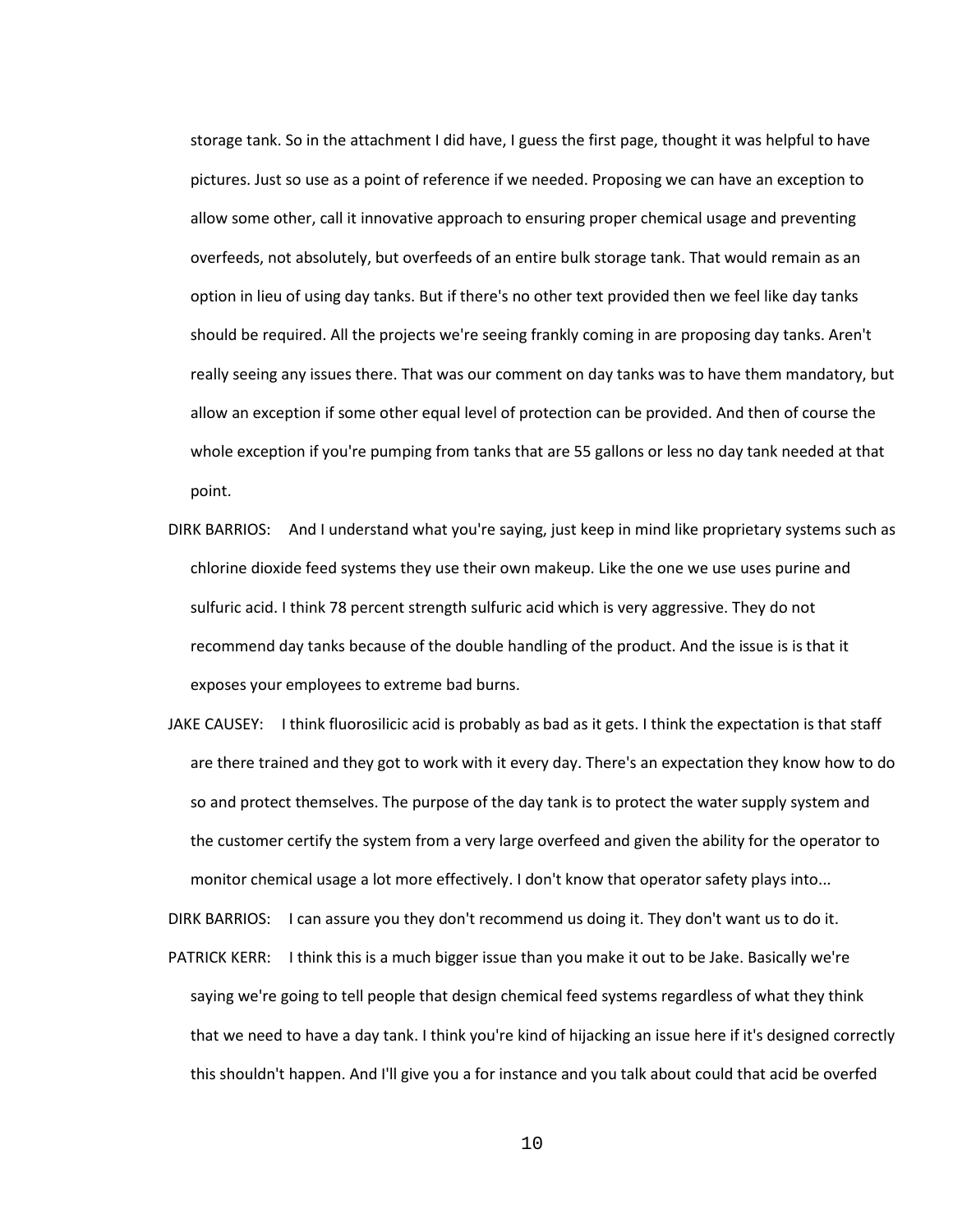into your system and would a day tank solve that problem. If the answer is no then a day tank is a redundancy that we don't need. It doesn't do anything. If mechanically you cannot overfeed a chemical, and you know obviously you can always overfeed a chemical, but overfeed a chemical to an extent that would cause damage to people it wouldn't need a day tank.

- RANDY HOLLIS: For example, aqueous ammonia. We use small LMI pumps on aqueous ammonia. They have limited capacity with stroke and with the pulse. And so if you've got it already set at 85 percent you can't overfeed that much more to hurt anything. I think the pump itself is the limiting factor that would prevent an overfeed.
- PATRICK KERR: I think you should be more concerned about the design of a feed system and if a day tank is required for that chemical to protect public health then we put in a day thank. But to just say all chemical feeds should have day tanks it doesn't work for us. And I'm thinking about mechanically our facilities and what we would have to do to add day tanks for anhydrous ammonia. Or correction, not anhydrous, well anhydrous would be a great example. There's lots of folks that are using anhydrous ammonia.

JAKE CAUSEY: Well, this talks about liquid chemical.

- PATRICK KERR: Anhydrous ammonia is liquid too, right. It's fed as a gas. But aqueous ammonia, or TKPP, sequestering agents as long as mechanically it can't be overfed to the detriment of public health. A day tank is another handling requirement. It's another place that you're going to get a failure. There's no need to have it. The fact that we buy 800 gallons at a time of TKPP or phosphoric acid and feed it through a metering pump we shouldn't have to put a day tank in that. There's a lot of facilities that are not manned that run without human intervention. We go out there and check it three times a week. By definition we have to go out there every day to every one of these facilities.
- JAKE CAUSEY: So one example is fluoride. I know New Orleans had an overfeed incident that had they had a day tank would not have been as severe. They hit right at the 4.0 MCL. Didn't exceed, but they were at it. Had they had a day tank--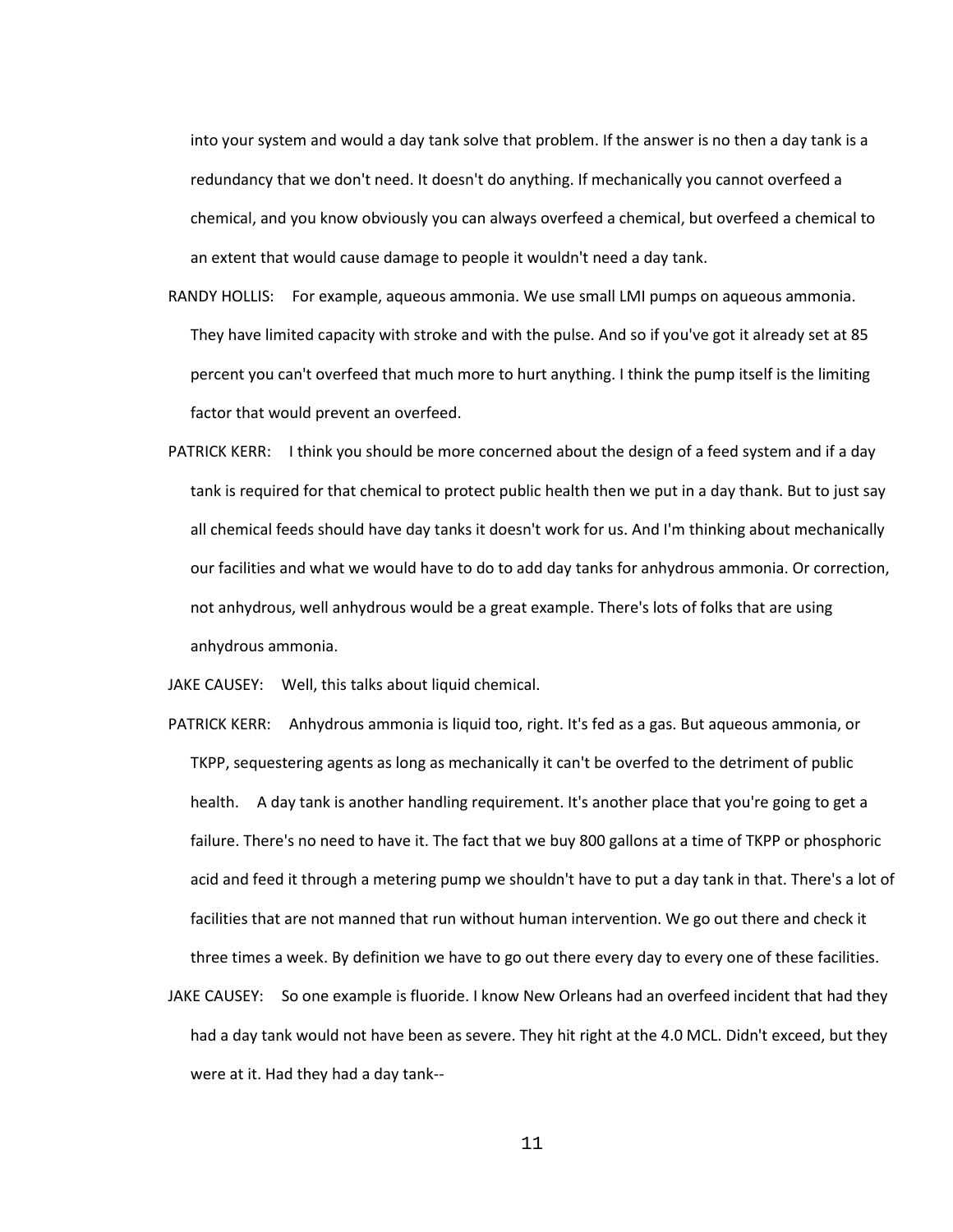PATRICK KERR: So we're going to change the whole state for one example.

- JAKE CAUSEY: This is an example of the purpose that a day tank serves. And also I'll go back and do some more research my understanding is fundamentally dang near every state they're following these design standards for those protections. But we can certainly do some more research on day tanks and see if there are exceptions for certain chemicals, or based on certain pumps, or some other things. We can look at it closer and get more information.
- PATRICK KERR: Okay, so I don't have to put a 55 gallon drum. So in Crowley Louisiana we buy fluoride in 55 gallon drums. So I don't have to have a day tank, but that's probably three months' worth of supply for me. We could over feed the heck out of it for a week. Day tank doesn't fix that problem either. If that specific chemical has an issue we need to figure out a way to measure it and not allow it to be overfed. Day tank doesn't fix it. So all of sudden I buy 180 gallon (inaudible) and I have to have a day tank?
- JAKE CAUSEY: I agree, these standards are not going to ensure that operators run systems appropriately, do everything they are supposed to do. These are just standards that are best practices and gives us the best chance of succeeding, but certainly people can circumvent good standards and have things fail.
- PATRICK KERR: I'm taking exactly the opposite view. I think a properly designed system is the better way to go. If a day tank is required the design engineer should know that. And you guys can fight about it, but yeah just to say everything has to have a day tank doesn't make sense to me. And I'm thinking specifically about chemicals we use.
- JAKE CAUSEY: Maybe that's why we had the exception there.
- PATRICK KERR: So who is going to make that decision? Is it going to be Dr. Guidry? Is it going to be a waiver? Cause he's already said we don't do that.
- JAKE CAUSEY: Well, it says an approved alternative means. So that would mean you would get some sort of approval from the health department in writing that it's acceptable.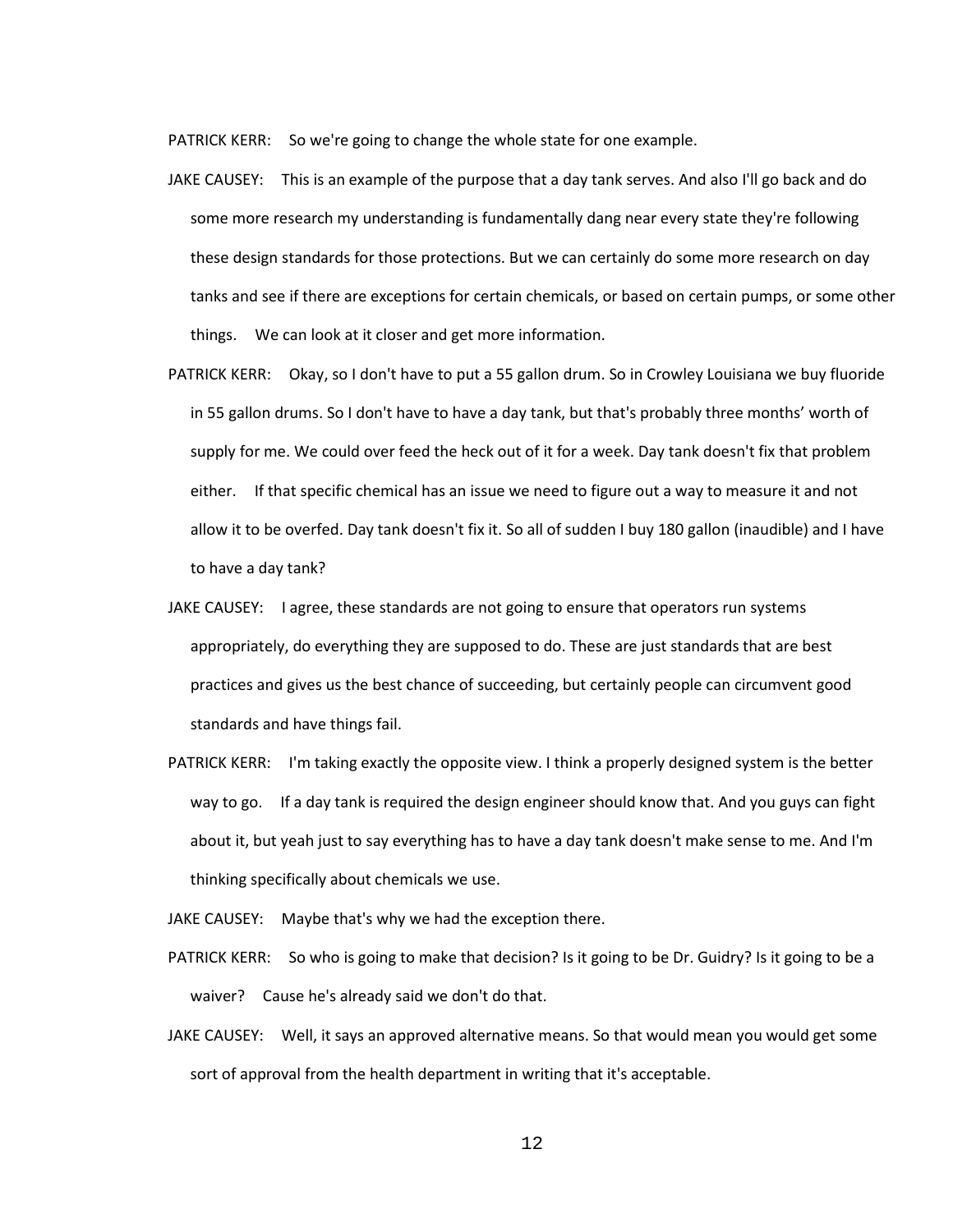- PATRICK KERR: I think if we're writing these I would like to know what that acceptable, appropriate cause you're telling me in this regulation we have to have day tanks. If there's an approved alternate that's acceptable I would love to put that in here too. Can we talk about mechanical feed?
- JAKE CAUSEY: Yeah, you guys are telling us there's certainty that provides the same level of protection or more perhaps. I think if you present that it's something we will consider and incorporate.
- RANDY HOLLIS: I think, for example, mechanical pumps. If we can prove that even if the pump goes to a 100 percent that it won't exceed the MCL then the pump itself is limiting how much you can feed. Day tank serves no purpose there. The pump is the limiting factor.
- PATRICK KERR: Could you come up with some language to insert that would say that since you're so eloquent?

RANDY HOLLIS: Sure. I'll read the minutes.

- JAKE CAUSEY: So moving along. Some of the other comments were just about day tanks if installed, and we don't have to, we'll revisit the day tank stuff. Comment 15. So a liquid level limit switch was proposed to be deleted and just add generally a means to prevent an overflow shall be provided. Our comment was a means to prevent an overflow is quite vague. If there are specific methods in mind such as or in addition to a liquid level limit switch then I would be good with expanding this to add those things. But just a means to prevent an overflow I think people will have different thoughts and ideas what that may or may not be. That was our comment there.
- RANDY HOLLIS: I think one of the comments was in some solutions a liquid level limit switch may not work because it becomes coated with lime and no longer functions. So we were trying to provide an option to say if you have something else such as load cells or something then why not do that as opposed to literally just naming a liquid level limit switch. That was the intent.
- JAKE CAUSEY: I'm definitely good with that. I guess wanted to get the language more specific in that nature. Means I think it's really vague.

RANDY HOLLIS: What you're really looking for is an automated means to prevent an overflow.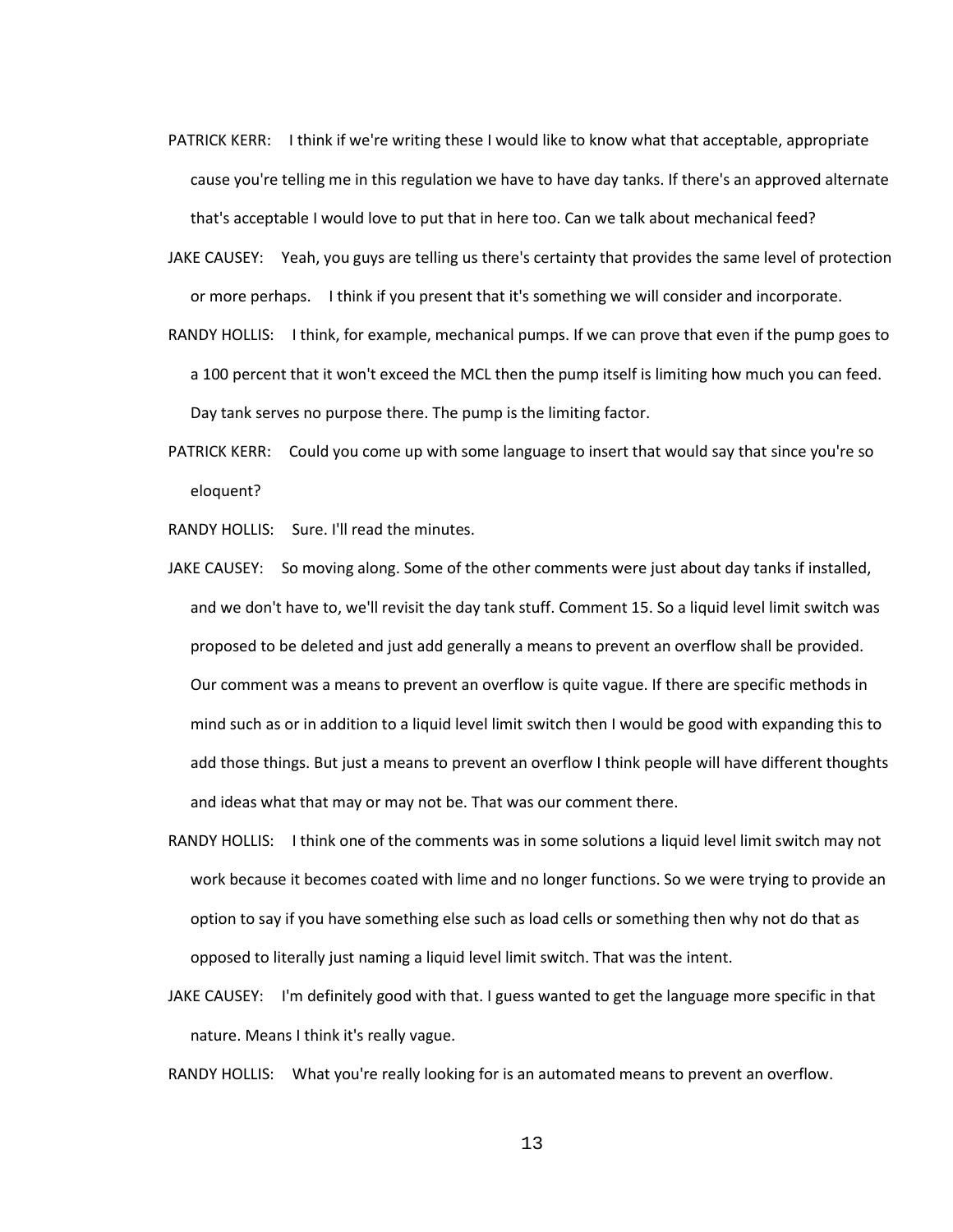- JAKE CAUSEY: Yeah, that probably would get it. That would probably address the issue. Put that in there for now and if something better comes we can look at it again. Comment 16. I think this goes back Dirk had asked this question earlier about continuous agitation shall be provided to maintain chemical slurries in suspension. I think it was left in one place and then struck here. This is specific to, it's a true slurry. Definitely would need continuous agitation to maintain suspension. So DHH comment 17. So this was operator safety ventilation for chlorine feed and storage rooms. I guess it was proposed to add if rooms are provided as deemed necessary et cetera. Our comment was that this particular section it's really saying you got to have ventilation in chlorine feed and storage rooms. I don't believe this section is specifically saying they are required, the room itself. Our view was that an add-on in that location wasn't necessary. If you have a room you have to have ventilation. You don't have a room then it's just not going to be applicable. Pretty straight forward.
- RANDY HOLLIS: And that's why that language was there. Because this is the first place in the entire section the terminology rooms even shows up. That's why since it shows up here for the first time then we're saying if you have rooms then you need ventilation since rooms has never been mentioned before. If this had appeared afterwards it wouldn't be a problem.

JAKE CAUSEY: That's fine. I think we're on the same page.

- DIRK BARRIOS: Under respiratory protection equipment last time about the 30 minute supply capacity and having the compatibility with the exact same with the units of the fire department. First of all our fire departments aren't our first responders, we are.
- JAKE CAUSEY: I remember this conversation.
- DIRK BARRIOS: Secondly, we have better equipment than they have. They bought our old equipment. So you're telling me I have to buy my old equipment back? Our fire department who we don't want on our site to come in and take care of our problems they're not trained to do. This is an issue.
- JAKE CAUSEY: It's a conversation we had here, it just didn't get noted or we didn't look at it. My recollection we had this conversation in this committee before and sort of agreed we needed some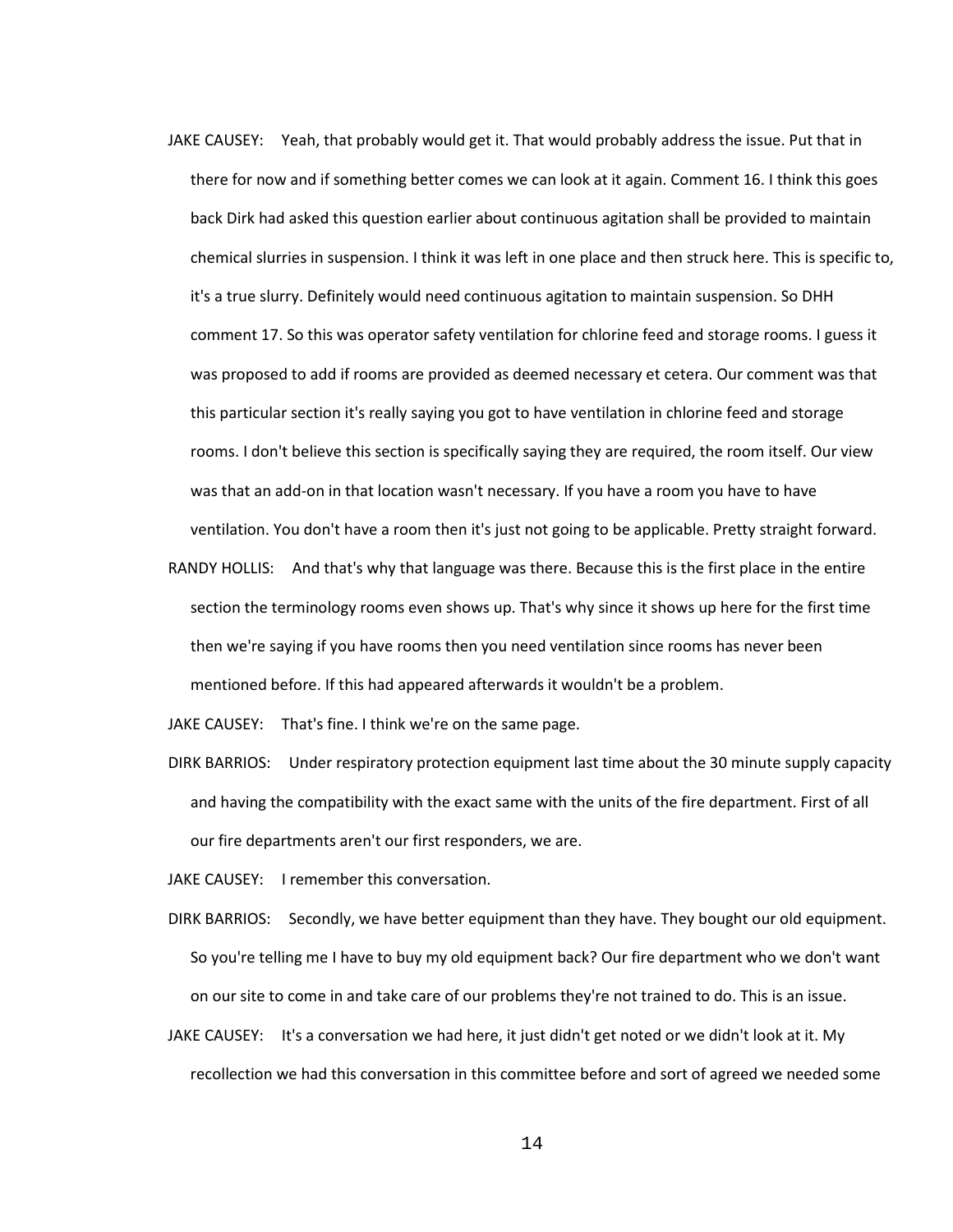better language in that regard. If you had better equipment we want you to have better equipment to go do what you need to do.

- PATRICK KERR: The fact is responders, in my experience, will not when they roll into a situation like that barrow other people's equipment. They're going to use their own equipment. They don't know how you maintain it or anything else, the compatibility issues.
- JAKE CAUSEY: We can just delete be compatible with or exactly the same units as used by the fire department.
- PATRICK KERR: If they are qualified to respond they will have their own equipment.
- DIRK BARRIOS: Another one on that page, just a clarification really. Where it says other protected equipment question was asked of me at work says at least one pair of gloves, a dust respirator of a type blah, blah, blah and it goes on shall be provided for each operator as required by the reviewing authority. Does that mean that everybody that works there has to have their own, or you have enough to cover the people that are on duty at the time?
- JAKE CAUSEY: I would say that you only need equipment for who is there working, frankly. If they're not there working they don't need a dust mask.
- DIRK BARRIOS: You understand what I'm getting at? They were asking me, and I couldn't give them a definitive answer, so I said I'm going to ask. Employees that are available at the time or whoever gets called in.
- RANDY HOLLIS: Dirk, let me ask you this. For operators that are fit tested, and they have to be clean shaven and all that fit tested, you just can't take anybody's mask and use it. So if you have five operators and two masks you can't say it's good for five people. So should each person have their dedicated mask?
- DIRK BARRIOS: They don't have dedicated, but we have enough extra ones to go around to where if you have multiple people cause we know how many people are on duty at the most at the time. I think we have at least one extra to boot to cover in case someone happens to come by that's helping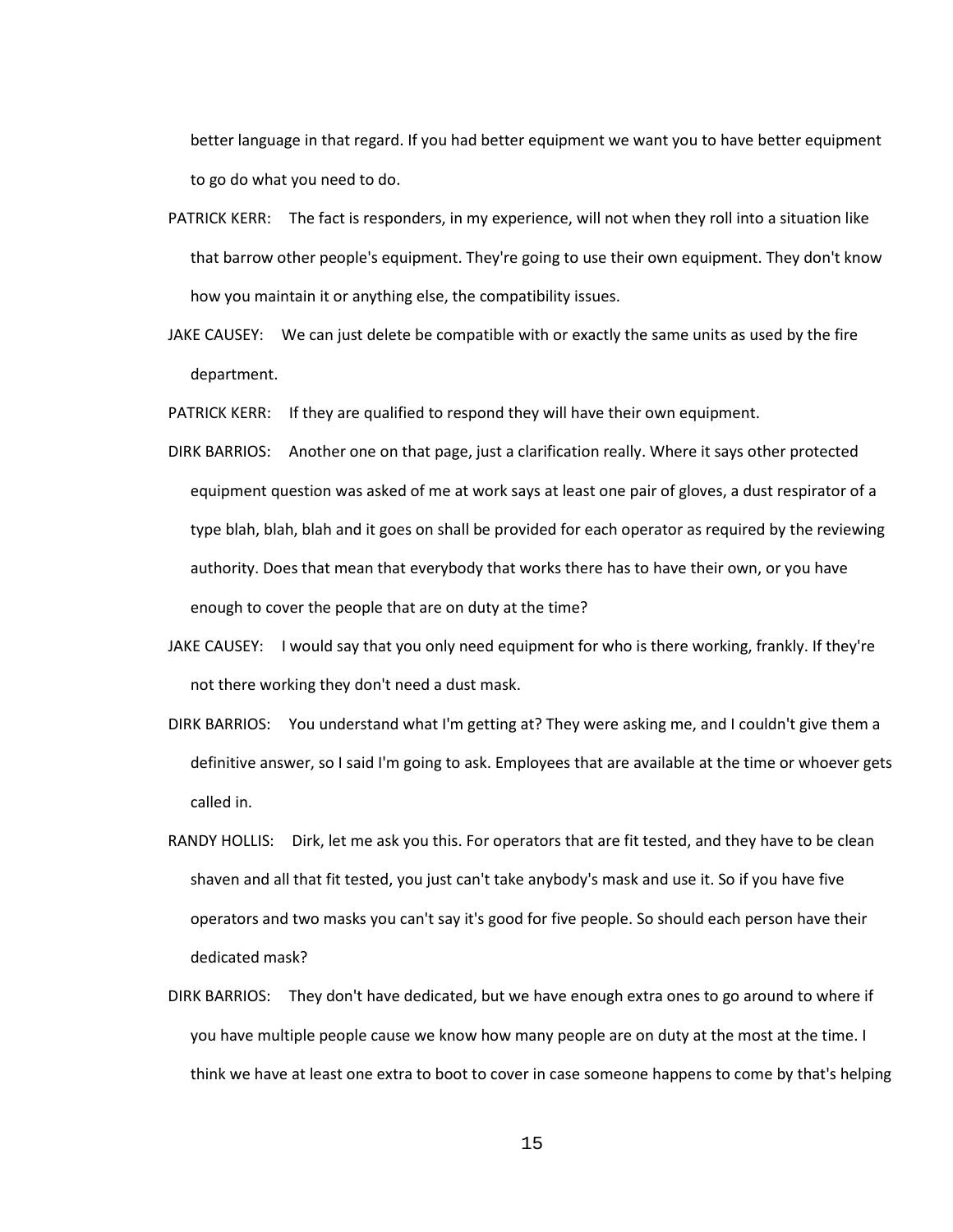them out that may be on call to respond. We don't say if there are three guys on call there's only three masks. We might have three mediums, two or three smalls, two or three larges. Enough to cover everybody. I understand what you're saying cause you might think you can fit a certain size mask, but it doesn't fit till you get a fit test.

- JAKE CAUSEY: If we delete as required by the reviewing authority and just say for each operator on duty period.
- PATRICK KERR: Responder.
- JAKE CAUSEY: I think this was for handling materials, not necessarily just response. Like if they're mixing powders and solutions and working around the plant.
- PATRICK KERR: Okay, that's fine.
- JAKE CAUSEY: DHH comment 18. So this first comment this is chlorine gas feed and storage areas. The first comment was about feed equipment specifically. I guess the first comment noted a proposed change was that feed equipment could be stored outside and I don't think we hardly have any system with feed equipment and maybe that was just inadvertently included. But that feed equipment should be located inside, protected from the elements et cetera. DHH comment 19. I'm not sure where per a decision made by the owner is coming from. Generally licensed professional engineers are responsible for design of systems. It's their seal, signature, liability that's on the designs. Owners I guess rarely get to just sort of pick and choose critical things that are needed. And then I guess question was if this was intended to be a decision made by the owner was there going to be an affidavit process or something that was intended so the owner declares he's made this decision? We really feel like we don't want to see something like that in here per decision made by the owner, but I guess if it was determined to be absolutely necessary we would sort of need a formal process to document. Going in to DHH 20 about storage of chlorine gas cylinders in a room. So we did some homework and I know we had discussion before about grandfathering in systems with one ton cylinder instillations that are not enclosed but protected from sunlight. We feel like that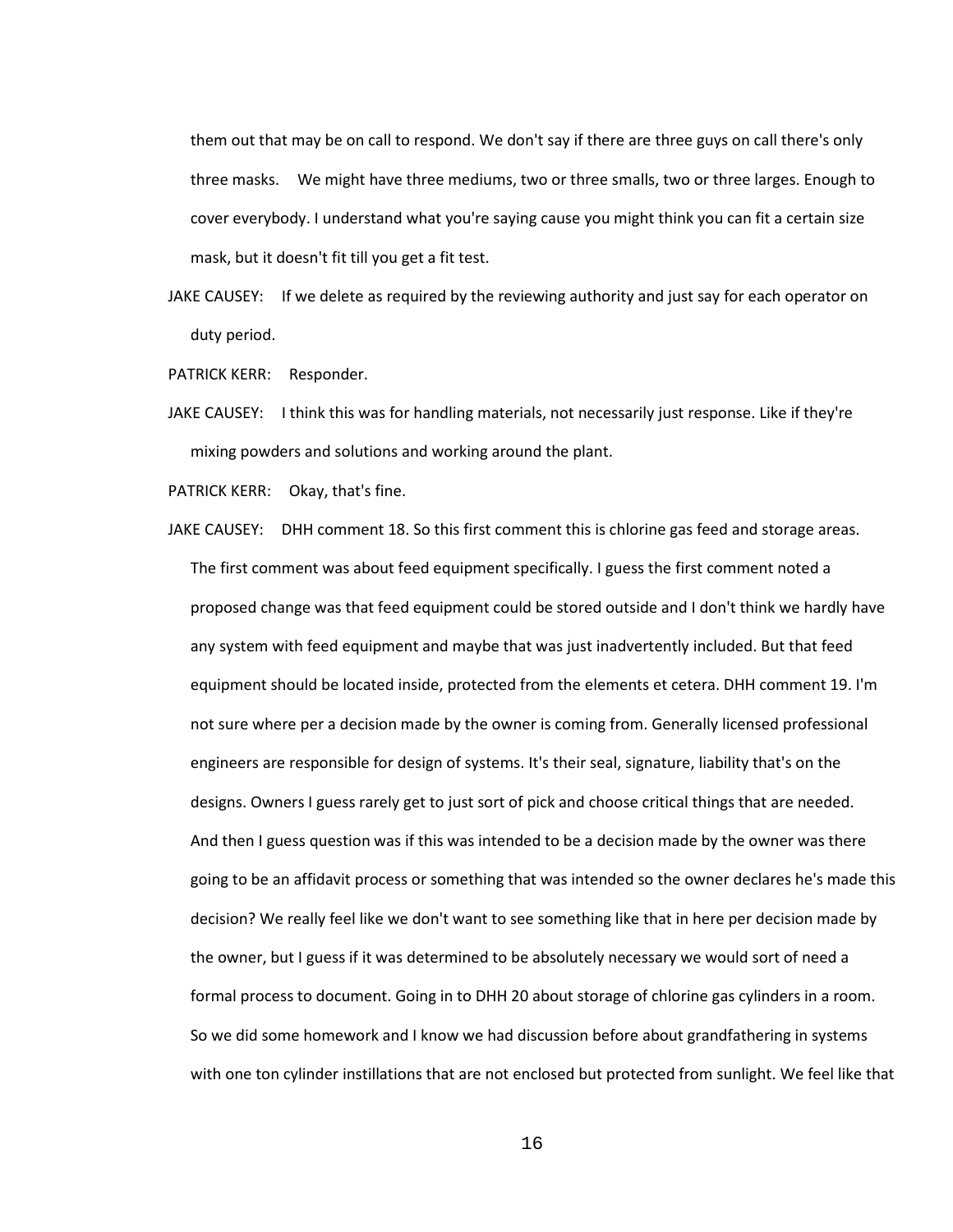is a good approach. Chlorine is certainly sensitive to heat, cylinders themselves. Has a fairly rapid expansion ratio. Talking to rooms provide elements of safety, security, and resiliency of the system. And then also emailed both Arkansas and Mississippi recently, just last week frankly, and they're taking the same approach on new permits, substantial renovations they require chlorine gas to be stored inside a room. They both acknowledge they had some existing systems, one ton cylinders that were outside of a room, but had to be protected by sunlight. We're recommending the same approach. And really that's sort of the essence of what we're proposing for chlorine gas.

RANDY HOLLIS: Let me comment on the first one here, the feed and storage facilities. Vacuum chlorinators now the regulator is located on the cylinder be it a ton cylinder or a 150 pound. If we don't consider the vacuum regulator part of the feed equipment then okay, the cylinders can be outside and then the rotameter which is really your feed equipment could be inside a room. I think if the delineation that I've just described of a ton cylinder with a vacuum regulator is not considered feed equipment then I'm okay with saying that storage facilities outside and feed equipment inside. If somebody walks up and sees a vacuum regulator that has to be inside a room therefore your cylinder has to be inside a room.

JAKE CAUSEY: We were thinking in the delineation as you just described.

- PATRICK KERR: So I'm sorry, clarify that for me. So you're not suggesting that chlorine needs to be stored indoors?
- JAKE CAUSEY: No, no, no.
- RANDY HOLLIS: Only the feed equipment required to be indoors and the cylinders could be outdoors under a cover.
- PATRICK KERR: I don't think he's hearing you.
- RANDY HOLLIS: I'm saying the ton cylinders are okay to be outside protected from sunlight and strapped down. The feed equipment which is the rotameter and your booster pump would be inside. That's what I'm suggesting.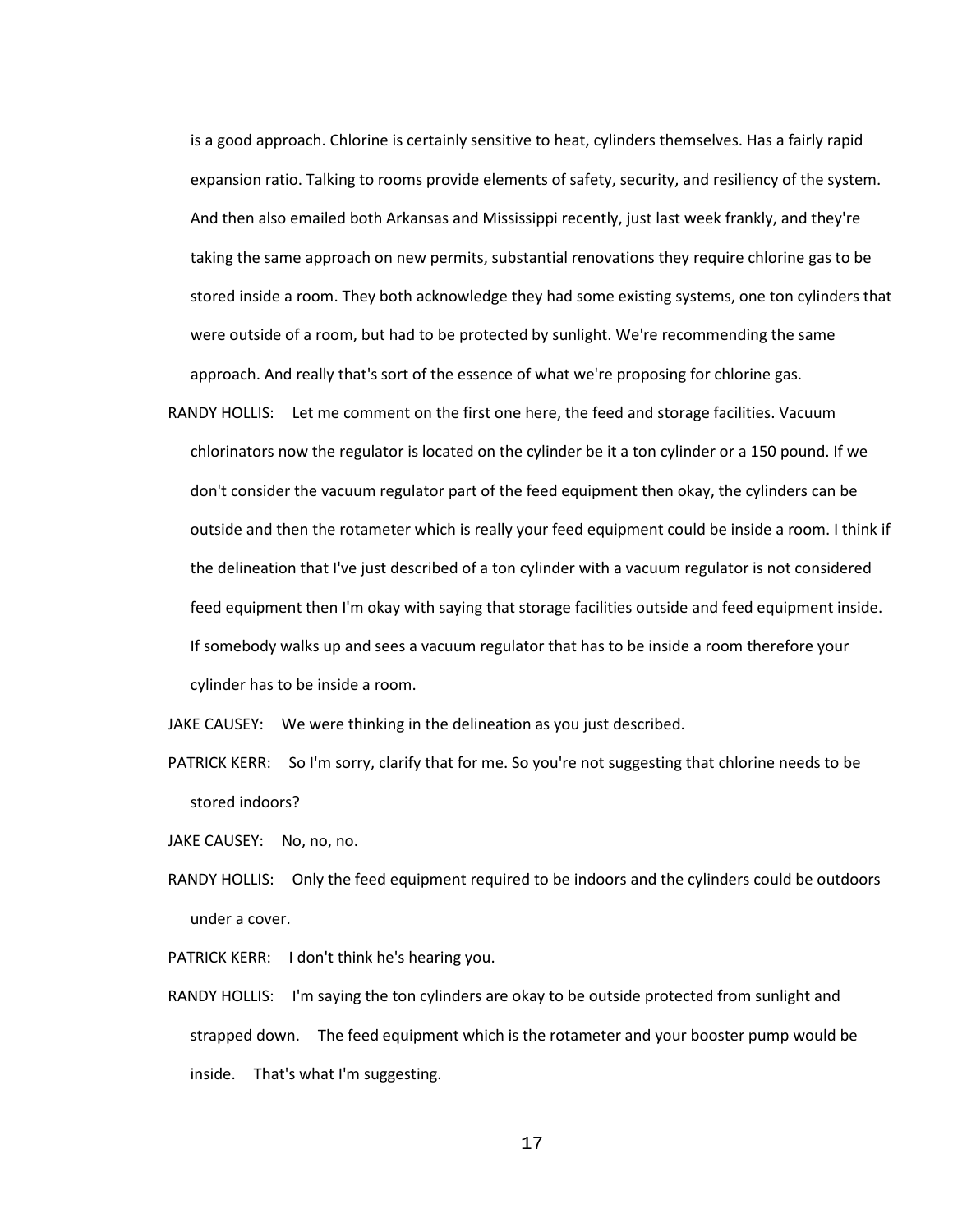JAKE CAUSEY: And that's what we're agreeing to or agreeing with for existing systems.

- RANDY HOLLIS: I am promoting that for future systems because I think you're under a misnomer thinking a chlorine room is airtight. Actually a chlorine room has one ventilation per minute. An operator that has a leak is not going to walk out the door and go oh, let me cut the vent fan off. Instead he's running out the door, especially if he didn't carry a respirator with him, he is running as fast as he can to get away from there leaving the vent fan going on which is simply dissipating it a one air change per minute into the environment.
- JAKE CAUSEY: There's no misnomer. We certainly know they are not air tight, that they have to be ventilated one air change per minute so that when the operator's in there that change is occurring if the leak occurs. If a leak occurs while he's in there he will run, he probably won't turn the vent fan off. I think typically leaks occur when they are not inside the room with the fan running. They are still not air tight, but generally speaking, at least initially, the gas is contained in the room and there's a good response time. Then yes, eventually it will be exhausted out the room, but sort of in the proper fashion. I guess what we're looking at is there are elements of safety, especially chlorine that's stored inside a water plant, for operators as well as in residential neighborhoods. Also, there's security aspects with having hard structures. Resiliency aspects with having hard structures protected from the elements, wind, rain, snow, ice, whatever, flood. The flood issue is addressed already. But rooms provide shelter and security and some elements of safety. And what we're looking at like I said looking at other states and even surrounding states Mississippi and Arkansas new construction they are looking for better protection, but accepting especially for one tons existing systems to maintain them outside as long as they are protected from sunlight. That's what we would want to see. We feel like systems will be more resilient.
- RANDY HOLLIS: Let me ask this Jake. I've attempted to get in touch with Chemtrec and several people. I would like to find out from an emergency response not in theory, but the guys that have actually dealt with this. And I'm trying to get somebody here, couldn't come today, maybe the next meeting.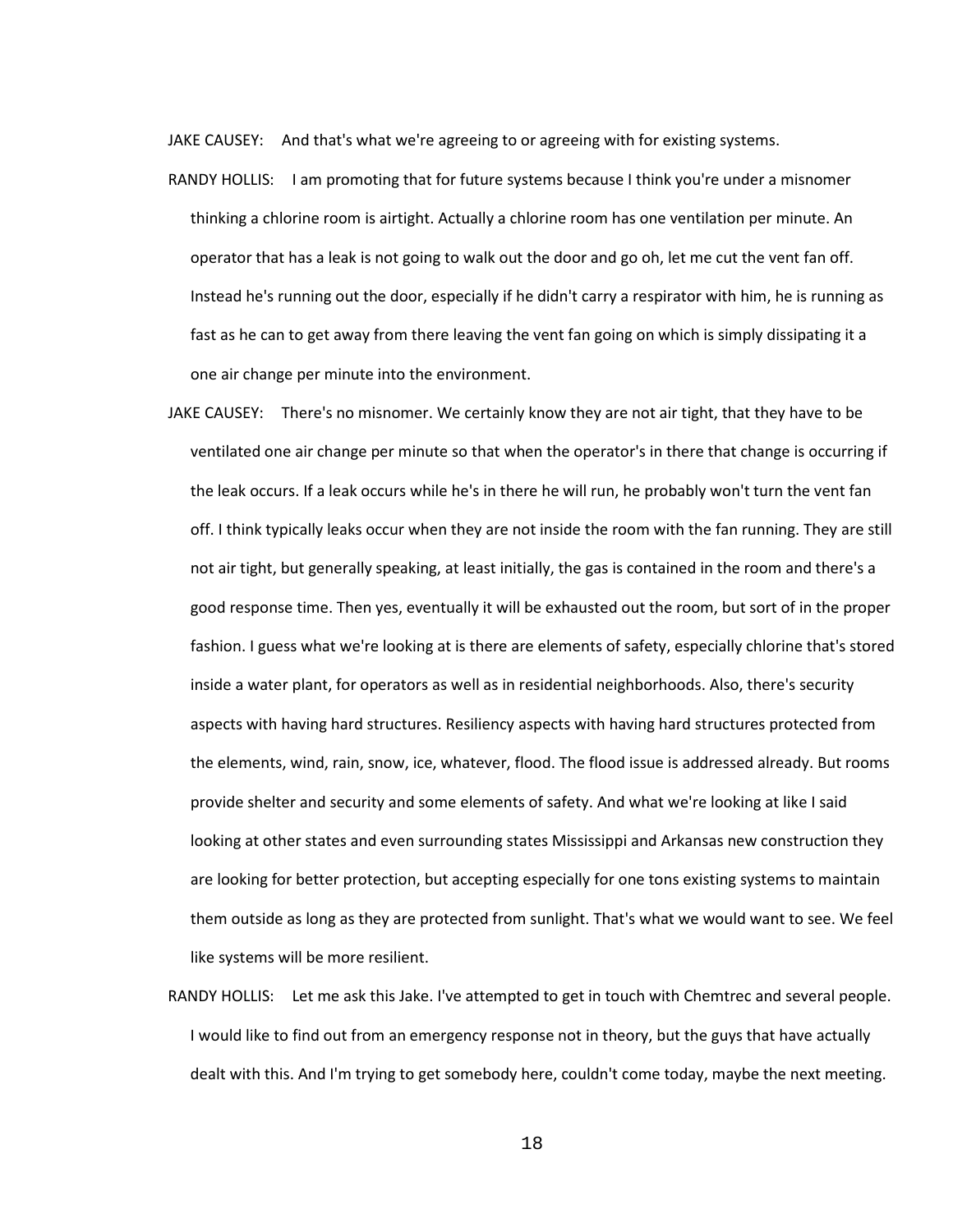To sit down with us and say if you have an event, a leaking cylinder, would you rather deal with it inside the confines of a room where you're exposing that person to full 100 percent chlorine or is it better and can you stop an incident faster if it's located outside. I would like from an expert, Dr. Guidry wanted experts here, and I think we need an expert, not just us talking, but an expert that deals with this on a daily basis to come tell us here's their recommendation for handling an emergency like this.

- JAKE CAUSEY: I would probably readily say without having spoken to a responder that the fewer obstacles they have in their way the better and easier it is to respond. To me that's a fairly straight forward concept. I wouldn't disagree with that concept. My view is that these cylinders are stored inside a water plant inside neighbors where they are also going to be exposed to elements and other things and it's more about the continued operation of the water supply, protecting the cylinders, protecting things. That's what's driving the design more so than how easy is it for this guy to come respond if there's a leak. If that was the case we wouldn't put anything in a building. It would just all be outside so they can just fly right into it.
- RANDY HOLLIS: I go back to my comment the chlorine room is not airtight. The one thing I noticed from the information you gave us and I'd like to point this out. Number 1 on page 5 the Eunice Sewer System that had a leak, not the Eunice Water System. Not that I don't work for that company. It was the sewer system. And talking to the President he said we've tried to get that corrected, but it's showing up as water. It was the sewer system. But secondly, over here on the information you gave me from chlorine. I guess this is on page, I think it's on 20.1.1. And I'll read it. It says in the absence of a scrubber a chlorine storage room may include a secondary containment chamber for each container and these chambers occupy additional floor space. If we're looking at this really carefully and some people have installed a coffin. Which I understand even though they went to the expense of installing the coffins because the room didn't meet 10 state standards y'all didn't approve. And so I would like to at least consider that as an option to a chlorine room if we could put in coffins because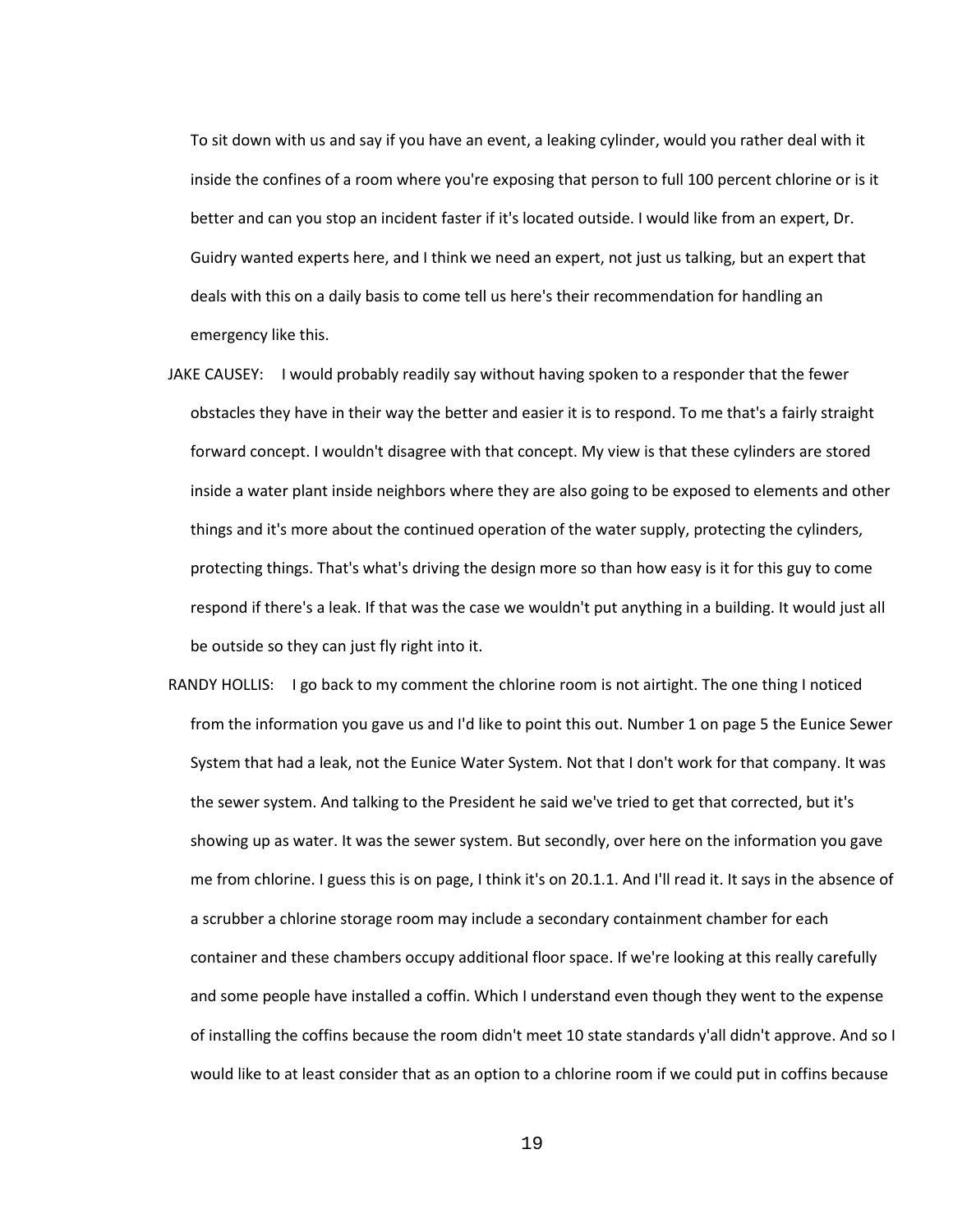that is secondary containment and it's a very good containment around the cylinder.

- JAKE CAUSEY: I think we had looked at the coffin just as they described in here was an alternative to scrubbers for secondary containment for the gas itself. It wasn't something that was contingent upon how the storage room itself was designed. If you intended to provide a coffin in lieu of a scrubber you might need some extra space.
- RANDY HOLLIS: I would promote coffins in lieu of a room to have them protected from sunlight because you have coffins installed in an outside enclosure so it's easily accessible and you don't need all the other precautions.
- JAKE CAUSEY: And you're talking one tons only?
- RANDY HOLLIS: They make them for one tons or 150. As we continue this discussion I would like for that to at least be an option that we could put in a coffin in lieu of a room.
- JAKE CAUSEY: And I hadn't really looked at or considered that. It's something we can look into. I've heard of a few systems using them, but I hadn't really looked at them. Do you know somebody who has one?
- RANDY HOLLIS: Morgan City put them in and they went to the cost of putting in the coffins and dual systems. After they put them in apparently there was a sanitary survey and they were written up because they did not meet 10 state standards with the entire room. Went through the cost of installing secondary containment and then they were still dinged because of specific parts of the room that didn't meet 10 state standards.
- CHRIS RICHARD: On the rooms and the scrubbers have y'all done any research on any requirements by the state fire marshal and building codes that require chlorine scrubbers if you contain chlorine storing it inside? Cause that's an additional cost whether you require it or not there is other considerations that go into it. On some of your examples there's scattered by hurricanes, chlorine. In the coastal regions the code requires the rooms, the buildings to be constructed with the first floor with breakaway construction. You can build a chlorine room that has to be designed to breakaway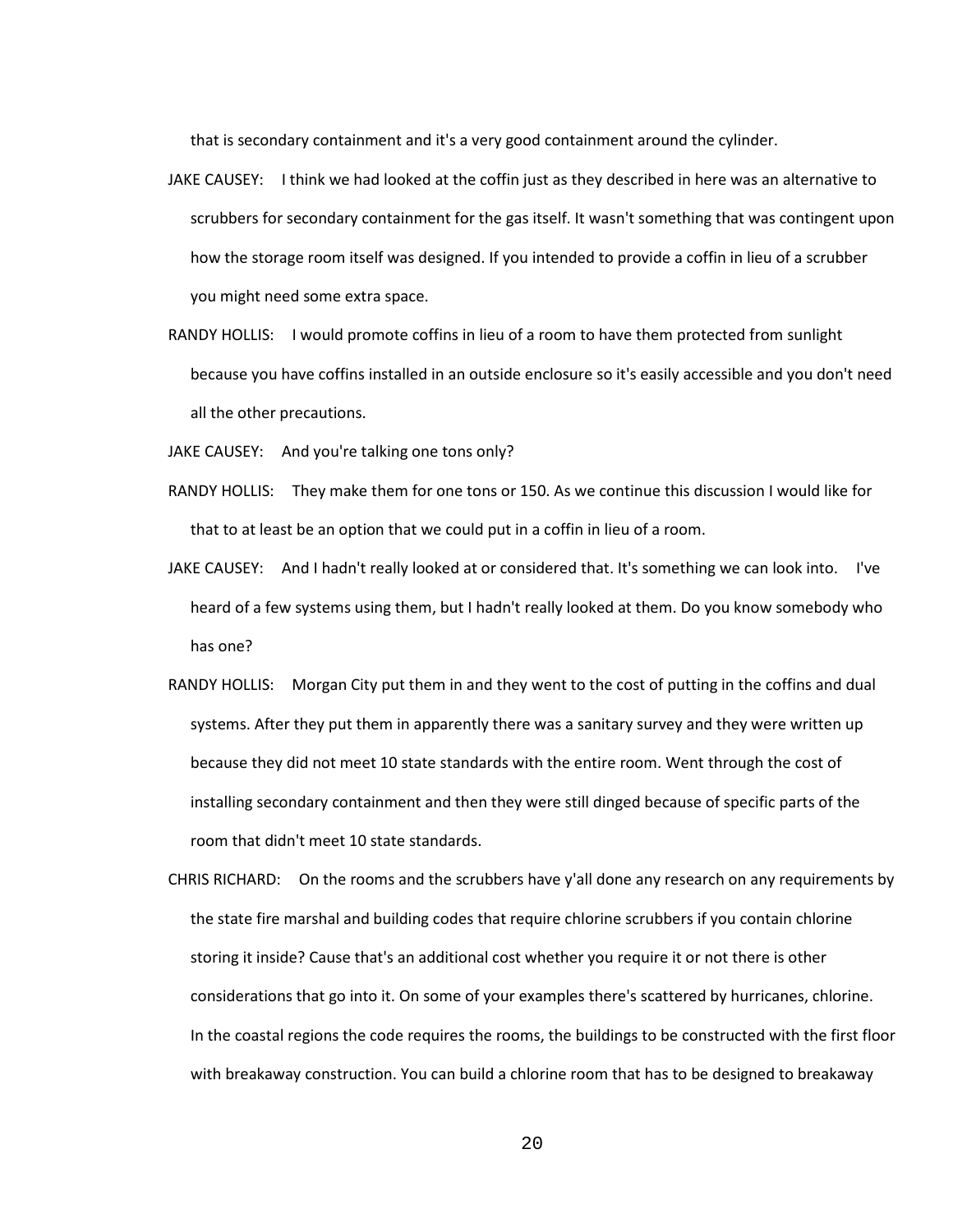during a hurricane or in a storm surge, or you have to build it to resist the waves which would be tremendously expensive. So you're talking coastal regions they could comply with you and build a room and then the hurricane comes and you got the exact same thing so you've not accomplished.

JAKE CAUSEY: One interesting approach, I think this was a system in Cameron, they bought sort of the freight trailers that's kind of portable.

RUSTY REEVES: It's a little 6 by 10 trailer.

JAKE CAUSEY: It's metal. You know the ones they stack up, cargo containers.

RUSTY REEVES: Those 6 by 10. They got their chlorinators in there and they hook it behind a truck and get it out of dodge.

JAKE CAUSEY: I guess they got some quick connects on the power.

RUSTY REEVES: You know when your chlorine buildings and your cylinders blow away two times in about three years you start thinking of other ideas.

JAKE CAUSEY: The chlorinator room and everything up on a trailer and skedaddle.

- RANDY HOLLIS: But they can't meet their drinking water standards if it's gone. I think they just fell below .5.
- RUSTY REEVES: The reason they turned everything on and said run baby run till we get back. The chlorine cylinders and the buildings were down in the marsh and a lot of the cylinders when we found them we shut the valve off and pulled the regulator off and put a cap on it and a hood and drug it up there where they could get to them. But the little buildings and everything were gone so they set up now for when they do get back, which after Gustav they were back in there like in 24 hours and had the well running with the generator and the chlorine equipment right there.
- JAKE CAUSEY: They can get back up and going a whole lot faster that way instead of just letting it all be destroyed and trying to buy new equipment. It was an interesting approach.

RUSTY REEVES: It was cheaper than building it 17 foot off the ground.

JAKE CAUSEY: That too. The chlorine gas in a room I don't know that there are any building code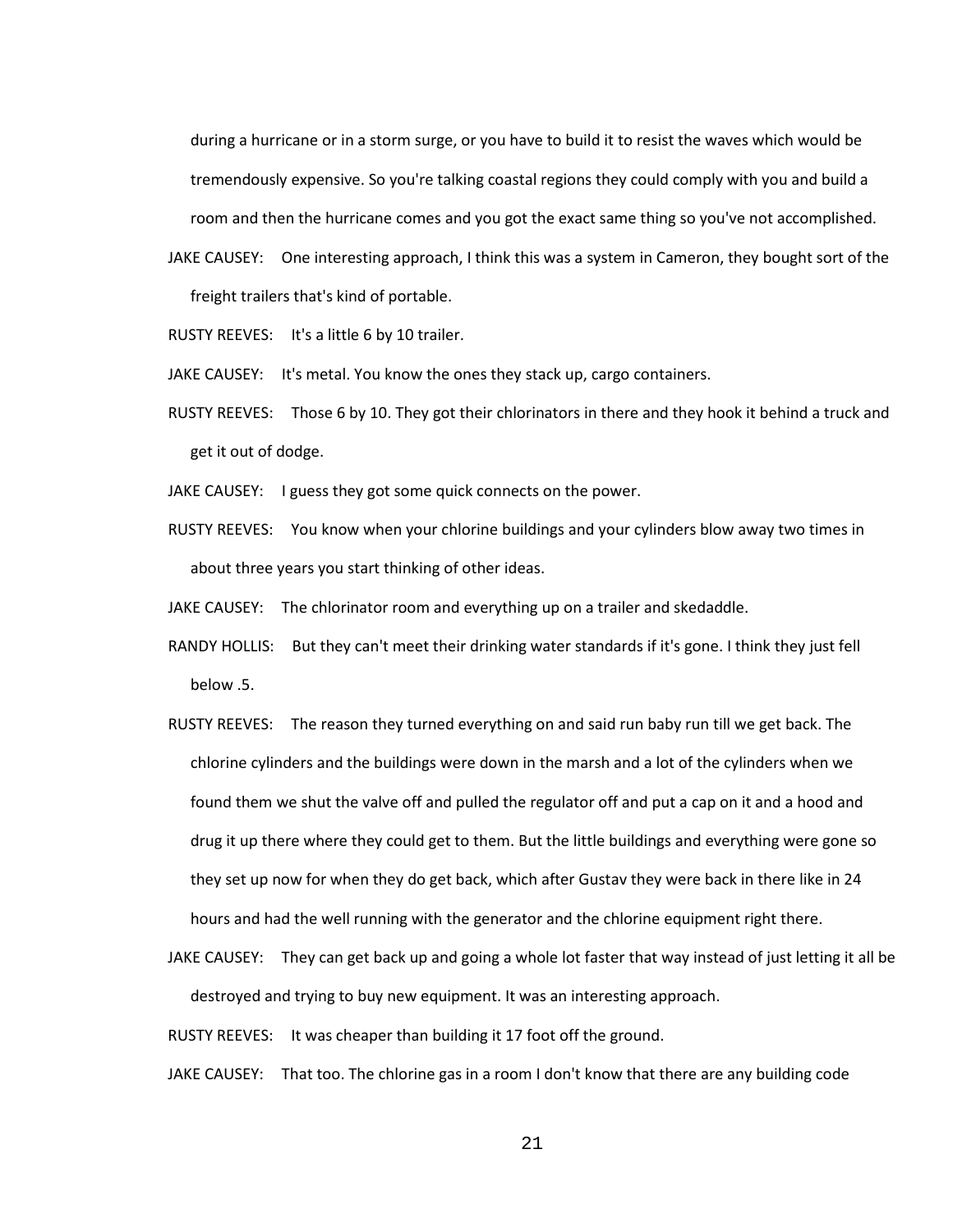requirements that require scrubbers at all.

- CHRIS RICHARD: One of the codes at one time did. If you stored chlorine within a building you had to put a chlorine scrubber according to the code. I haven't looked at the IVC which the state has now. RANDY HOLLIS: Was that a local building code?
- CHRIS RICHARD: People call it The Southern Building Code Council. I forgot the one after that. There's three or four building, but after the hurricanes in 05 they went to the International Building Code, the state did. I'm just asking if it was reviewed because there's always consequences. You require one thing and all these other unintended consequences happen that drive up the cost.
- JAKE CAUSEY: I know that we've had quite a few rooms built recently that went through building permits and I don't know that any of them are required to have gas scrubbers. That doesn't mean the building code guy did a great job. And I think actually the scrubber is something we had a comment later that, oh actually it's on the same page. That was the next comment 22. May should consider establishing some criteria about when a scrubber needs to be provided.
- DIRK BARRIOS: We have scrubbers at both of our plants. It talks about the ventilation fan. The scrubbers are on automatic mode at all times, but you have the ability to go manual with the fan and also manual with the pump for a scrubber. You can put one on auto and one on manual, vice versa. So we propose doing instead of having the vent fan is use the vent fan in the scrubber at all times when someone enters the room. Just have a remote switch to better turn it on and off. Use the vent fan in the scrubber as a vent fan and it takes the air through the scrubber and out through the stack.
- JAKE CAUSEY: Where is that fan located?
- DIRK BARRIOS: Located inside the scrubber system.
- JAKE CAUSEY: Top of the wall, bottom of the wall? The system is designed to remove all the contents in the room.
- DIRK BARRIOS: That would be the way for us to go right now because we do do that, but put that switch by the door. Do the same thing. And the pumping system would stay in the automatic mode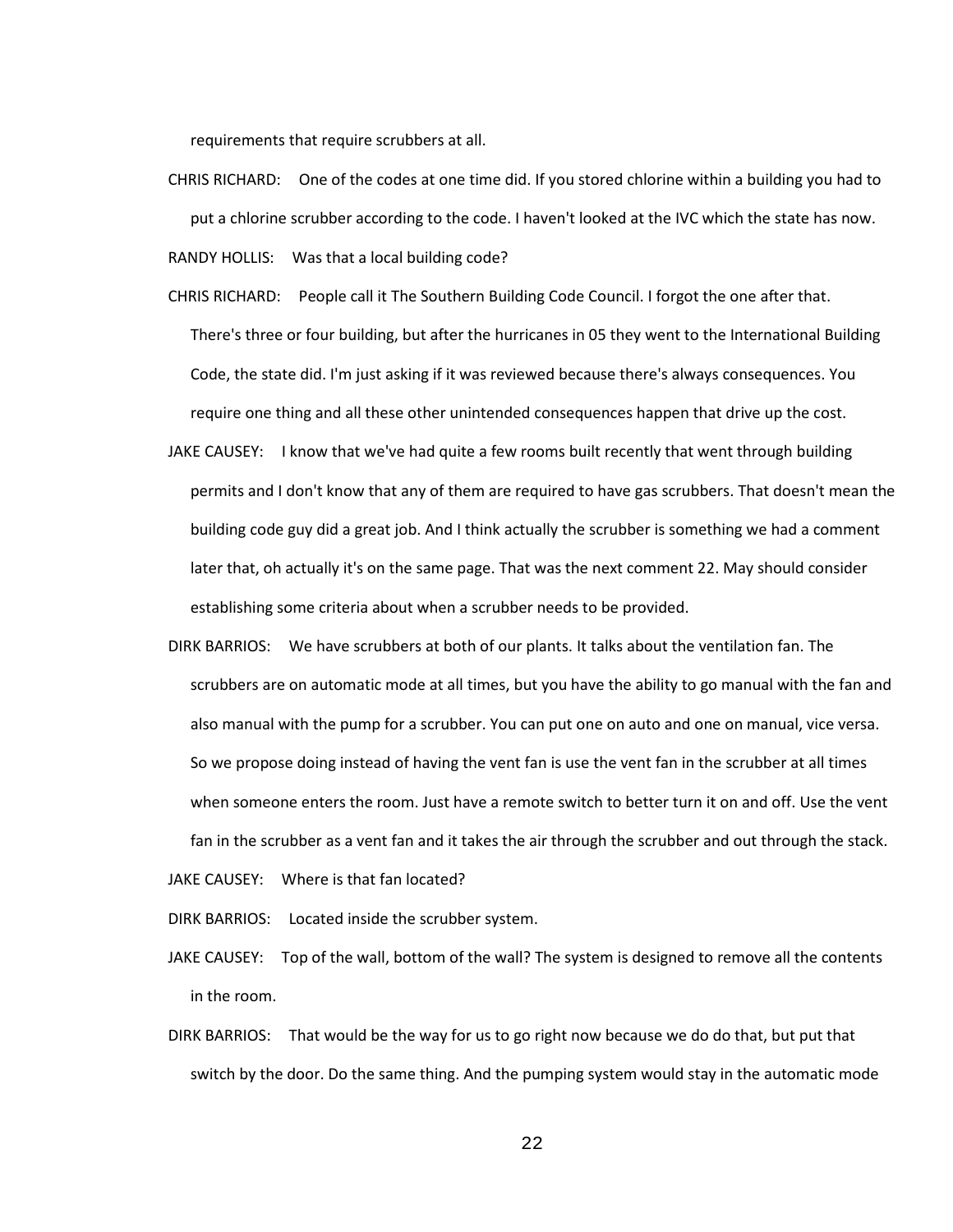so your vent fan would already be running and if it detects a leak it would kick on.

- JAKE CAUSEY: Sounds fairly reasonable. The ventilation is one air change per minute and operators have the ability to turn the fan on and achieve that. Fundamentally that's it. What you're proposing as long as it accomplishes that would be sufficient. It would meet the requirements. Randy, I don't know if anybody sees anything differently.
- RANDY HOLLIS: As I understand what Dirk's saying is as long as you're not running the caustic you're not consuming the caustic. If you're just running the ventilation fan then okay. The problem I have with that is you have no redundancy of your fan. The scrubber is a single pump, a single fan, single everything. If you lose any component of that you've lost the entire scrubber. That's what I don't like about scrubbers. It's single point failure. If you're using that as your ventilation fan for every time you go in the room you're really using that fan a lot. And so when you need the scrubber have you worn out your fan? That's something you got to consider because you have no backup to it.
- JAKE CAUSEY: But it wouldn't be a code issue. And I guess I said scrubbers, but 11 chemically neutralized gas, the coffins I think they do the same thing. Secondary containment. May not chemically neutralize it, but they close off and prevent the release. But yeah, again this was talking about near residential or developed areas. It sounds like in some cases systems, or engineers, or perhaps both being mindful of where the chlorine is located near schools or residential areas installing scrubbers. But the comment is if there's a criteria out there we might could use that identifies those areas then it's definitely something we should look at.
- RANDY HOLLIS: And that goes back to the question you asked about the owner. Why should the owner make the decision? Normally these owners are municipalities. They are making a decision do they put in a stop light or do they put in stop signs. What's the safest thing. They're making calls every day on liability. And so it was to put it onto the owner and say you have chlorine facilities here. Yes, there's a chance of a chlorine leak. Do you want to spend the money on a scrubber or take the liability? That's the reason the decision was taken out of the engineer's hands and put onto the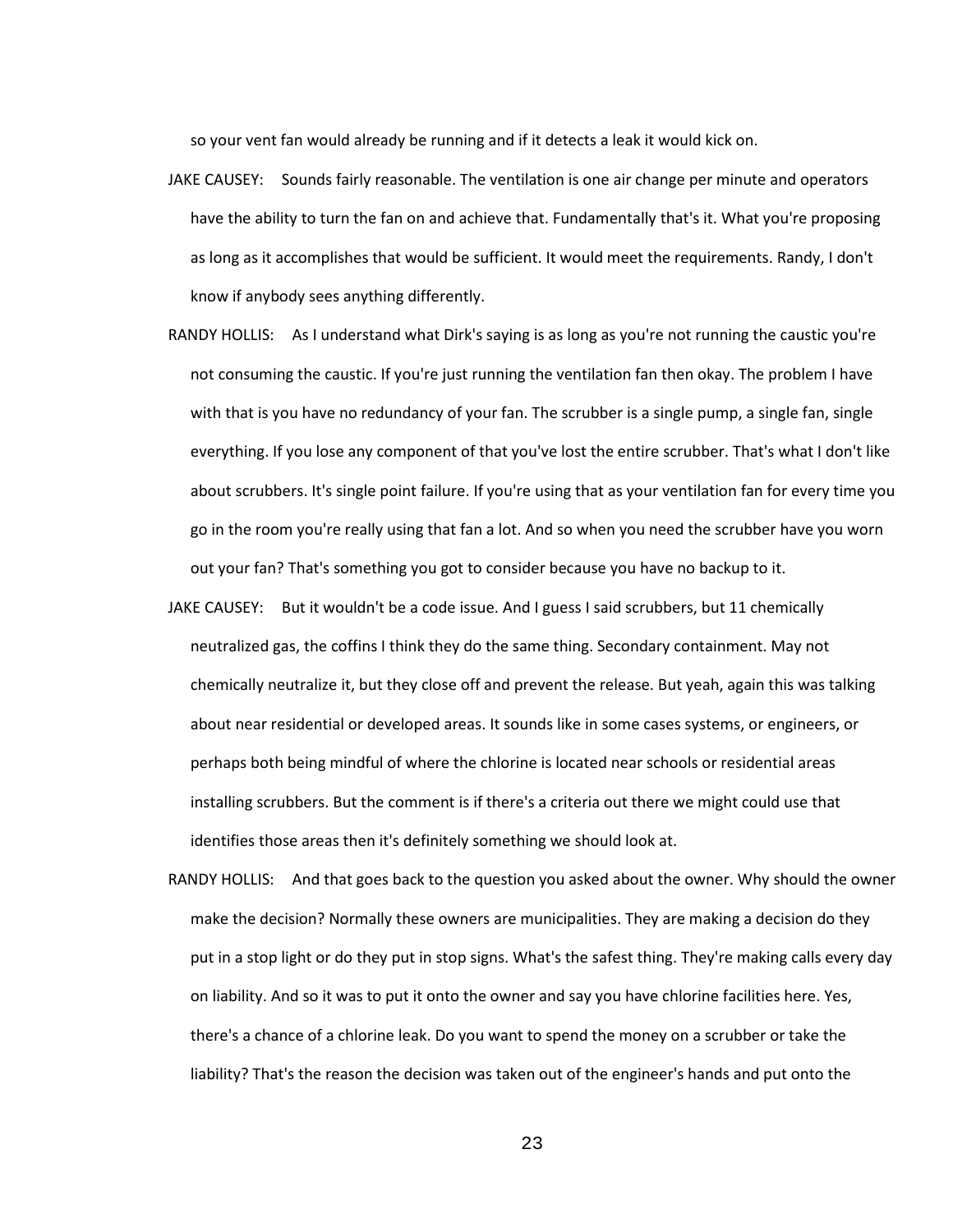owner to make that decision of liability what do you want. You have people 50 feet from a chlorine room you need to make that call of liability.

- DIRK BARRIOS: Your liability insurance should reflect because one of the questions they ask you when you apply for insurance they'll ask do you have any kind of protection. What type of protection do you have? You have chlorine scrubbers I'm sure they give you some kind of a credit towards protection chlorine being stored inside.
- RANDY HOLLIS: Almost any municipality has a pollution protection plan. You've already got that covered. That to me was an economic decision. That's what was driving the comment.
- JAKE CAUSEY: The next one, positions. This was eliminating the term rooms there. I guess our comment was if we made it positions well changing positions was addressed right above it in number 3. Just clean up that.
- DIRK BARRIOS: If you can store chlorine, if you can have chlorine underneath a cover in an open area why do you have to have it stored in locked rooms? It says right here full and empty cylinders of chlorine gas shall meet the following requirements. Four, stored in locked rooms. Why would they have to be stored in locked rooms? Where the word locked comes in? Are you telling me cylinders have to be locked?
- JAKE CAUSEY: Stored in locked and secure rooms. Earlier they said you have to have it in a room, here they're saying those rooms have to be locked and secure. We're talking about an exemption for existing systems to be outside. But yeah, I think basically saying if you're storing in a room and the room should be locked and secure.

DIRK BARRIOS: Even on site manned 24 hours a day?

- JAKE CAUSEY: We can clean the language up a little bit. Don't want anybody to come in and out of the room.
- DIRK BARRIOS: Anybody first of all has to cross a 6 foot fence with barbed wire on it. I'm not saying they can't do that either. Where do we draw the line? If it would be away from where it would be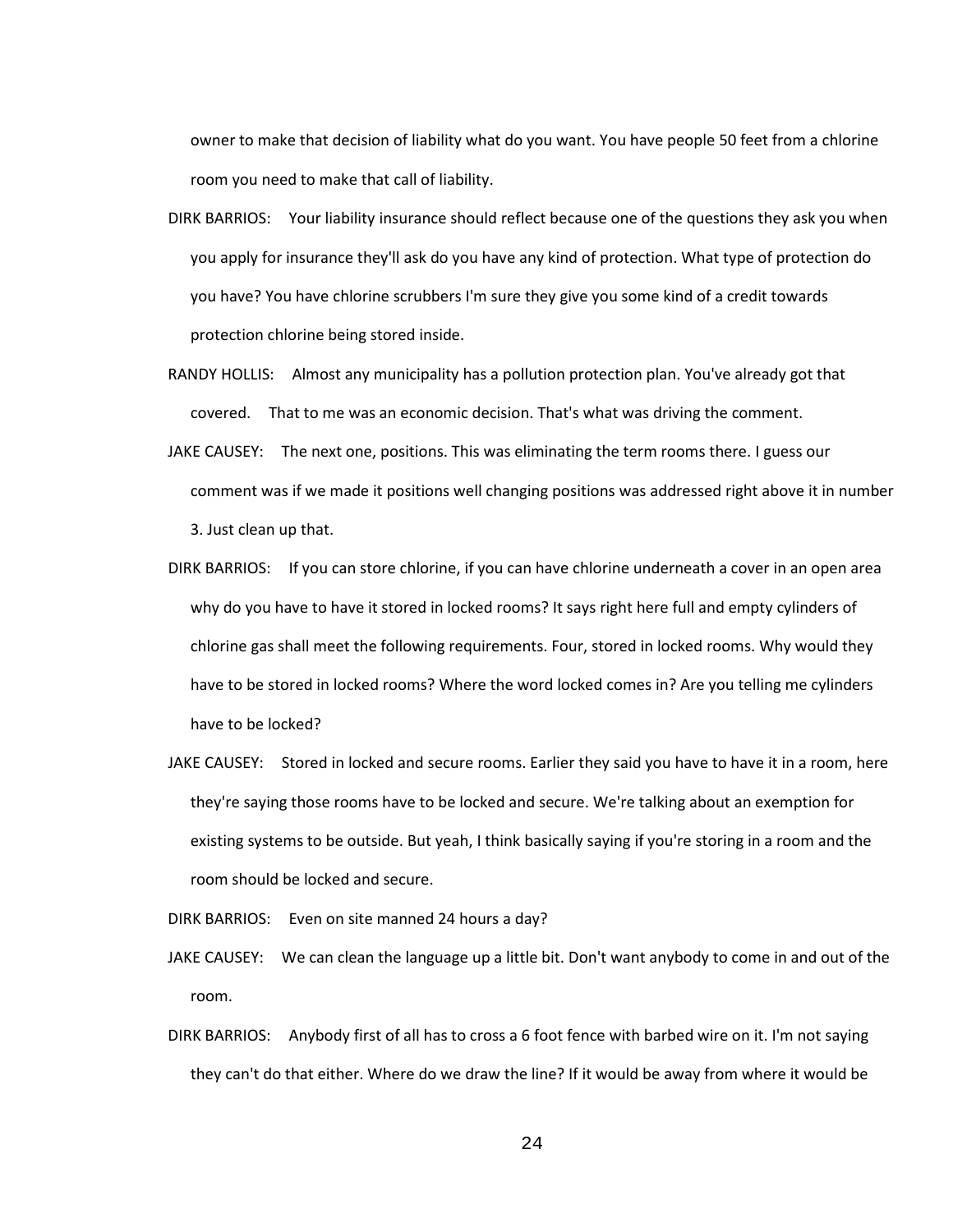manned 24 hours a day, yeah lock the room. But if you tell me I have to lock my chlorine room on site then I need to go make sure my locks work and I have to find the keys for them.

JAKE CAUSEY: I don't know that I have as much heartburn when you're talking about--

- DIRK BARRIOS: Again, my argument is if you're going to allow them to leave the chlorine outside as long as it's covered and protected from the sunlight a locked room, I'm more protected in a room at least.
- JAKE CAUSEY: I think that's a valid point. Maybe when we get to the end of this. I don't disagree with any of your points. That will be factored in. Just make sure it makes sense based on whatever we end up with. I think that's a good point. So comment 25. This goes back to the same room. Comment 26. DHH recommends rewording instead of deleting. So the last part of 5, 5.4 a 5. It said reusable sodium hypochlorite storage containers shall be reserved for use with sodium hypochlorite only. And the language that was proposed to be deleted said and shall not be rinsed out or otherwise exposed to internal contamination. I think there were comments about using them and rinsing them out. We suggest to say it shall not be exposed to contamination. So if you need to rinse them just don't contaminate them. Twenty-seven, so deleted the term positive displacement pumps with then insert just pumps with compatible materials. Our concern was that there was no identification or report of other pumps should be permitted. If we don't put anything there then our concern is that any pump could be, we would have to permit for this purpose as long as materials were compatible. I don't know that any type of pump could be relied upon to readily and accurately dose sodium hypochlorite regardless if the materials are compatible or not. Our concern was the pump is not just based on materials being compatible, but the reliability and accuracy of the pump delivering that chemical. There are multiple types of positive displacement pumps that can be used. And again, this is for feeders. Now we have seen where like a centrifugal pump for example was used as a transfer pump from bulk tank to a day tank or just moving a chemical, but not used as an actual feeder into the water supply. We just really need some more information to understand what maybe some of the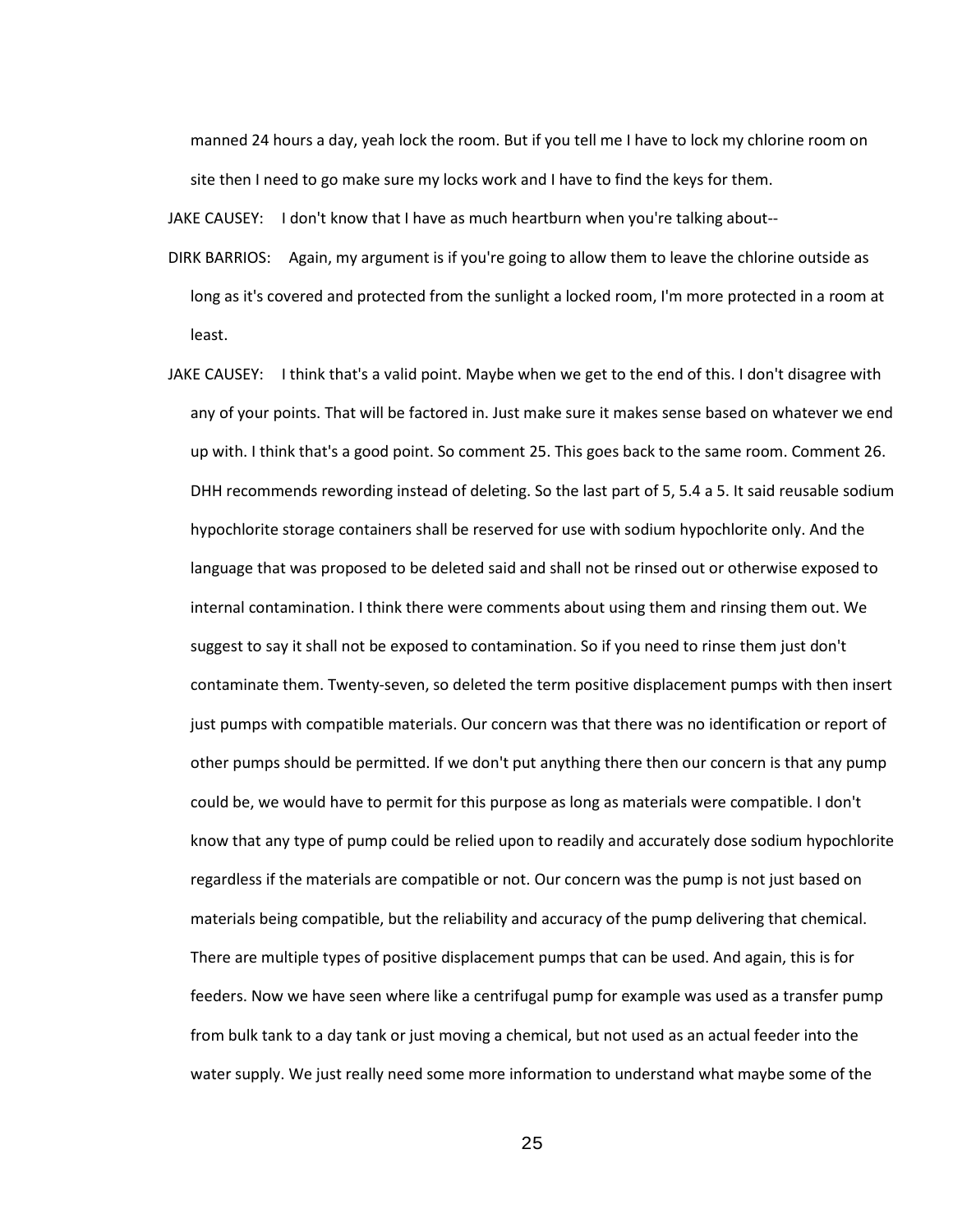scope and context was there. If we leave it as positive displacement pumps we'll go with that. If there's some specific example of some other type that we need to include we can do that, but right now we weren't aware of anything else and we wanted to make sure not only were the materials compatible with the pump itself.

- RANDY HOLLIS: New Iberia at one time we were feeding almost 2,000 pounds of chlorine a day at the frontend of the plant. Fortunately, we moved and it's down from that, but had we changed to sodium hypochlorite trying to feed the equivalent of 2000 pounds of liquid chlorine, sodium hypochlorite, we couldn't find positive displacement pumps big enough for that amount of chlorine. The limiting thing was stating you could only use a positive displacement pump. Trying to provide at least options. Some large surface water plants may require more than that.
- JAKE CAUSEY: I know New Orleans Sewage and Water Board is feeding a tremendous amount of sodium hypochlorite.

RANDY HOLLIS: There are magnetic drive pipe pumps that can be used.

- JAKE CAUSEY: I'm 99 percent positive it was a positive displacement type pump that they were using to feed that amount. We'll just note it as a follow up to sort of confirm. I don't think I wrote it in here.
- RANDY HOLLIS: I don't doubt you can get a positive displacement pump to provide that much, but the problem we run into is economics and the hoses fail about every two or three months and they are quite expensive.
- JAKE CAUSEY: So DHH comment 29. One initial comment I guess I had made was about liquid ammonium sulfate. Just initially noticing that the three different forms of ammonia were covered here. Ammonium sulfate, aqueous ammonia, and anhydrous. Most of our systems I believe are actually using liquid ammonium sulfate. And ammonium sulfate here seems to be specifically referring to the you buy in the powder and mix in the tank. I guess effectively make your own liquid ammonium sulfate at that point. Just noticed that buying in the liquid form initially wasn't really addressed in this particular section. But I guess by virtue of that it would just fall under the general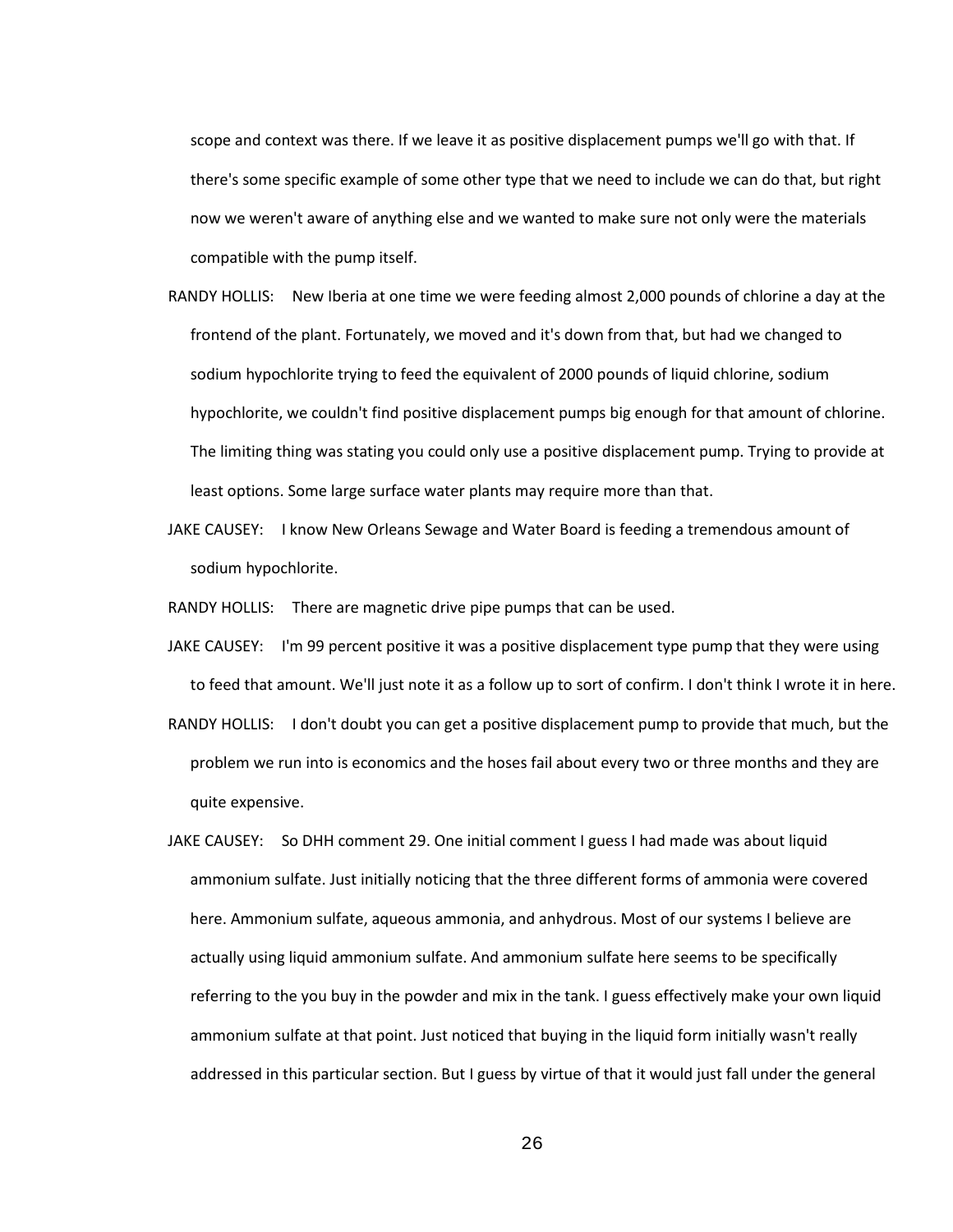chemicals for bulk storage and day tanks and what have you. I did have some numbers I wanted to share with everybody on ammonia. We have I'll just say right at a 100 systems in the state that use chloramines. And so the breakdown, I don't know if this is right at a 100 or not, but basically the breakdown is 47 water systems that use ammonium sulfate. Which I guess would either be buying it as a liquid or making a liquid when they get it. Which for reference is roughly a 10 percent ammonia concentration. Twenty-one systems using anhydrous ammonia which is a 100 percent concentration. Five systems using aqua ammonia which is ammonium hydroxide. It's a 20 percent concentration. Then we got about another 19 systems that use a TMB 461 product that has varying amounts of ammonia depending on which system you are and which blend you buy. But I think generally a fairly lower concentration. That was just a little background on ammonia. On that pump for New Orleans Sewage and Water Board it's a progressive cavity pump. Was the type. So on DHH 30 so this is on aqua ammonia. Basically 10 state standards originally said closed in a room separated from other operating areas. So similar change proposed here as far as protected from the elements and separated from other areas, but I guess not necessarily in a room. Aqua ammonia, because it does have the 20 percent concentration, I think as noted earlier the tanks are typically actually pressurized, usually about 4 PSI I think is what I had read in the tank based on atmospheric conditions. So there are sort of temperature and pressure concerns. Referred to one of these attachments as far as some additional information. It's attachment 3 on page 10 of this little slide show thing. Some exerts that I grabbed from American Society of Engineers and American Water Works Association, Water Treatment Plant Design Manual. Two things it talks about here in the manual and this is specific to aqua ammonia. Tanks normally vented to the outdoors unless operated under pressure e.g. aqua ammonia. That was sort of the example acknowledging that particular anything with aqua ammonia. And then an exception I guess sort of section in that same chapter talking about aqua ammonia is commonly purchased concentration 19 percent. Due to regulatory and safety concerns with higher concentrations ammonia vapor pressure is approximately 4 PSI,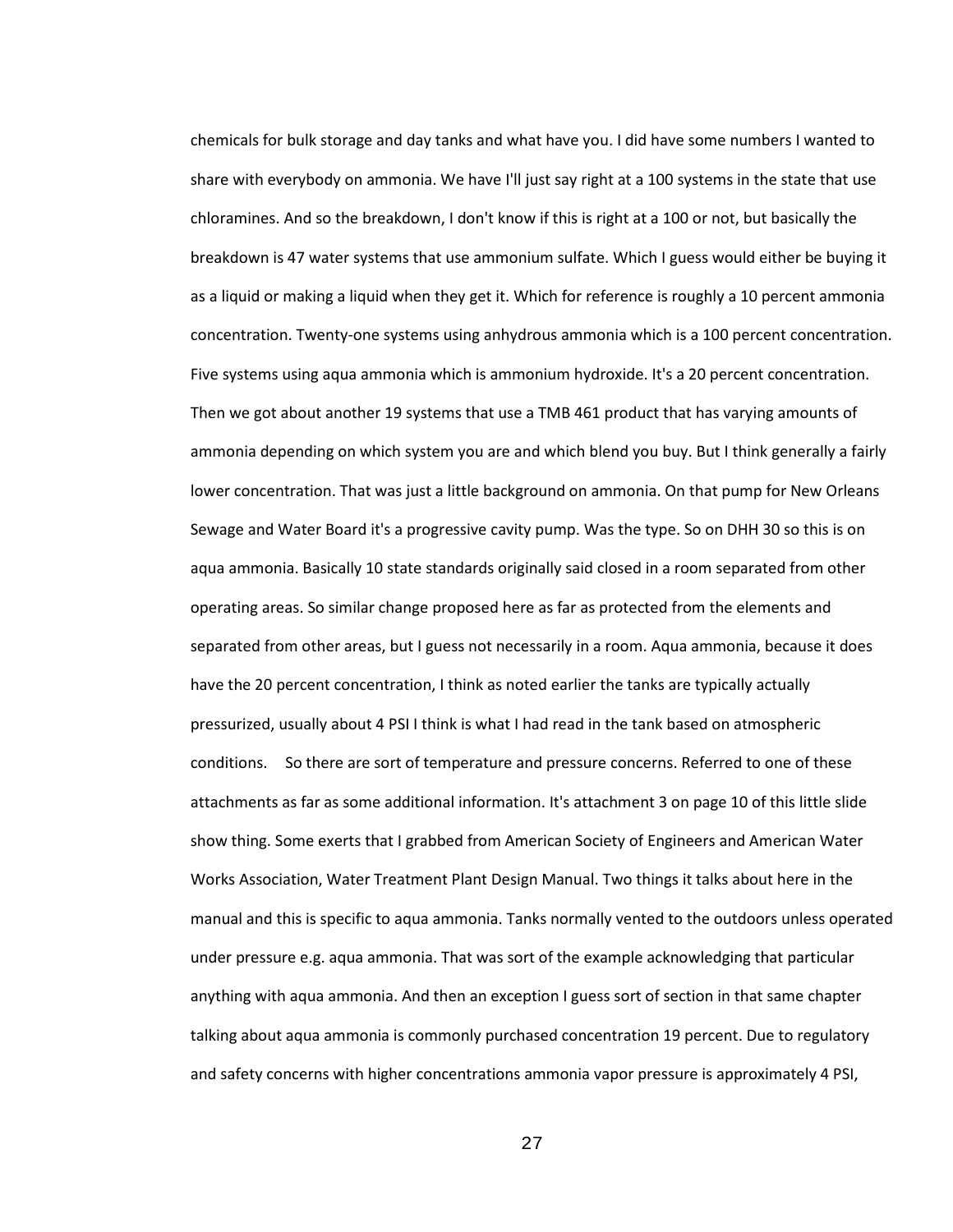absolute is 70 degrees Fahrenheit. Stored in a pressure rated storage vessels with a maximum gauge pressure rating of 30 PSI. This talks about a drum scrubber I guess where they vent off the tank. Terminated to address that issue. I guess overall for aqua ammonia there are some concerns with that form of ammonia verses sort of weaker concentrations such as liquid ammonium sulfate. So generally that's the reason the storage in a room for safety and maybe some temperature related issues there. But I think some of the same comments as far as the owner approach making a decision. And then really for the aqua ammonia we were recommending to stick with the original language, have these things in a room where they are separated and protected from other areas. I guess it's the same comment as far as conversations with Arkansas and Mississippi serving permits. What did I say like five systems using aqua ammonia? I know Baton Rouge Water is one example. One system, but I know they have probably 25 or 30, somewhere in that neighborhood, locations, treatment plants, 50 treatment plants. Where they have it stored. I think the other case it's only one or two. They are definitely the extreme example there. I don't think any of those installations are currently in our, or maybe some of them are.

- RANDY HOLLIS: Maybe one, but most of them are the converted anhydrous ammonia tanks converted to aqueous ammonia because the theft of anhydrous ammonia.
- JAKE CAUSEY: That was our recommendation there. The next comment was on the day tank issue. I kind of remember previous discussions on aqua ammonia. We didn't talk about grandfathering here. That's certainly a conversation we can have. Again, talking with Mississippi and Arkansas definitely on new permits and new construction requiring a room for containment. And then the next is anhydrous which is DHH comment 35. I know initially in the subcommittee report talking about anhydrous ammonia there was some talk and concerns regarding the LP Gas Commission and they had a prohibition against enclosing or storing anhydrous ammonia inside a building. And we previously had a conversation with them a year or two ago, or at least over the past year or two, and the fact is that they adopt the standard CGA 2.1 Compressed Gas Association. Attachment 4 in the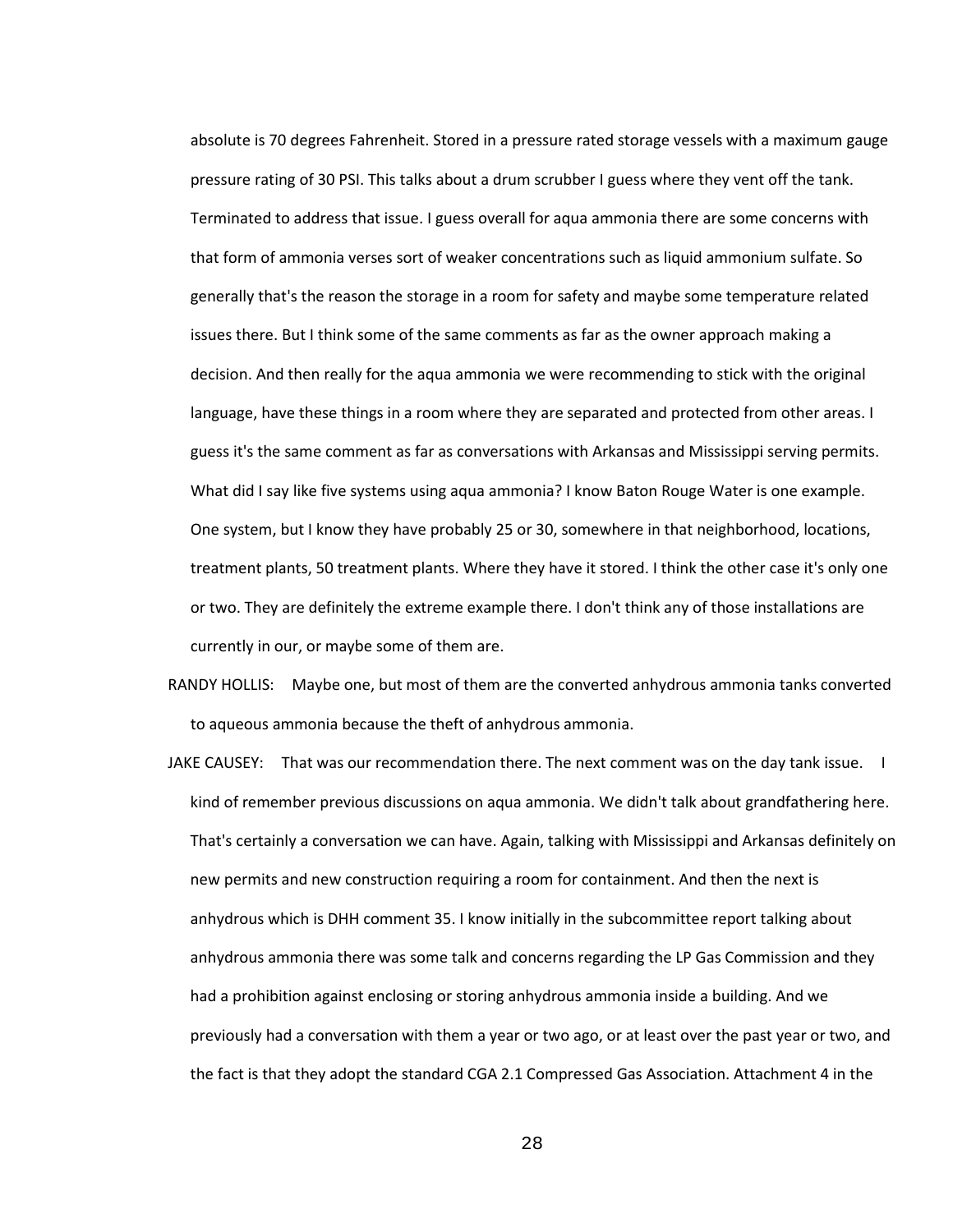handout. It's also an ANSI standard, a co-published standard. ANSI K61.1 1999 addition. That's the standard per adopted in the rules. Page 13 has the table and the red text on it where it says within that standard section 5.3.1 location of containers. So this is a language in the standard itself. It says selection of a location or a storage container shall be made considering the potential physiological and environmental effects of ammonia on the surroundings of proposed site. Containers shall be located outside a building and then it says except in buildings or sections there of specially approved for the purpose. In reading an OSHA standard on anhydrous ammonia it has the exact verbiage except in buildings or sections there of approved for the purpose. I guess kind of going through the attachments I think the next exert from the website with some of the information about anhydrous ammonia a colorless nonflammable liquefied gas.

RANDY HOLLIS: Stop. Here's an MSDS from Valero on anhydrous ammonia liquefied and if you look on page 3 what you'll see on page 3, and I'm no chemist, at the bottom, but it says flammability limits in air upper is 28 percent flammability limits in the air lower is 15 percent. It's my understanding between 15 and 28 percent anhydrous ammonia is flammable. So if we have a leak inside a building that we just created a bomb. Does that mean that everything inside this building, the ventilation fan, you can have a heater, everything has to be perfectly safe to create an explosion when you have a leak.

JAKE CAUSEY: I don't know that's the case, but--

RANDY HOLLIS: We're requiring it to be in a room and if we have a leak did we just create a bomb for these operators? Anybody else familiar with that?

DIRK BARRIOS: I don't think it needs to be a room.

RANDY HOLLIS: My concern is are we forcing it in a room and now we've created a bad situation cause nobody else does it. I want to be very cautious before we require something like that dictating it has to go in a room and then we're creating an even worse situation. These operators may not be familiar with that.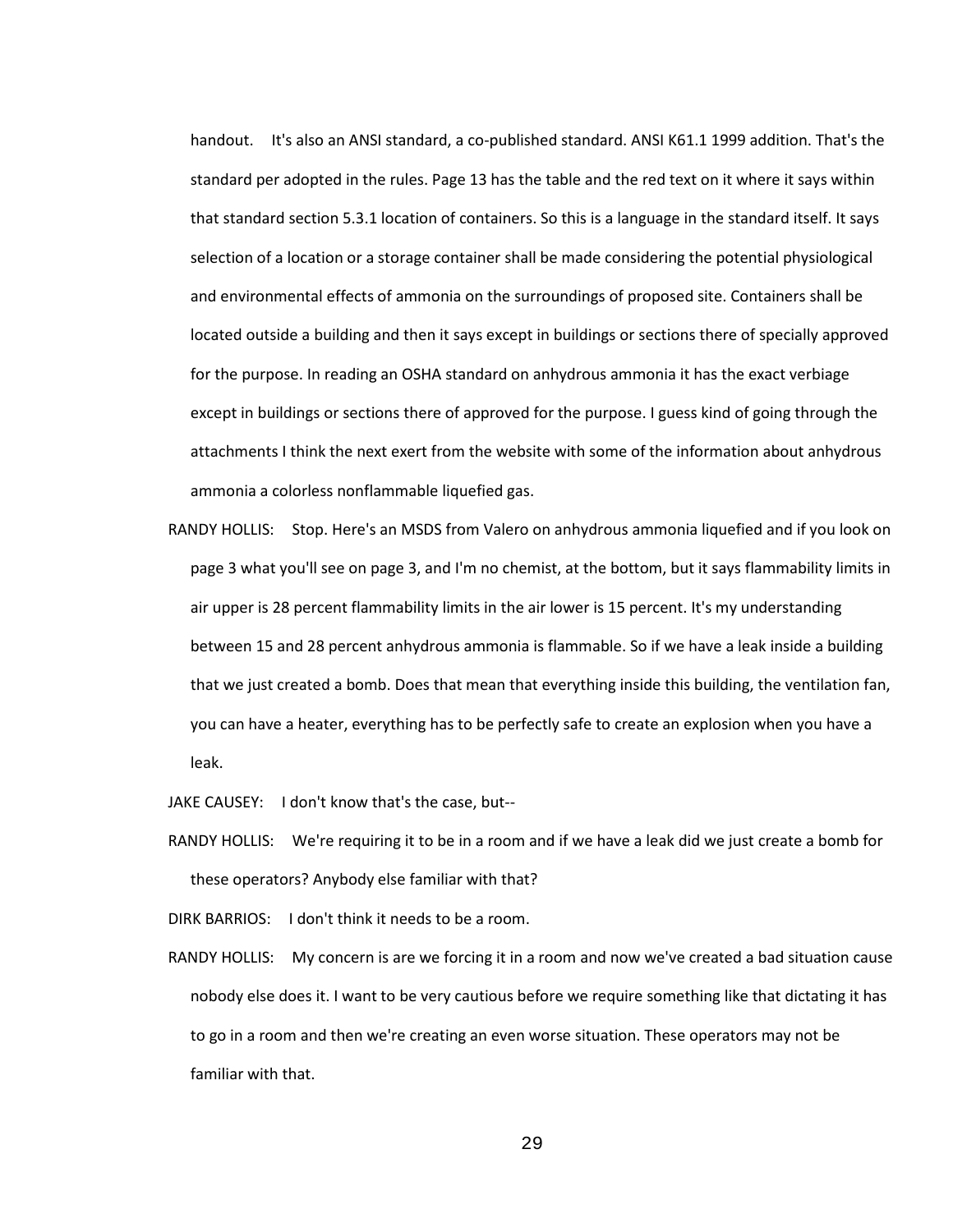- JAKE CAUSEY: I would not anticipate that being the scenario, but we will absolutely do diligence in getting some better answers, I guess, frankly to that question.
- ROBERT BROU: The standard you referenced talks about that it shall be located outside is the first statement. So they allow it. If you go further and look at the chart St. Charles we have two 1,000 gallon tanks, one on each side of the river. So that's in that first over 500 and less than 2,000. So double our capacity you still only have to be a 100 feet from a railroad, 25 feet from a property line, 115 feet from a public assembly, or 250 to an institutional occupancy. Would a 1,000 gallon tank which is half the capacity they allow at those distances I still have over a three month supply of anhydrous ammonia. It is absolutely safe for those areas at that distance a 1,000 25 feet from a property line.
- JAKE CAUSEY: I would say these are general standards. I don't think we can comment that it's absolutely safe at that distance. I think wind conditions and other things can be a game changer if it's a release. Just as a standard, right.

ROBERT BROU: But this is what they reference as safe distances.

- JAKE CAUSEY: It references a minimum distance. I didn't see the word this is an absolute safe distance. This is just a minimum.
- ROBERT BROU: It can be overridden by local jurisdictions that want to dictate something more stringent, but it's saying they wouldn't put this out if they didn't feel that was a reasonably safe thing.
- JAKE CAUSEY: I think going back to the standard or building designed for that purpose. If we're building a bomb it wouldn't say that.
- ROBERT BROU: I do agree it should be allowed. I had this argument during the subcommittee meeting. I think prohibiting it would be just as bad as mandating it. I don't think we should be mandating that it be stored indoors. We should not be mandating that it can't be stored indoors when other people who do regulate it have already weighed in on that.

JAKE CAUSEY: I guess some other comments on the ammonia, the anhydrous, certainly relies on latent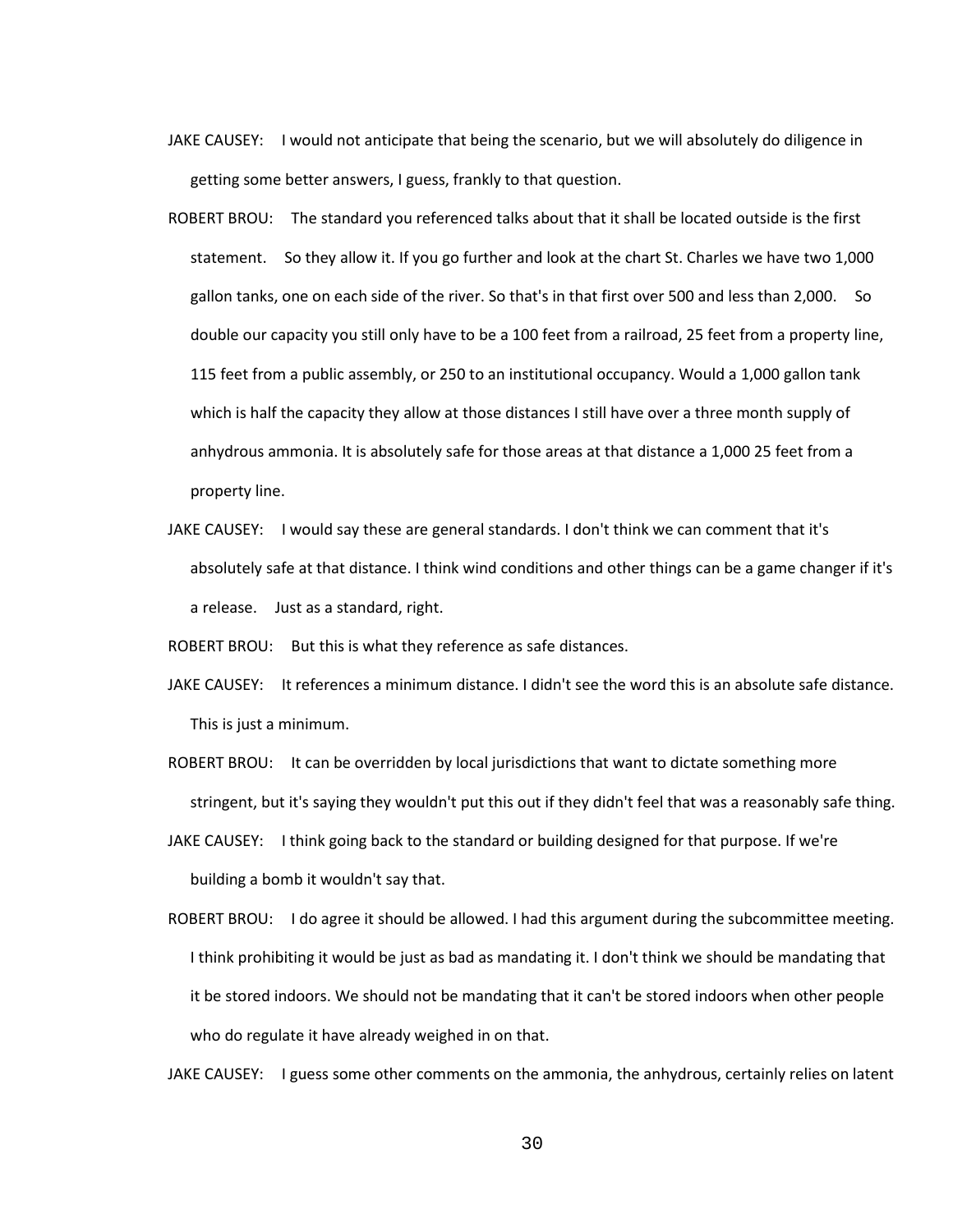heat and vaporization. It is temperature dependent and so getting down to near freezing conditions especially near 10 degrees Celsius. I think that was on page 15 can disrupt the flow of anhydrous ammonia into the system. I know there's one picture I know we have I don't know if it's Jefferson or Sewage and Water Board. Algiers they had installed this water bath on top of their anhydrous ammonia tank outside. Reportedly they flow when it gets cold to maintain latent heat. That's what they do and reportedly that's why they do it. Regarding the enclosure on page 16 is some pictures of City of Gonzales three different water wells. They have anhydrous ammonia certainly installed in a room and has been for quite a while. These are some smaller cylinders probably than what some of you guys use. Next page East Jefferson this is their anhydrous ammonia in a room, page 17. Page 18 on the back is West Jefferson the plant on the other side of the bank. Again, anhydrous ammonia tanks inside a room. Then we got Dirk.

DIRK BARRIOS: Not anymore.

- JAKE CAUSEY: Lafourche. This was one of the Lafourche plants and the next page was the other plant. DIRK BARRIOS: They refuse to deliver it.
- JAKE CAUSEY: Previously the local inspector I guess had sort of written Dirk an order.
- DIRK BARRIOS: Wrote us up and told us that if we didn't comply we wouldn't get any chemical.
- JAKE CAUSEY: They didn't want it inside a room. Wanted you to get it out of the room. But did they agree to make deliveries, I think there was maybe had to take the doors off?
- DIRK BARRIOS: Yeah. For the time being right now they comply as long as we have the front doors completely removed, not open, completely removed, they would deliver. Is it going to go any further than that I don't know.
- JAKE CAUSEY: What's interesting the last slide is the St. Bernard plant which is a brand new permit they just issued St. Bernard on page 21 to install anhydrous ammonia inside a building.
- DIRK BARRIOS: Jake talked to me about it and trying to get a permit. But the issue is still if it's not necessary we think in times of cold weather which is not an extreme case that happens this part of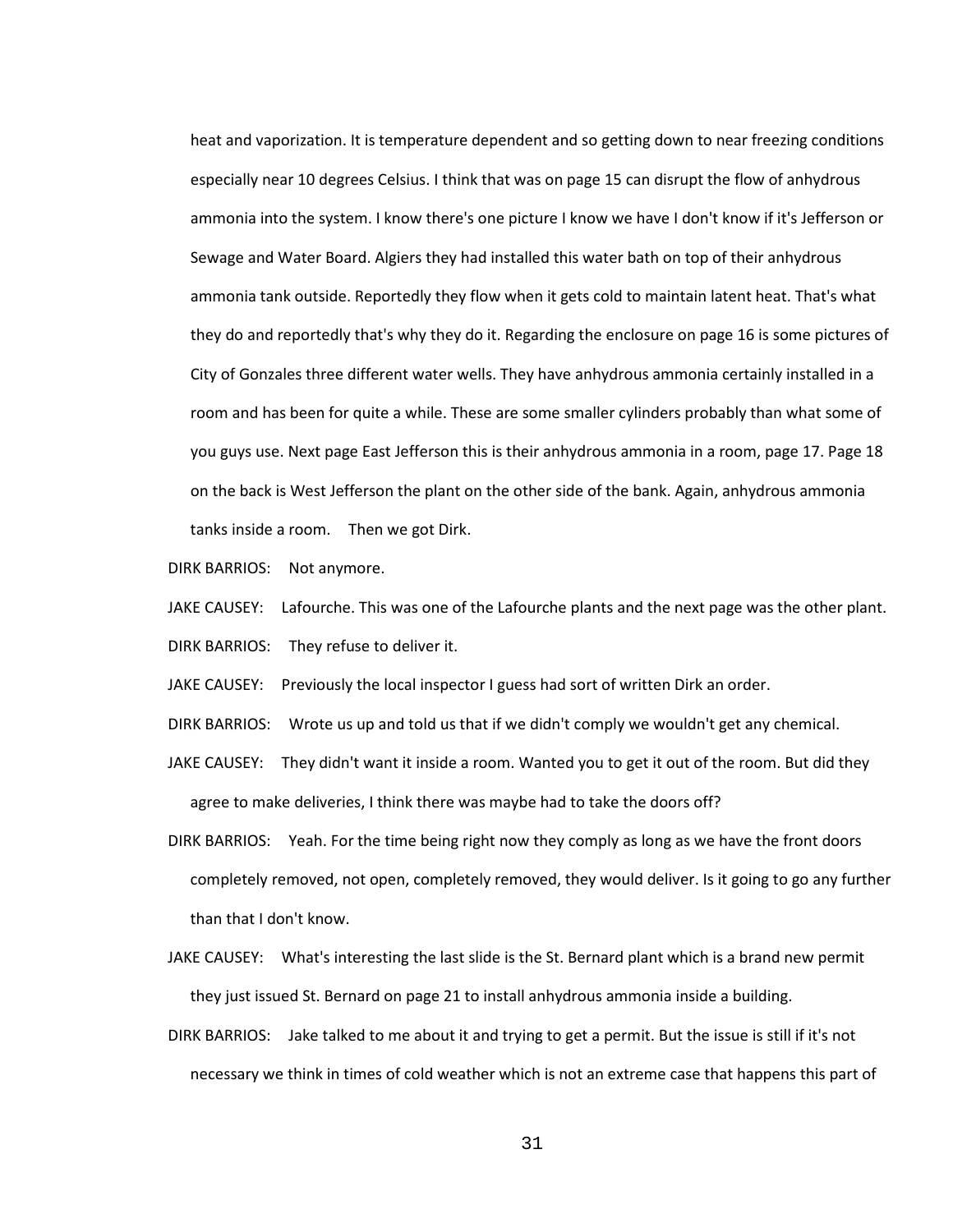the world, but it does occasionally happen at some type of cover does help protect with the anhydrous ammonia. Only reason why we put it in a building is because we had sanitary survey and we were written up for not having it in a building.

JAKE CAUSEY: My opinion would be treating you one way and their codes say one thing and just issued a permit for St. Bernard. From what I can tell somebody kind of got worked up about it and acted one way. I know they had attorneys look at things and consider things. These new installations are going in and actually read their code they have since agreed they can permit installations inside a building and they permitted St. Bernard. I can only presume it was something that they just kind of got blindsided on and now they're getting slowly up to speed.

J.T. LANE: Can you clarify the people?

- JAKE CAUSEY: So the Liquefied Petroleum Gas Commission under The Department of Public Safety. John Alario I think is the executive director. They have a couple of inspectors in different regions and that's about they oversee liquefied petroleum gasses, but they took over anhydrous ammonia from The Department of Ag. It was some authority and over site that was transferred from The Department of Ag to the LPG commission five maybe ten years ago, I don't know. Fairly recently, I guess. I guess my prospective they were treating ammonia like it was butane or propane and other things. Their standards are pretty clear. These are national standards and OSHA standards as far as storing anhydrous ammonia in a building designed for that.
- J.T. LANE: And they require what with regards to ammonia?
- JAKE CAUSEY: Liquefied Petroleum Gas Commission? Generally they follow the standards, but their issue, cause the standard addresses some other citing issues as far as distances from places.
- J.T. LANE: What standard do they follow?
- JAKE CAUSEY: The CGA, Compressed Gas Association 2. whatever which is also ANSI, it's in the handout. That's the standard that's referenced in the rules specifically.
- J.T. LANE: But they require indoor?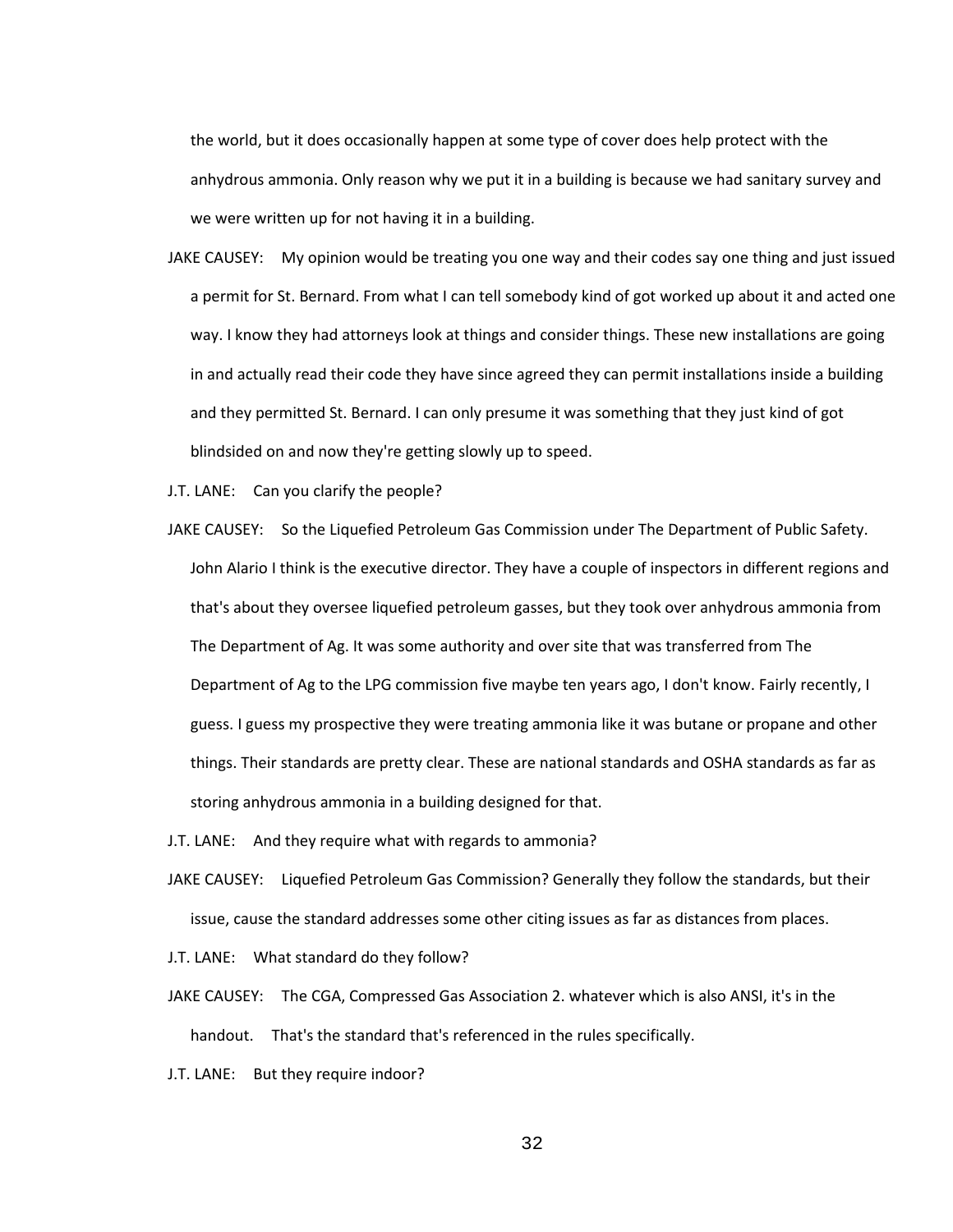- RANDY HOLLIS: They do not require indoor. They are trying to find an exception to allow it to be indoors. DHH requires it indoors. LP Gas Commission wants it outdoors. They don't want it indoors. You've got two state agencies butting heads. I could not get them to come to one of these meetings because they would not confront another state agency in this meeting. They don't want it indoors, but they're trying to work with DHH on exceptions. Is that pretty clear?
- JAKE CAUSEY: Yeah. So they made that statement upfront. They stated, they made a statement it cannot be located indoors and that violates their code and then brought the standard they referenced and showed it doesn't violate your code. And like I said since then they permitted a brand new installation indoors so I think it's been an educational and a learning thing. They didn't even know all these locations that were installed indoors. I sent them pictures of all these locations and they said oh, we didn't know that. It's really all I can say.

RANDY HOLLIS: Exceptions because they didn't know about it.

- JAKE CAUSEY: But a brand new permit that was issued six months ago would be an indicator of where they stand.
- J.T. LANE: Well, Randy what we can do is, I can't obviously comment on why they didn't come, we'll try to get a meeting with them before the next meeting to see if there is some decision we can have to clean that up.
- RANDY HOLLIS: I would love for you to contact the State Police Hazmat also because I contacted them and they refused to come because of a state agency. Hazmat as well as LP Gas Commission. I would like for both of them to come to talk to us. You wanted experts, I did my best and could not get either one of those agencies to come.

J.T. LANE: We need to be on the same page. It's not fair to all of you outside the state bureaucracy. JIMMY GUIDRY: I really appreciate your efforts. I think what you're seeing, just from my experience and I'm not an expert, my experience, knowing the potential for a bomb in a cylinder that is not maintained that is open to the elements whether it's heat, or ice, or snow, or whatever, we all know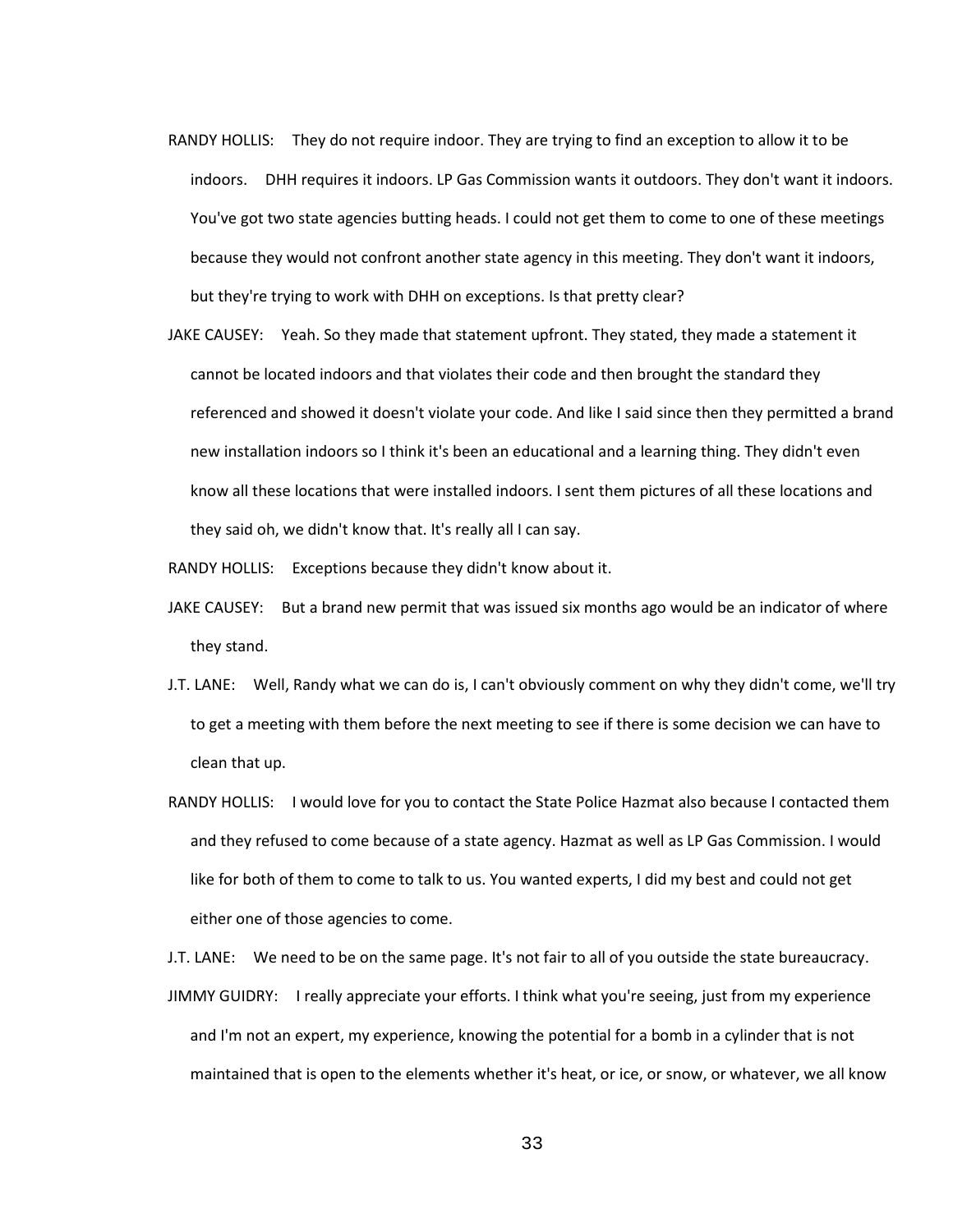that metal containers deteriorate more outside than they do indoors. Right now, and I hate to even go there, we have storage of things up in North Louisiana that can explode. They weren't well stored, they were exposed to the elements and it's a time bomb waiting to go off. When I listen to both sides of the argument I think it falls down to one how these tanks are made. The risk is according to the potential for this to blow up. Potential for this to blow up has to do with the container and maintenance of the container and how much. What I'm seeing is huge tanks. If I had a huge tank like that that could go off I'd not only want it in a room where I can control the elements I would want to control the temperature. Because in Louisiana 105 degree temperature in a room that sucker is heating up. But to say that it's been a problem to say that we've had problems either way outside or inside I can't honestly say all my years that I've heard that we've had a problem. I think the requirement is a feeling that especially up in northern states hey they're not going to leave it outside. I think it's other states begs the question. It's the maintenance. Changing them out often enough, making sure we're not wearing out the metal, making sure it's contained. I don't know how often these tanks get changed. The ones I'm seeing indoors seem well painted, seem well maintained. I've not seen pictures outdoors so I don't know what those look like. To me the risk is when it deteriorates and it can't maintain the pressure, can't contain because when you release one of these chemicals the more concentrated it is the more deadly it is. If you're in that room bad news for you. But not bad news for the school outside the gate.

JAKE CAUSEY: On that note I met with St. Bernard Parish President, their drinking water staff, engineer for the new plant, as well as John Alario, and an attorney in St. Bernard having this discussion. And frankly the one thing that both DHH and LP Gas Commission agreed on was St. Bernard why don't you just use a liquid. And we tried to push them hard, but they were just resistant to change, frankly. With the liquid, especially ammonium sulfate you don't have all these same issues. Especially with response. In this particular plant St. Bernard plant is located there is a school that is adjacent to their property and during our meeting we brought up the fact that where these tanks would be located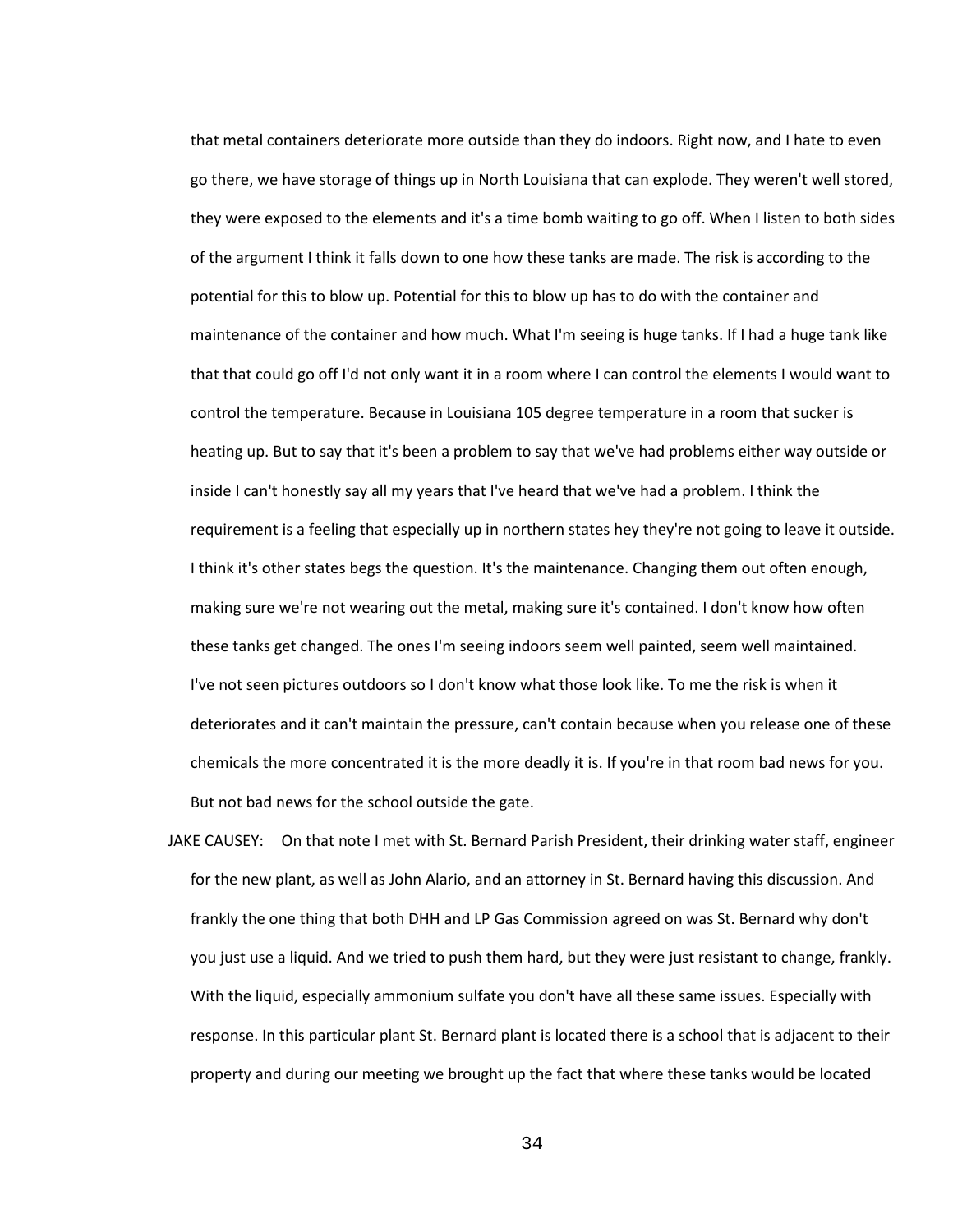was below the minimum distance required in the standard. They didn't even realize until we had that meeting. There are lots of forms of ammonia. You don't have to use anhydrous, it's just an option. There are other options that are not as hazardous, don't have as much risk and other things that frankly I would try to push those things first.

- JIMMY GUIDRY: I think we should minimize the risk. When I hear that we let owners decide the risk and liability we can't even agree and we're the experts. To say an owner who knows nothing about chemistry making decisions makes me scared. I do think promoting lower risk. When I listen to both sides I'm not sure lower risk is indoor or outdoor. Really depends on how you maintain these tanks and what the deterioration is. I think being in a room I don't think it's a bomb I think it's a deadly gas. Whoever is nearest that room is in big trouble. But if it dissipates quickly in the air that's a lower risk. If it's a liquid that's a lower risk. You don't have to worry about all this. I guess we should be promoting safer activities. I don't know if it's a cost decision that liquid is more expensive than gas, I don't know. Maybe we should be promoting a better way of doing it without having to build a building. I don't know the answer. I'm open to experts coming tell me what they think because I'm not even sure the experts are going to agree. I think weather makes a difference that's why you see a difference in 10 state standards, but I don't know that for a fact.
- JAKE CAUSEY: With ammonia temperature is an issue, cold weather near freezing conditions. Vaporized, other things to install. Those aren't required. That's why you see in 10 state standards when it talks about anhydrous ammonia stored in a room it says with heaters where necessary because if it's below freezing then you aren't going to get any anhydrous ammonia flowing out of that tank without latent heat whether that's a vaporizer or a room itself. I think anhydrous ammonia comes with a lot of complex issues and safety concerns and risks. I don't think we're going to see an increase in systems converting to chloramines hopefully. We got a few systems getting away from chloramines. I don't know we're going to have that many permits for new installations of ammonia, especially anhydrous. That was one of my comments. We could consider using liquid forms of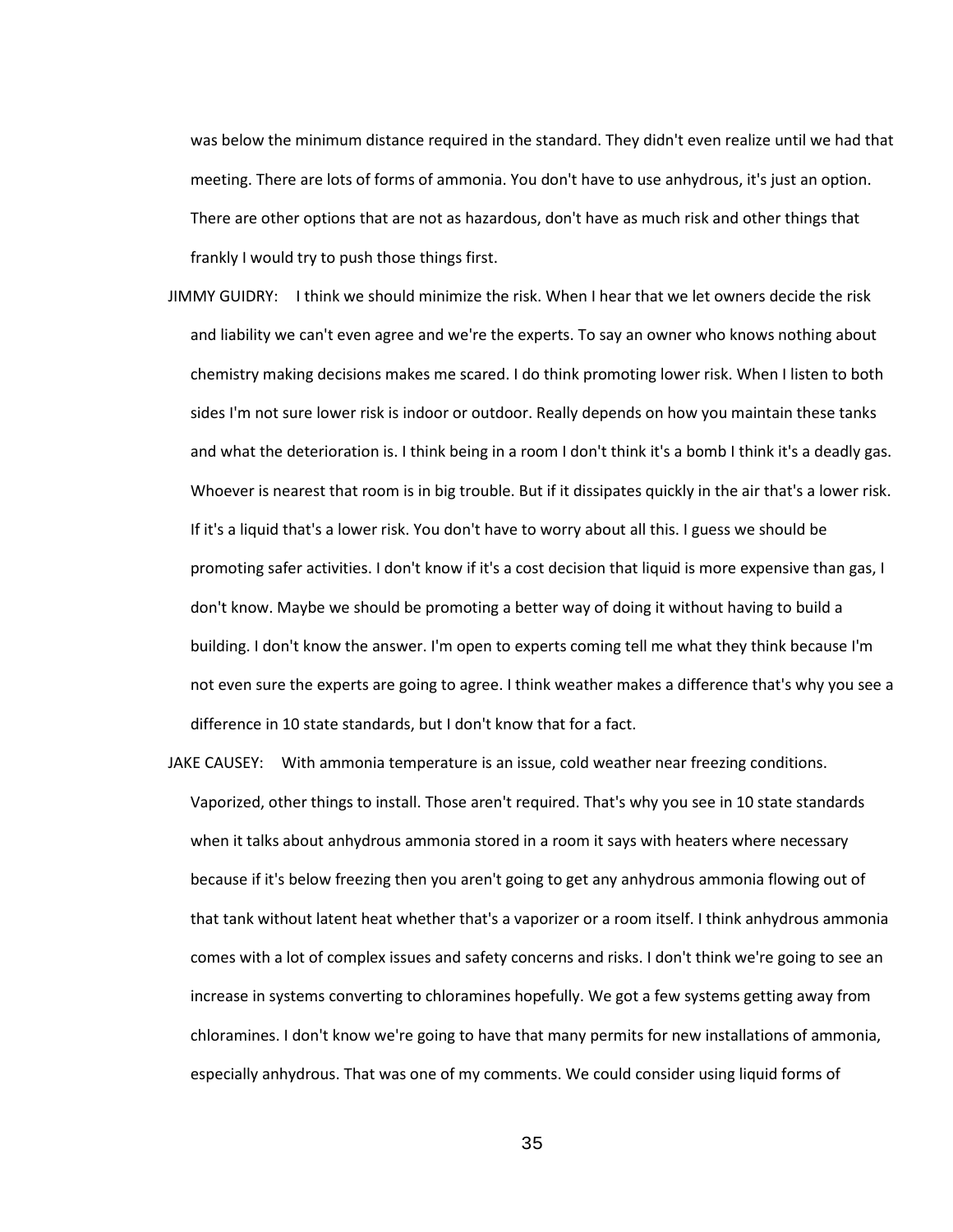ammonia. We don't have to battle that for new permits, what have you.

JIMMY GUIDRY: Before things are built and if you tell me it's not a difference in cost then I think we should be asking for the least risk. If it's not a difference in cost and building it from scratch why would we say you have to build it because this is the least risk.

JAKE CAUSEY: Especially in a populated area.

- RANDY HOLLIS: Cost can be a factor with liquid chlorine. It comes in in ton cylinders verses sodium hypochlorite. Cost of chlorine would triple. It is a significant amount.
- JAKE CAUSEY: As Randy pointed out earlier Baton Rouge used anhydrous previously, but there was a lot of theft issues for the methamphetamine production and so that was creating a lot of risks. I think they were very active monitoring video surveillance. Frankly, caught a lot of folks doing it, but tinkering with the system, opening valves was a risk.
- JIMMY GUIDRY: Why we want a locked area. Certainly don't want people who don't know what they're doing in the area where these things exist.
- RUSTY REEVES: A lot of the discussion comes down to I think that lead to for this committee being formed was not so much they was against putting it in a building because several of them have it in a building, but the biggest problem was they put it in a building and the people filling the tank up said can't fill that because it's in a building it's against the gas authorities regulations. And I think that's still the hick up if the gas authority agreed for the building looked at about six examples that's inside buildings. I think the biggest thing is getting the two regulatory agencies to sit down and say my card trumps your card and you're going to go on home and leave them alone.
- JIMMY GUIDRY: To be honest with you we did have that meeting way before this started and we had to educate them. They really had no idea what we were talking about. Seen them change their minds on new installations so I think they've bought into some of the stuff we said, I'm not sure. Their argument at the time it wasn't a scientific argument. It was just what they had been doing for years. RANDY HOLLIS: The subcommittee meetings that we held were over a year ago, right at a year ago and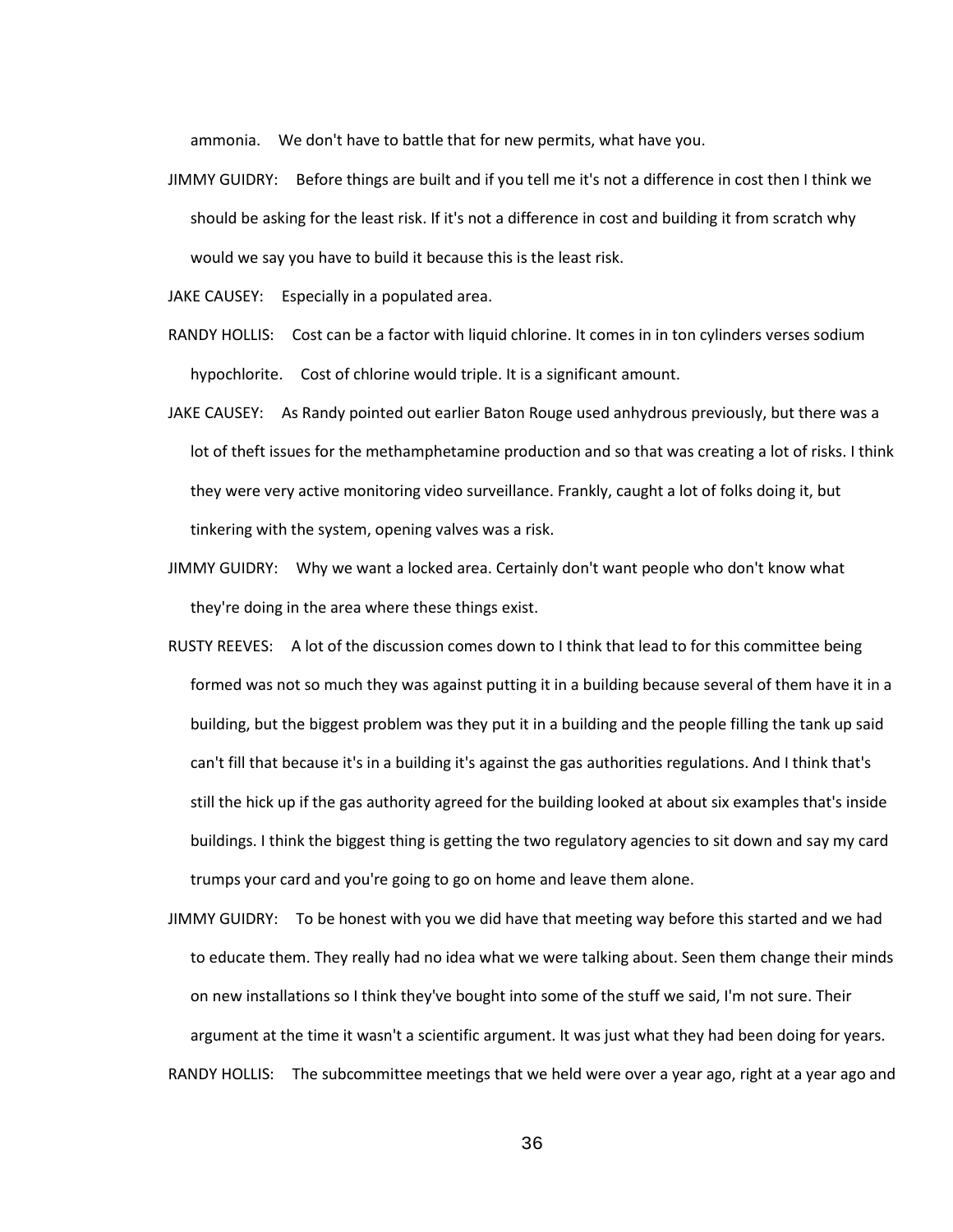that was with Mr. Alario, all of them, attempted to contact them to talk to them. Over the past year you've had St. Bernard so I'd be anxious to talk to them again to see what their position is.

JIMMY GUIDRY: I agree, we need to revisit.

- JAKE CAUSEY: The only other comment on there was again about this was talking about a gas scrubber to address leaks in a room, anhydrous ammonia. But there was similar criteria we used for chlorine gas. It might be appropriate there as well. I think that's all of part 5.
- J.T. LANE: Any other questions on part 5? Would y'all like to take a 5 minute break? We will reconvene at 3:09.
- CHRIS RICHARD: This is going to take a while so. I'll start with the subcommittee report. Meeting discussions, the main discussion points were all items listed for design should only apply to review for plants for new construction not apply for sanitary surveys except for those plants permitted under these requirements. The recommendation should which I referenced was should or may are not included in the code. If it's important enough we would change it to a requirement. And occupy a lot of time was the grandfathering and redundancy requirements. We didn't list all ten cause we had a lot. The top ten the code should only contain requirements related to water quality. Recommendations are available from 10 state standards as well as numerous other sources which are available to the design professional. Recommendations containing codes tend to become requirements over time. Words struck through or deletions from existing, it says law, but rule words in red bold are additions and comments are italicized. How do we want to handle this, just go through and read comments?
- J.T. LANE: I would say I think the comments are good. When did we distribute this? A week ago. So I would probably stick to the comments. If anybody is specific as we go through, any specific things about the comments or the changes made to the document y'all were sent then let's talk about them. Is everyone okay with that? All right.

CHRIS RICHARD: On the first paragraph we had delete the design of a water treatment plant shall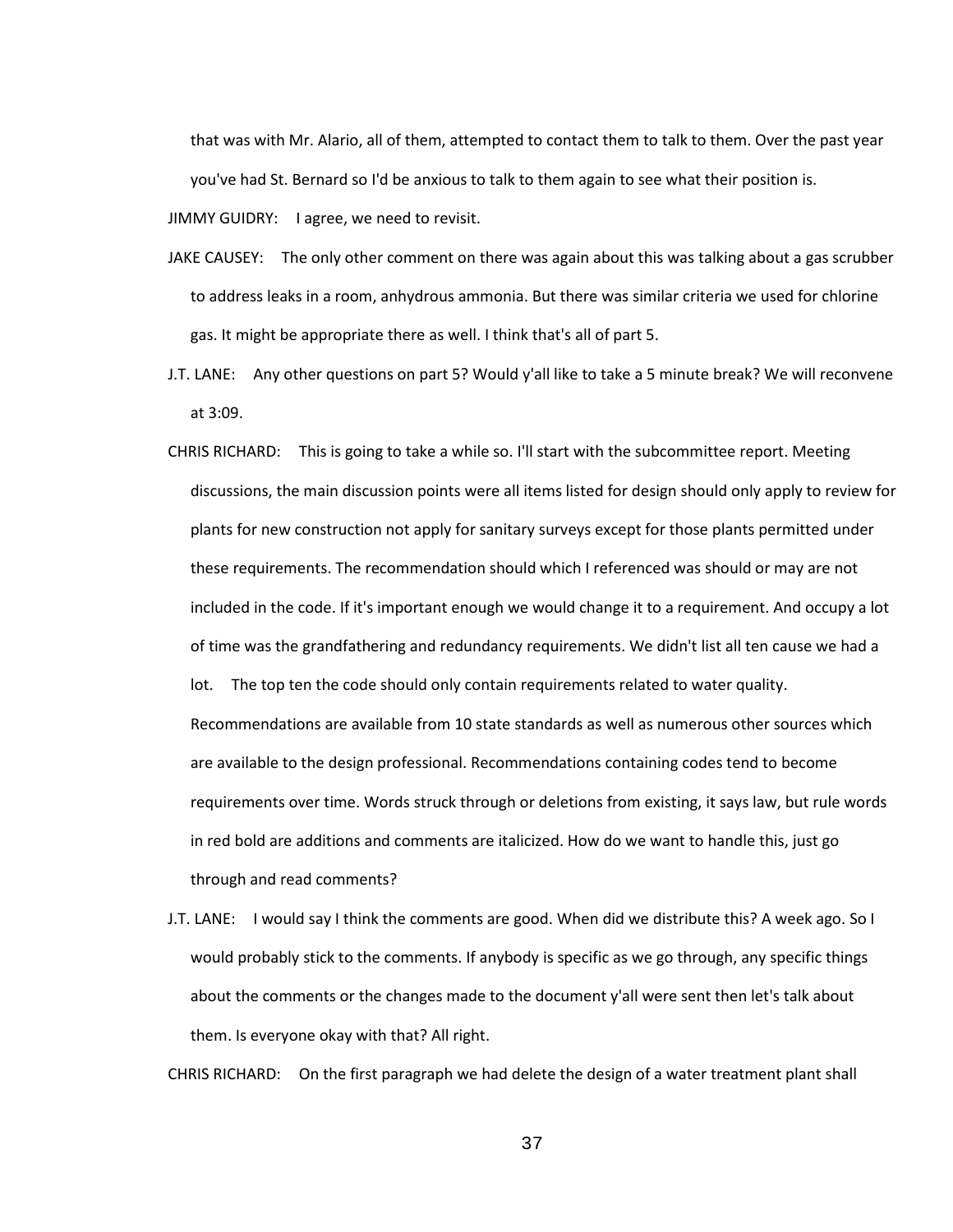consider the worst condition that may exist during the life of a facility. Felt that was too nebulous. The engineer in consultation with the owner should set parameters for design based on anticipated conditions and design life, things like that. And plants can be upgraded as needed based on changing situations. 4.2 clarification design. Second paragraph plants designed to treat surface water, groundwater under the direct influence of a surface water or the removal of a primary drinking water contaminate shall have the ability to meet the plants average daily design flow with one unit out of service. Deleted the minimum of two units for coagulation, flocculation, and solids removal. It's covered on the first sentence. In addition it's recommended that plants designed solely for aesthetic purposes also have a minimum of two units each. We also recommend that be deleted. Design clarification process shall recommend delete A permit operation of units either in series or parallel where softening is performed and should permit series of parallel operation and other circumstances where clarification is performed. That's not necessary in all situations. I won't repeat this one. We just changed reviewing authority to state health official. I guess that should be lower cases. Delete the section on started manually following shut down. Next page item B. Inlet, incoming water shall be dispersed across the full width of the line travel as quickly as possible to prevent sort circuiting. Delete a detention time of three hours is the minimum period recommended; greater tension time may be required. 4.2.2 C just change possible to practical. And delete D and E. If the flow is split between basins it is recommended that a means of measuring and modifying the flow to each train or unit be provided. If the flow is split it is recommended that a means of modifying the flow to each unit or train be provided. 4.2.3 flocculation on basin design. Delete the sentence series compartments are recommended to further minimize short circuiting and to provide decreasing mixing energy with time. Delete B. Again, tension time. C equipment agitators shall be designed to provide variable peripheral speed of paddles and took out variable speed drives. External, nonsubmerged motors are preferred was also deleted. Section D deleted other designs. Many plants find baffling to be more cost effective and variations or alternate designs can be submitted to the state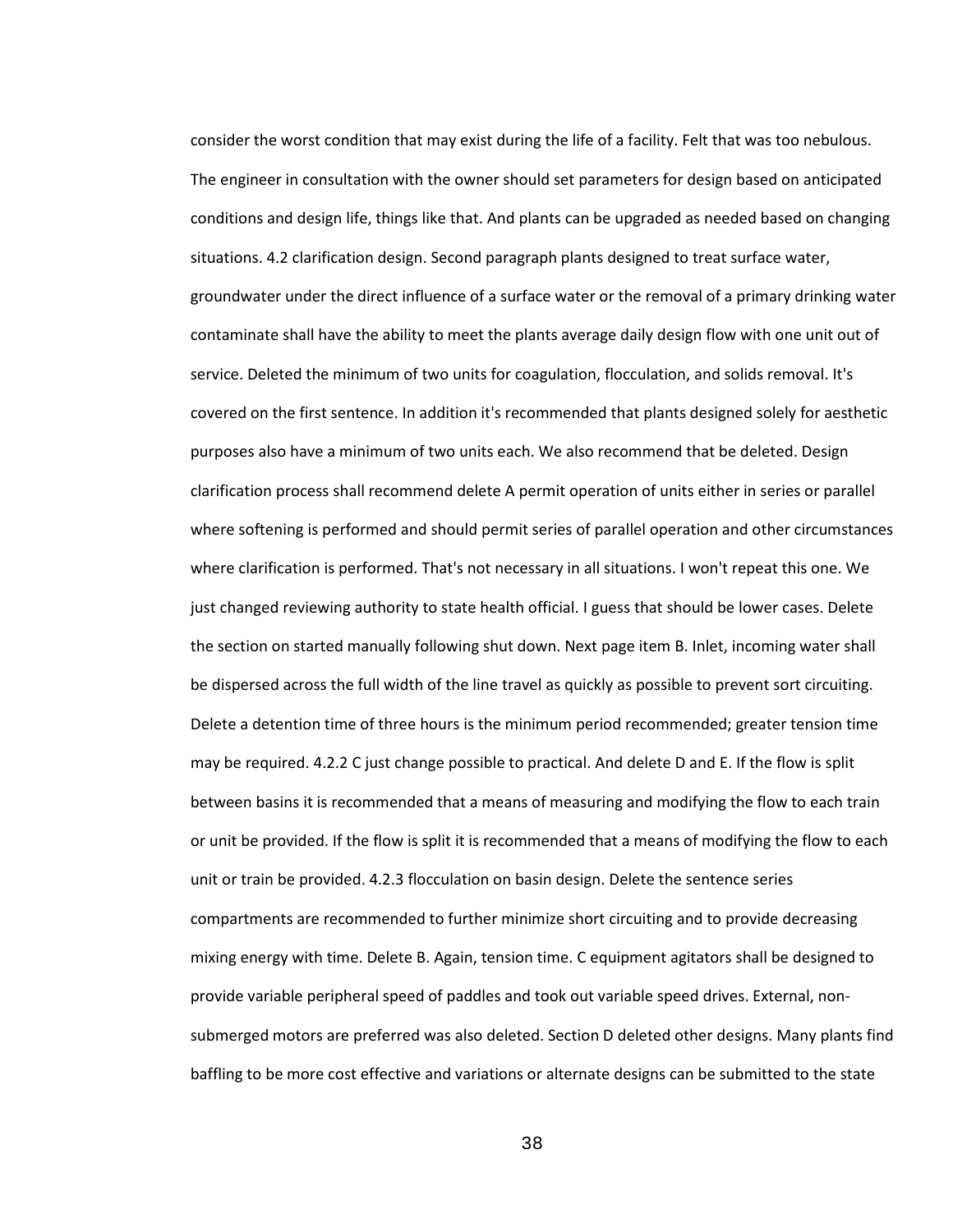health officer at any time. Superstructure, delete the section requiring it or that may be covered. A superstructure over the flocculation basins may be required. Delete that section. F piping, change possible to practical. Delete G if flow is split is recommended without a means of measuring and modifying the flow to each train or unit be provided. And delete H consideration should be given to the need for additional chemical feed in the future. Under sedimentation the following criteria apply we added to the design of conventional gravity sedimentation units. 4.2.4 B inlet devices. Delete the requirement for open ports, submerged ports, and similar entrance arrangements are required. Didn't want to get too descriptive to achieve it and not allow alternatives. D velocity. Just must to shall. We tried to be consistent, but it's a long section. Try to change must to shall when we could. Under F we deleted two submerged orifices should not be located lower than 3 feet below the flow line. G overflow, we added the discharge shall be equipped with monitoring equipment to, well first we changed should to shall. It was felt it was important so change to shall. And then added the discharge shall be equipped with monitoring equipment to annunciate the overflow or be installed at a location where the discharge can be observed. Delete section H superstructure over the sedimentation basins. Delete the section basin bottoms should slope toward the drain not less than 1 foot and 12 where mechanical sludge collection equipment is not required. Flushing lines just change must to shall. Deleted the section on safety for permanent ladders or handholds should be provided. That's a recommendation. We talked about that previously. Under I three valves shall be located outside the tank for accessibility. Delete that. Many plants use mud valves in the basins. Sludge disposal we deleted that. Solids contact units. We deleted a lot of sections many solids contact clarifiers as with most plants do not operate continuously. All plans require approval from the reviewing authority. The way we have it reading would be plants designed to treat surface water or groundwater under the direct influence of surface water or are required to meet primary drinking water standards using solids contact shall have a minimum of two units. The clarifiers shall be designed such that the plant's design capacity can be met with one unit out of service. Insulation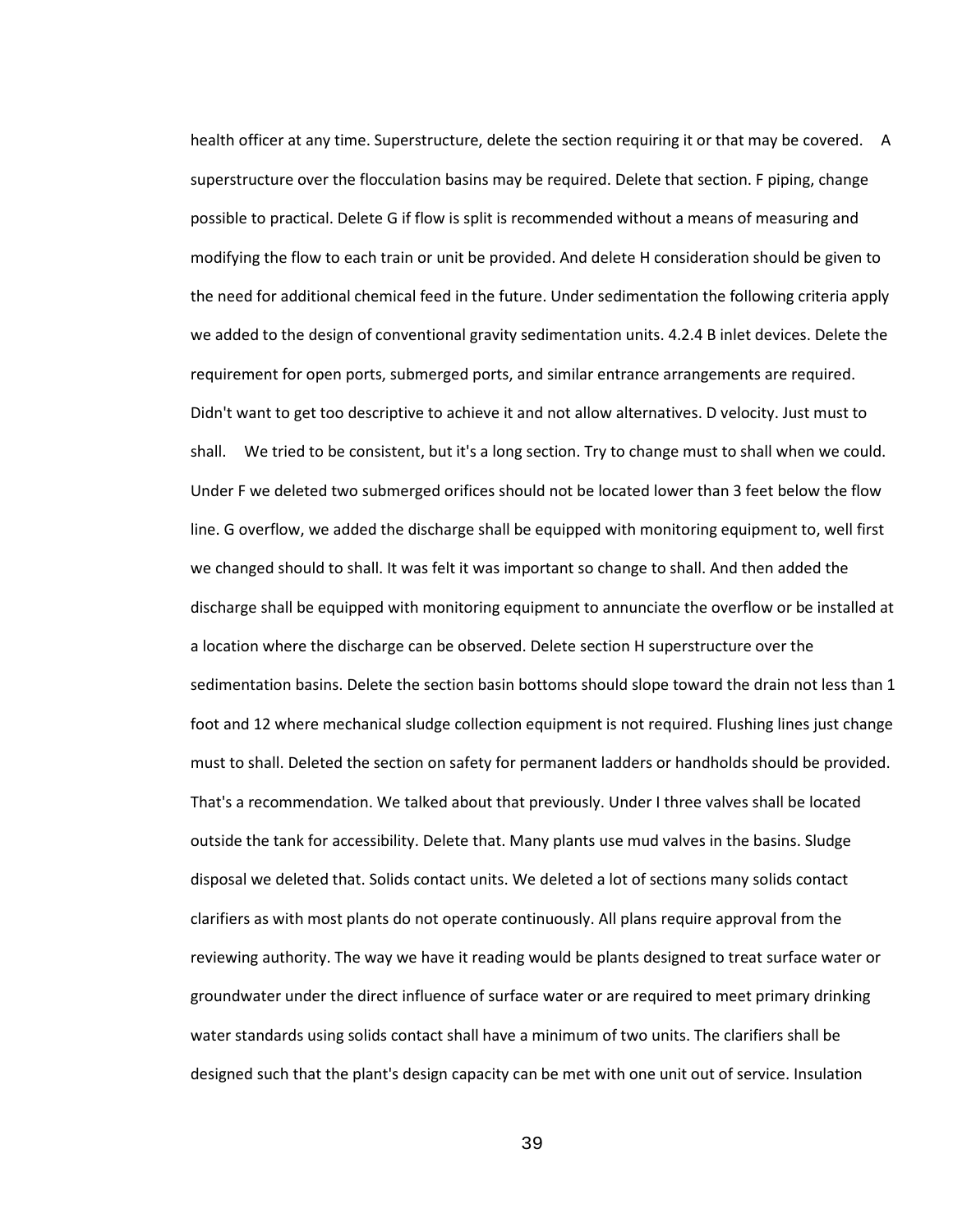equipment. We deleted supervision of the representative for the manufacturer. Operating equipment. Delete adequate piping with suitable sample taps located to permit the collection of samples from various depths of the units shall be provided. Other means to sample sludge available without installing piping which typically ends up clogging and is of no use shortly after installation especially for lime softening units. Under chemical feed we just deleted that section. I think it's covered elsewhere. Mixing we changed must to shall in flocculation. Deleted 4.2.5.6 under sludge concentrators. Felt it was too vague. The equipment should be provided by the internal external concentrators to minimize the amount of waste water sludge. Large basins should have at least two sumps. We felt that was too vague. What constitutes large? They have other means to remove sludge without slumps such as vacuum systems. Under water losses comment was where it says units shall be provided with controls to allow for adjusting the rate or frequently of sludge withdrawal. Some plants may recycle and/or thicken sludge prior to disposal. Not necessary to state with the desired water losses are so we deleted those sections. We just inserted the word for general criteria general design criteria. And deleted the section on protection from freezing for the units. And placement I'm not going to go through all those. High rate clarification we deleted the section reductions in detention times and/or increases in weir loading rates shall be justified. Examples of such processes may include dissolved air flotation, ballasted flocculation, contact flocculation/clarification, and helical up flow, solids contact units. We just deleted those examples. We just deleted the section on types of filters and discovered elsewhere in the section, in subsequent sections. Rapid rate gravity filters. One of the biggest issues we had was on the redundancy on filters and other types of units so hopefully this addressed everybody's concerns. The rate of filtration shall be determined through consideration of such factors as raw water quality, degree of pretreatment provided, filter media, water quality control parameters, competency of operating personnel. And we deleted other factors as required by the reviewing authority. Typical filtration rates. We added this range from 2 to 4 gallons per square foot. Maximum filtration rates for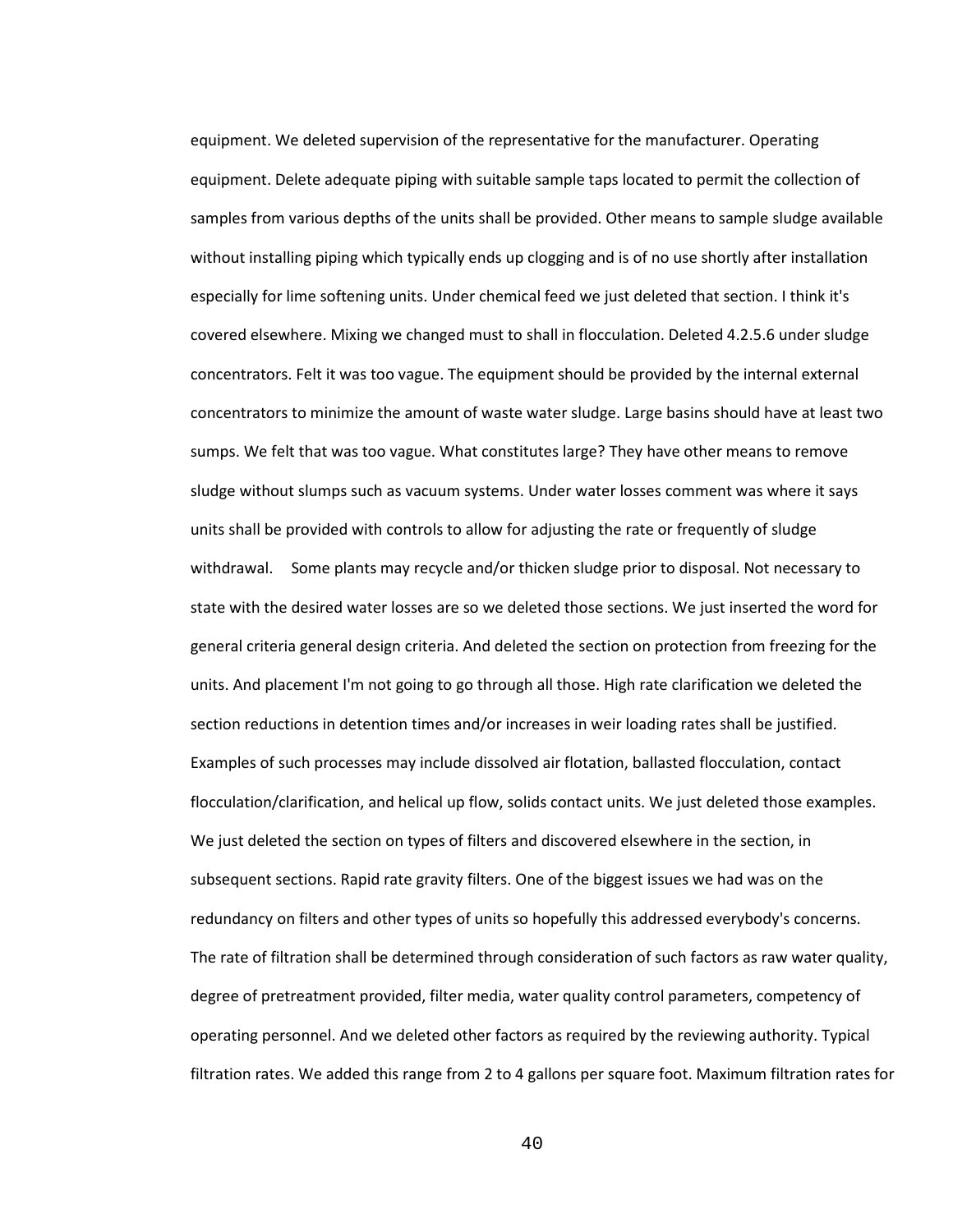plants treating surface waters or groundwaters under the influence of surface waters shall be 3 gallons a unit per square foot. Data from pilot testing shall be submitted to the state health officer for surface water treatment plants with proposed filtration rates above three. Delete any case it shouldn't be above. We added that because we didn't feel it's necessary to get approval to use typical filtration rates especially in light of the fact that the filters are listed in the following sections. Number, plants employing rapid gravity filters shall provide at least two filters. And then the filter shall be capable of meeting the plant design capacity at the plants design average daily filtration rate with one filter unit removed from service. To kind of handle the redundancy on the filters. The filter structure shall be deleted covered by superstructure. Prevention of floor drainage in the filter with a minimum 4 inch curb around the filters. We just added not necessary between adjacent filters with common walls or other areas not adjacent to walking or flat surfaces that where drainage could be introduced into the filter. This is one of the ones I think we discussed was important on existing filters as well and not just new construction. And we deleted the safety handrails and that because it's covered by OSHA and we didn't want to address that in the drinking water code because we may have a conflict at some time when they change their regulation. Wash water troughs. Two inch freeboard we added at the main wash water gullet at the maximum wash water rate. And added F a means to exclude the loss of media when providing concurrent air/high rate water backwashing. Under filter media we added the granular filter media shall be and we deleted all the descriptions and just said in accordance with AWWA B100. The items that are deleted I don't want to go through this all, but covered by B100. We didn't want to have something that could be in conflict so we deleted those sections which were already covered in B100. Down that bottom granular activated carbon shall be in accordance with AWWA C604. And item D provisions shall be made for frequent replacement or regeneration. Regeneration of GAC shall be in accordance with AWWA B605. Anybody have any questions? Under 4.3.1.7 filter bottoms and strainer systems. We deleted minimized loss of head through manifold and laterals. Too subjective and not really enforceable.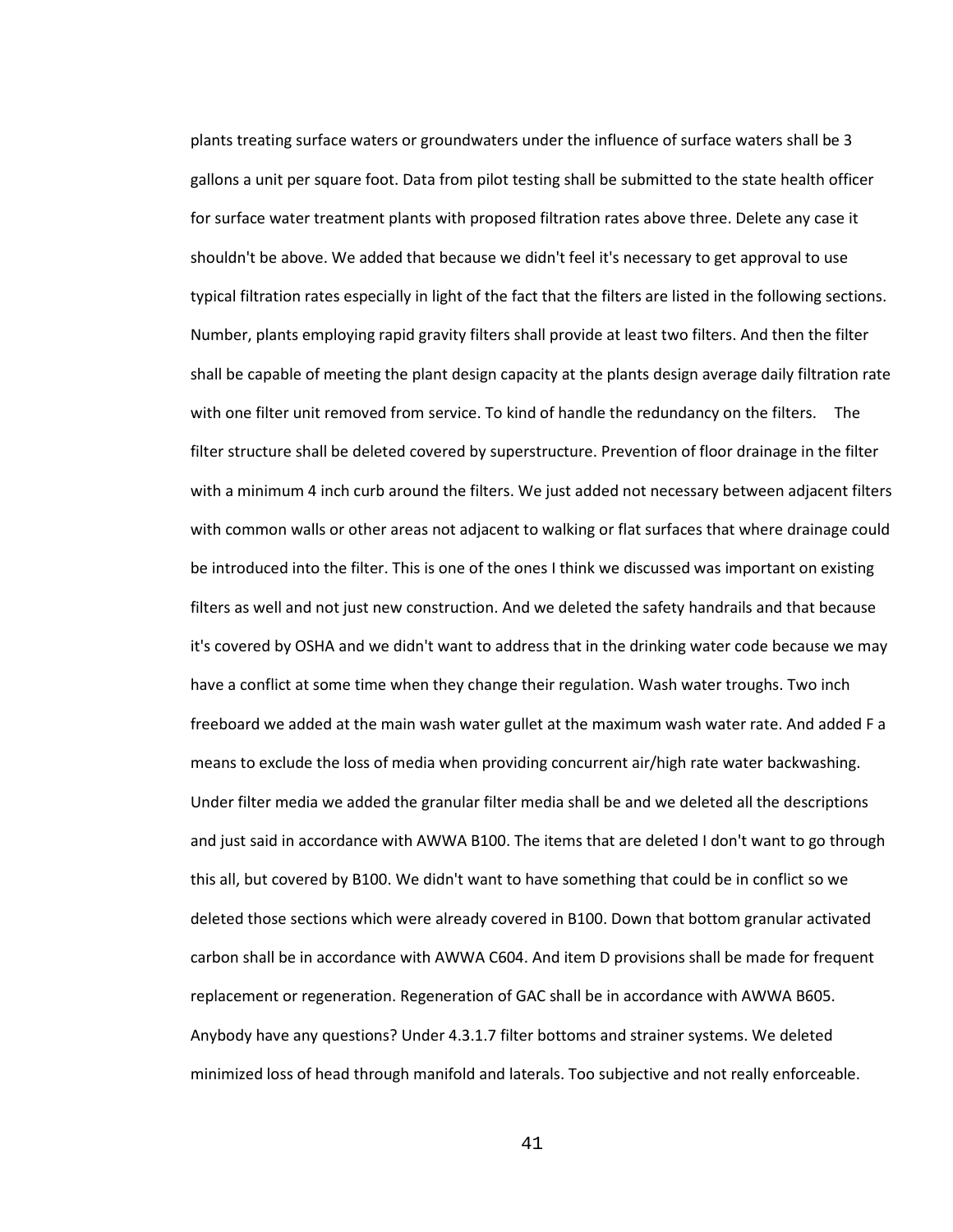Surface wash or subsurface wash we just changed that heading to media washing. Change to say filter media wash facilities are required except for filters used exclusively for iron, radionuclides, arsenic or manganese removal and may be accomplished by a system of fixed nozzles or revolving type apparatus. Wash water systems shall be designed with will be required as required to operate and should not be in the code is water pressure. And delete item D where air wash can be considered based on experimental data and operating experience. And added a section for air scouring is provided. So all this would have to be reformatted. Air scour change must to shall. On B we added when employing concurrent air scour and water backwash a method for avoiding excessive loss of the filter media during backwash must be provided. Deleted section H and K. Then appurtenances we added means of sampling influent and effluent water into sampling taps. A meter indicating the instantaneous we added effluent rate of flow. Paragraph 5 we just deleted with three or more filters. And 6 we deleted B 1,2, and 3 under rate of flow control. We just said rate of flow controller capable gradual rate increases when placing the filters back in operation and took off the recommendations on the wall sleeves and pressure hose and all that. Under backwash we deleted the, reword the paragraph to say minimum rate to provide for 50 percent expansion of the filter media shall be provided with minimum 15 gallons a minimum per square foot. B rewrote that to say filtered water shall be used for backwashing filters. Didn't say how it has to be delivered. Deleted the minimum time for backwashing filters. 4.3.2 rapid rate pressure filters. Under general we added at least two filters shall be provided. The filters shall be capable of meeting the plant design capacity with one filter unit removed from service. 4.3.2.2 rate of filtration. Change it to say that the rate shall not exceed 6 gallons per minute per square foot of filter area except where pilot testing as approved by the reviewing authority has demonstrated satisfactory results at higher rates. Consideration shall be given to backwash frequency and deteriorating water quality when selecting filtration rate. On B delete a flow indicator is recommended. And on C delete with an arrangement of piping as simple as possible to accomplish the purposes. Item I we deleted the handholds required in the manuals. Not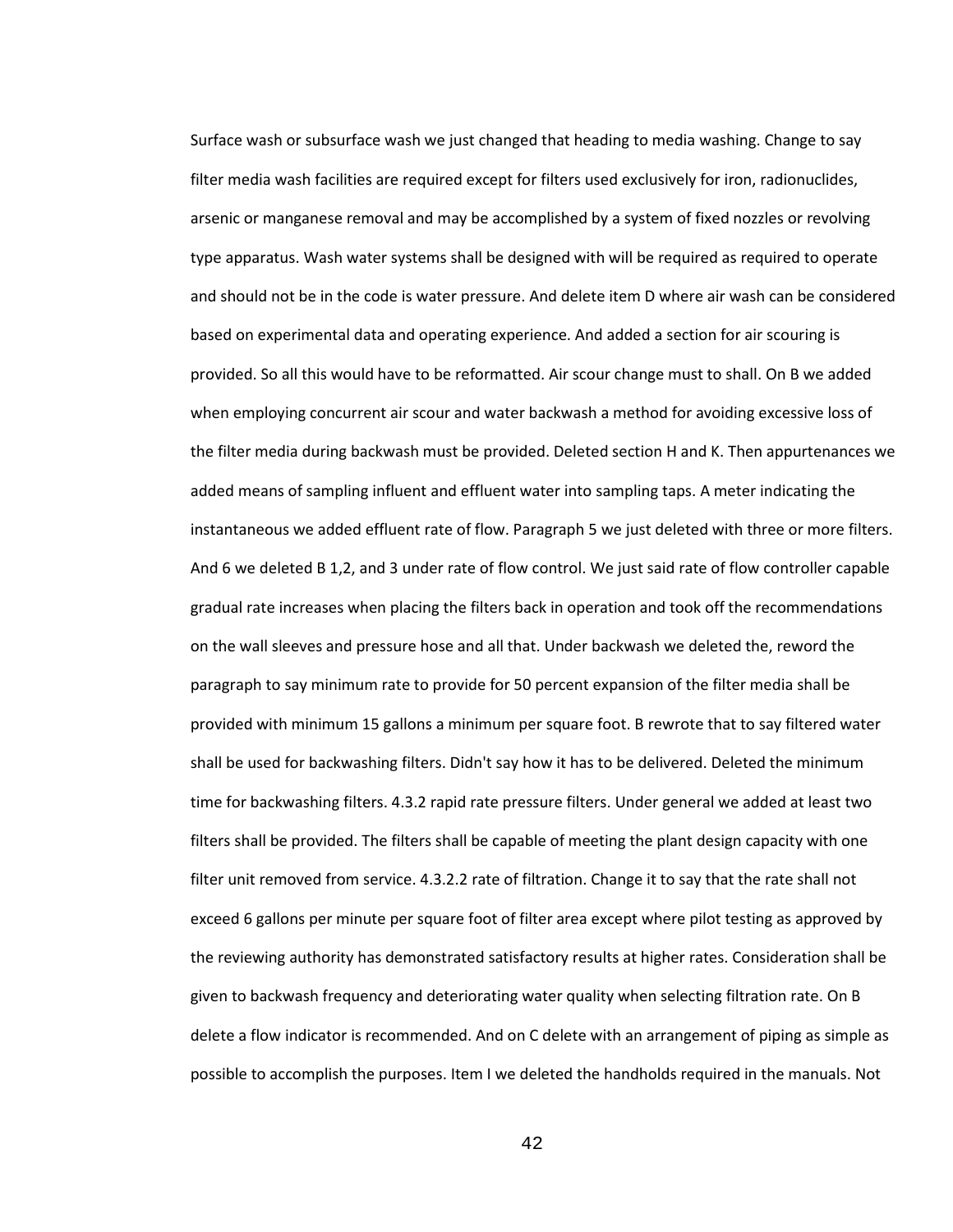practiced too much anymore. Page 16 4.3.3.10 appurtenances. We just added means of sampling for raw water instead of sampling taps. Page 17 4.3.4.1 just change must to shall and deleted references about protection from freezing and provide a cover. Under filter media B 4.3.4.6 we deleted a pilot study may be required after larger sizes may be considered by the reviewing authority. 4.3.4.9 control appurtenances. Again, just took out sampling taps and put a means of sampling influent and effluent water shall be provided. Paragraph C an indicating rate of flow controller. A means of controlling the rate of filtration and limiting the rate of filtration to a maximum rate shall be provided in lieu of the requirements. We deleted an orifice, Venturi meter, or other suitable means of discharge measurement for each filter to control the rate of filtration. 4.3.5.4 on page 20 paragraph 5 we deleted it is recommended that turbidimeters meters be placed in a location that also allows measurement of turbidity during filter to waste. And deleted rate of flow controller and put measures for providing gradual rate increases when placing the filters back into operation shall be provided. Deleted the following section, it is recommended the following be provided for every filter. Wall sleeves to provide access to the filter interior. Paragraph 2 a 1 to 1.5 inch pressure hose and storage rack operating for filter walls. Also delete 4.3.5.6 on citing requirements. And then disinfection. We try to use the wording from existing sanitary code. Reference shall be included to the appropriate section of the existing sanitary code for disinfection requirements. This section will cover design of the feed system. And we added chloramines to the list of disinfectants that were covered. We added on disinfection. Disinfection is required for all water systems. Didn't list all the different types. Then we added the heading for chlorination. Tried to separate them by the different types. Chlorination 4.4.1.2 under capacity. The chlorinator capacity shall be such that a free chlorine residual sufficient to comply with the minimum chlorine residuals required in chapter 3. I don't know if that's a correct reference or not. Spare parts that was already covered under part 5 shall be readily available to replace parts subject to wear. I guess whatever we come up with on that we should put here or delete this section here. Automatic proportioning chlorinators shall be required where the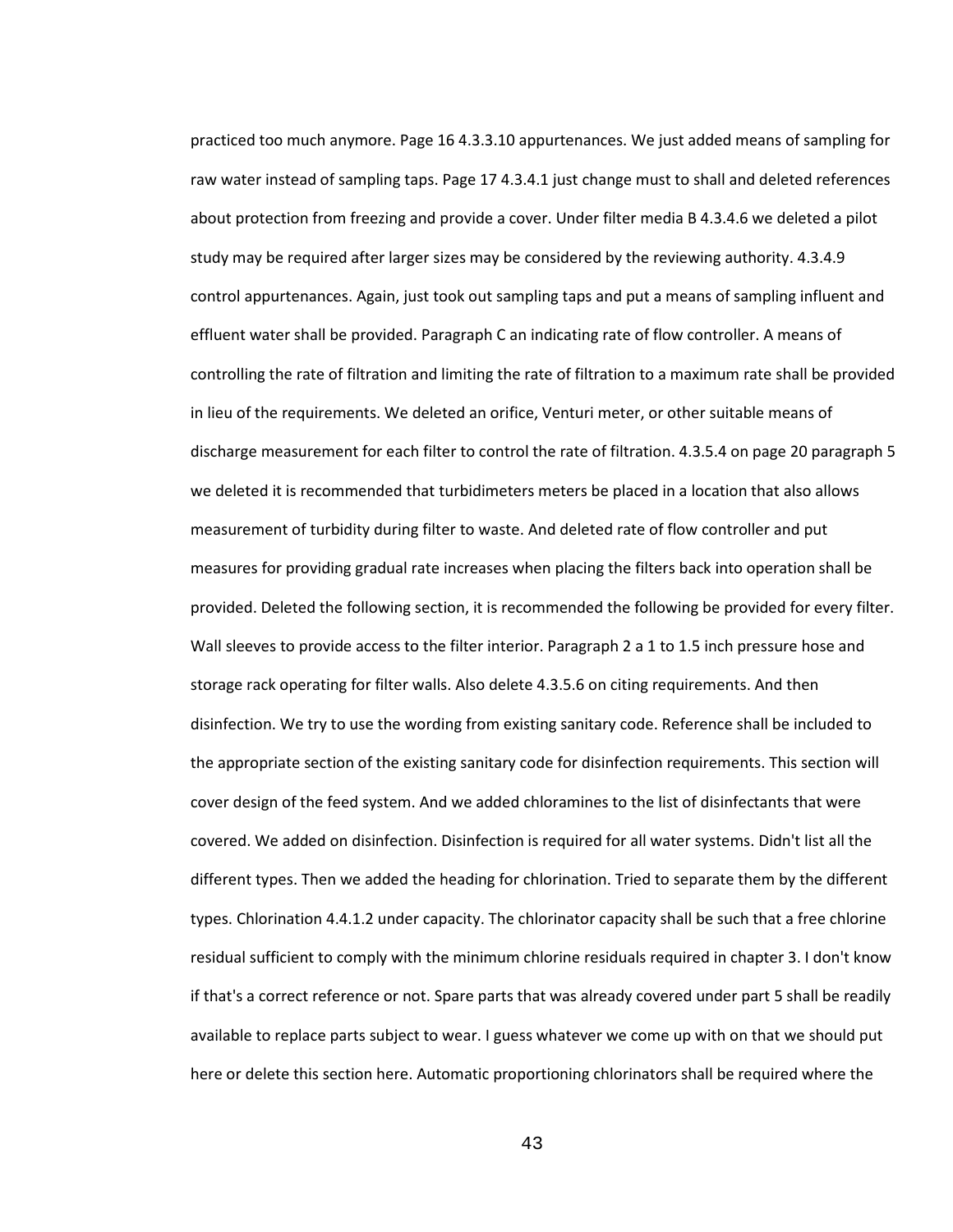rate of flow or chlorine demand is not reasonably constant. And then delete the center of a pipeline is the preferred application point. Paragraph A delete additional baffling can be added to new or existing basins to minimize short circuiting and increase contact time. And B, you want me to read each one of these or just recommend B was deleted C and D. Already covered elsewhere in the sanitary code. So a lot of these sections we deleted from here because they are already covered elsewhere. Under 4.4.5 chlorinator piping. Under cross-connection we just added in accordance with backflow prevention requirements set forth in whatever section, I guess part 10. Piping materials. Pipes that carry elemental liquid or dry gaseous chlorine under pressure shall be scheduled 80 seamless steel tubing. Vacuum piping for gaseous chlorine shall be polyethylene tubing or PVC pipe. Rubber, PVC, polyethylene shall be used for chlorine solution piping and fittings. Deleted the housing. It's covered in 4. Chlorination, the definition for chlorination is the application of ammonia and chlorine with ammonia addition usually downstream of the application of chlorine at a proper mass ratio of chlorine to ammonia to produce a combined chlorine residual predominantly in the form of mono chloramine. Proper chlorine to ammonia ratio shall be maintained to prevent the formation of dichloramine and trichloramine which create taste and odor in drinking water type. The chlorine system shall comply with applicable requirements of 4.4.1. Ammonia systems shall supply either anhydrous ammonia or aqueous ammonia in compliance with the requirements of part 5. Capacity, the ammonia supply system shall have a capacity as required such that total chlorine residuals sufficient to comply with minimum disinfectant residuals required in chapter 3 is provided. The equipment shall be such design that it will operate accurately over the desired feeding range. Standby equipment. Standby equipment shall be available to replace the largest unit. Spare parts shall be made available to replace parts subject to wear and breakage. Automatic proportioning. Automatic proportioning shall be provided where the rate of flow is not reasonably constant. Injector/diffuser. The ammonia injector/diffuser must be compatible with the point of application to provide a rapid and thorough mix of all the water being treated because of the high solubility of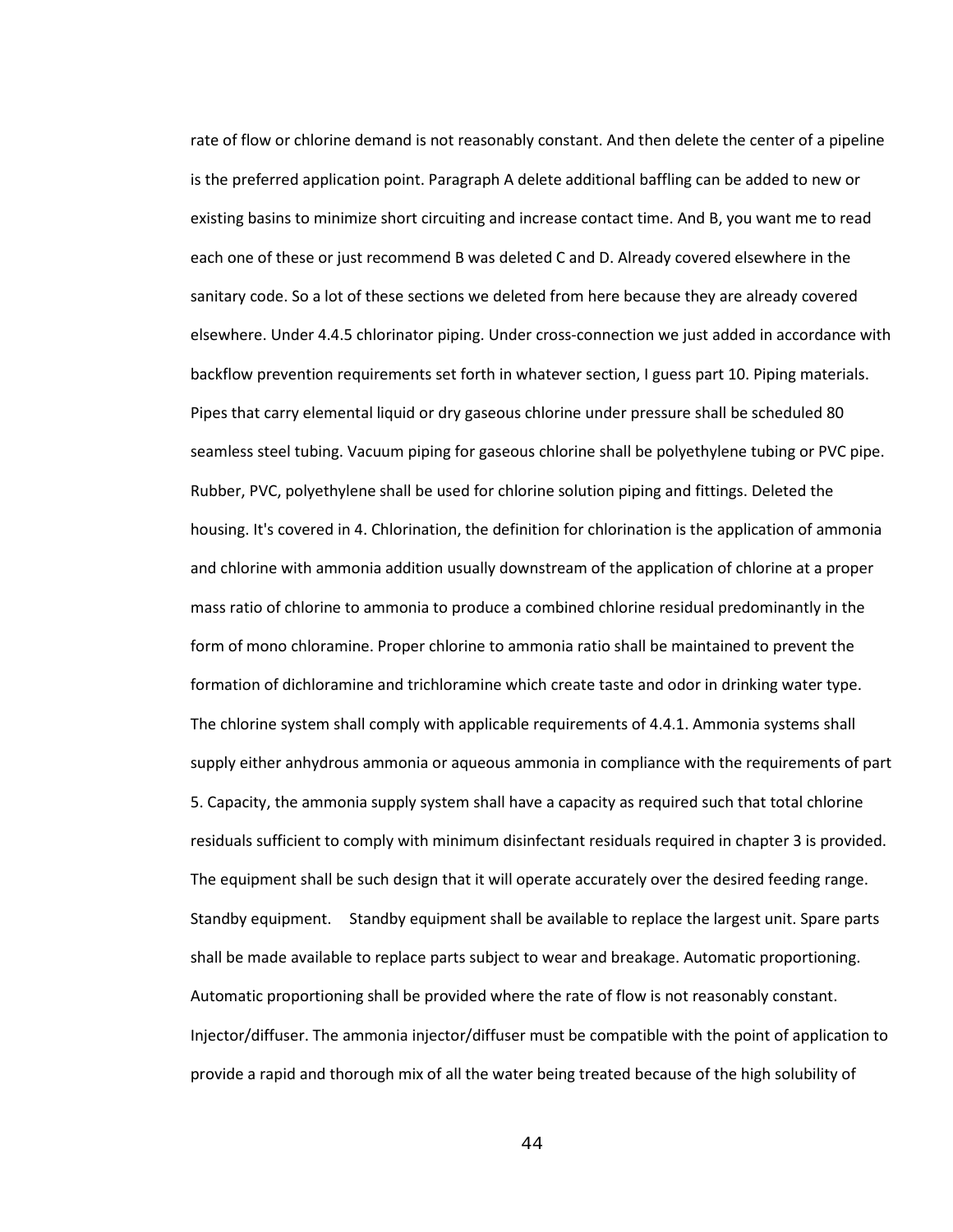ammonia in water. Injectors are not required. If injectors are used provisions for scale formation shall be considered. Aqueous ammonia solution shall be fed through stainless steel diffusers installed horizontally for even distribution of the solution. And materials containing copper shall not be used in contact with ammonia. Cross connection protection. The aqueous ammonia water supply piping shall be designed to prevent contamination of the treated water supply in accordance with the backflow prevention requirements set forth in section, whatever it is, 10. Pipe material. The pipes carrying anhydrous ammonia shall be black iron. Aqueous ammonia piping shall be stainless steel. Stainless steel, rubber, or PVC shall be used for aqueous ammonia solution piping and fittings. Under ozone deleted a lot of the commentary, just stick to the requirements. Page 26 deleted under C a refrigeration dryer capable of reducing air inlet temperature to 40 degrees Fahrenheit shall be provided for low pressure air preparation. We deleted the dryer can be of the compressed refrigerant type or chilled water type. On page 27 for backflow prevention we just referenced whatever the section is on backflow prevention. On page 28 number 5 we put the contactor must be kept under negative pressure and sufficient ozone monitors shall be provided to protect worker safety. Contactors shall be open to the atmosphere. And deleted section 6. Suitable materials of construction are based on engineering design. ACI 350 covers concrete design for sanitary structures and has a minimum cover of 2 inches, 3 inches where cast against the earth. So it's covered by other codes. Item 11, the diffusion system should work on a countercurrent basis such that the ozone is fed at the bottom of the vessel and water is fed at the top of the vessel. And we deleted that section and 12. On 4.4.7.5 ozone destruction unit. Deleted section B. Under 4.4.7.7 joints and construction we deleted screwed fittings shall not be used because of their tendency to leak. Under 4.4.7.9 alarms. We deleted all of it. Safety we deleted the noise requirements. Noise requirements are usually dictated by local ordinances and those would have to be complied with. Deleted section C high voltage and high frequency electrical equipment must meet current electrical and fire codes. Compliance with other codes is always necessary and doesn't need to be stated. Deleted 4.7.11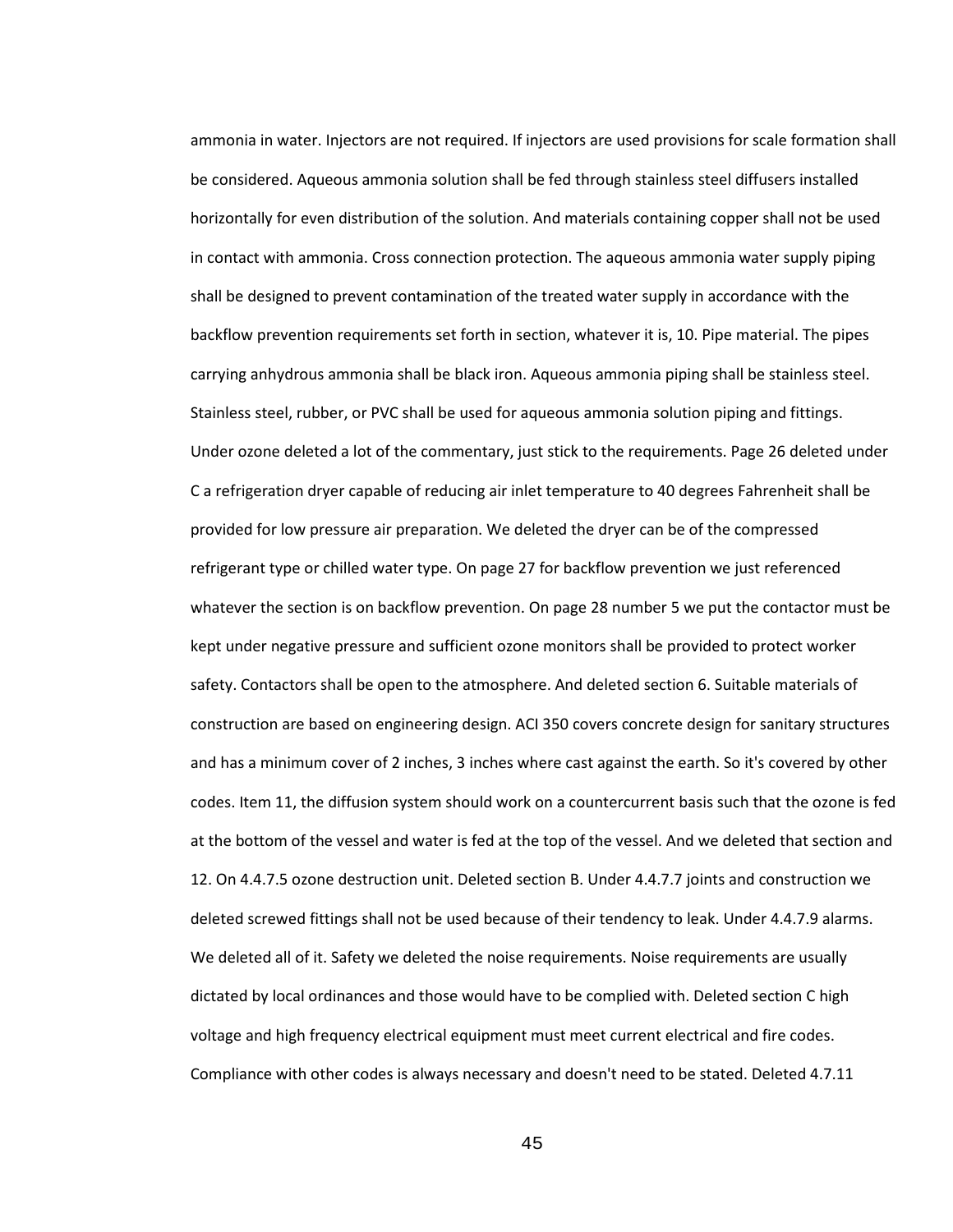construction considerations. These were just considerations stating should and not shalls. 4.4.8 chlorine dioxide. Deleted the commentary. 4.4.8.2 feed and storage units. Chlorine gas and sodium chlorite feed and storage facilities shall comply with 5.4.1 and 5.4.3 respectively. Sodium hypochlorite feed and storage facilities shall comply with section 5.4.4. The comment we had was need to accommodate other types of chlorine dioxide units. 4.4.8.3 other design requirements delete B. And 4.4.8.4 delete public notification. 4.4.9 delete that section. Ultraviolet it's a policy statement. Other disinfection agents. Use of disinfecting agents other than those listed shall be approved by the state health officer. Under softening we deleted the description upfront. Under aeration deleted that entire--

- JIMMY GUIDRY: What was the figure behind 4.4.8.4 public notification? It's required so why are we deleting it?
- CHRIS RICHARD: This is a design section so it would be covered elsewhere in the code. We were trying not to be overlapping if it's already covered somewhere else. Public notification is required then it's required. It doesn't need to be in a section on how to design a facility.

JIMMY GUIDRY: Doesn't belong in this section.

CHRIS RICHARD: Correct.

JAKE CAUSEY: I don't think that's covered elsewhere.

- J.T. LANE: But it makes sense to put it wherever, since this is our code, wherever we have notification requirements it should go.
- JAKE CAUSEY: Most of our notification requirements are centered around violations. This is a notification requirement we're making a disinfectant change. I don't know that we have any similar notification requirements elsewhere like that in the code. Based on what I know now this would be the best place to have it.
- JIMMY GUIDRY: What I'm thinking is these are plans, these are designs. They are not the people that would be notifying. It's going to be whoever is operating the system.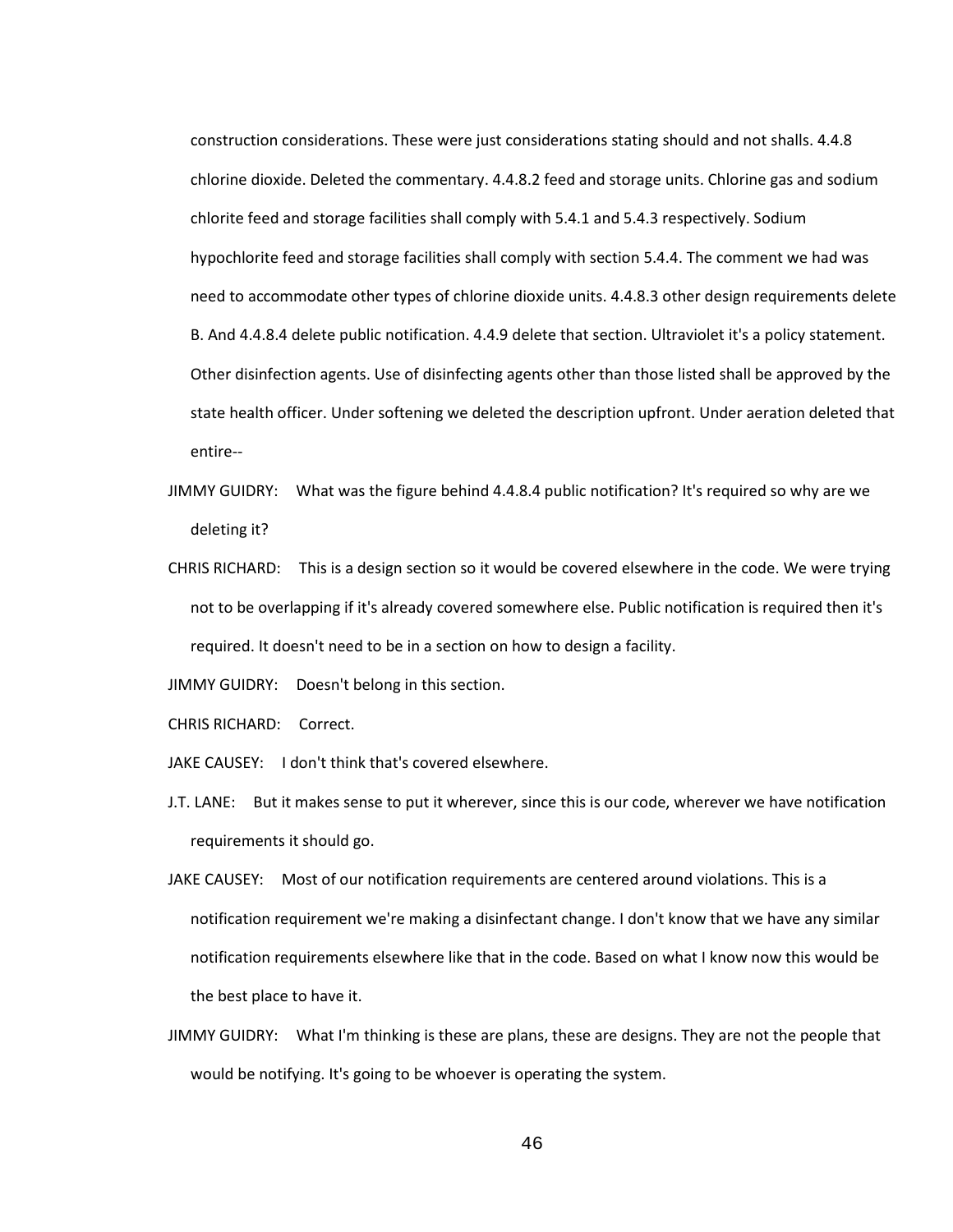JAKE CAUSEY: Then maybe so.

- J.T. LANE: Even if we create a public notification section somewhere just so it's clear. If I were running a water system I would want it really clear. I know when we are reading the code our eyes are glazing over and you're trying to make sense of it and have it clear. It makes sense it be in one place. Like all notifications, you know what I'm saying. Looking from an operating prospective. Even if we have to, I know we're trying to avoid duplication because that's really important as we're rebuilding and rewriting it it makes sense to group them together.
- JAKE CAUSEY: I guess thinking even further because this wasn't resigned maybe to change, but also when we tell systems, chloramine systems to the free chlorine burn do that same notice. So maybe in that sense it might be good to put it elsewhere. But it doesn't exist anywhere. It needs to be in the code. Maybe it's part of the upfront kind of administrative thing on the front end. All the notification requirements are tied to a lot of those are in the federal code we just adopted by reference. I don't think there's a public notification section that you would be able to plug this in with putting it upfront in the code, not buried in design requirements.
- CHRIS RICHARD: This is done real early on, maybe way before you would notify the public and it also doesn't contain the requirements of the notification what it has to contain, who it has to be to, how often, those kind of things.
- JAKE CAUSEY: Those changes might happen outside of a permit like chlorine burn. I agree, just make a note to move to a more appropriate section on the code.
- CHRIS RICHARD: On aeration deleted the determinations for carbon dioxide in the water and the requirements for aeration, when it's going to be used. On sludge collection deleted sludge should be recycled to the point of rapid mix. If it is recycled to a different location the reviewing authority must approve the point of recycle. Deleted the section on didn't need to say the use of excess lime shall not be considered an acceptable substitute for disinfection. Deleted plants start up require a manual start up after shutdown. Cation exchange process, deleted the first sentence. Deleted 4.5.2 on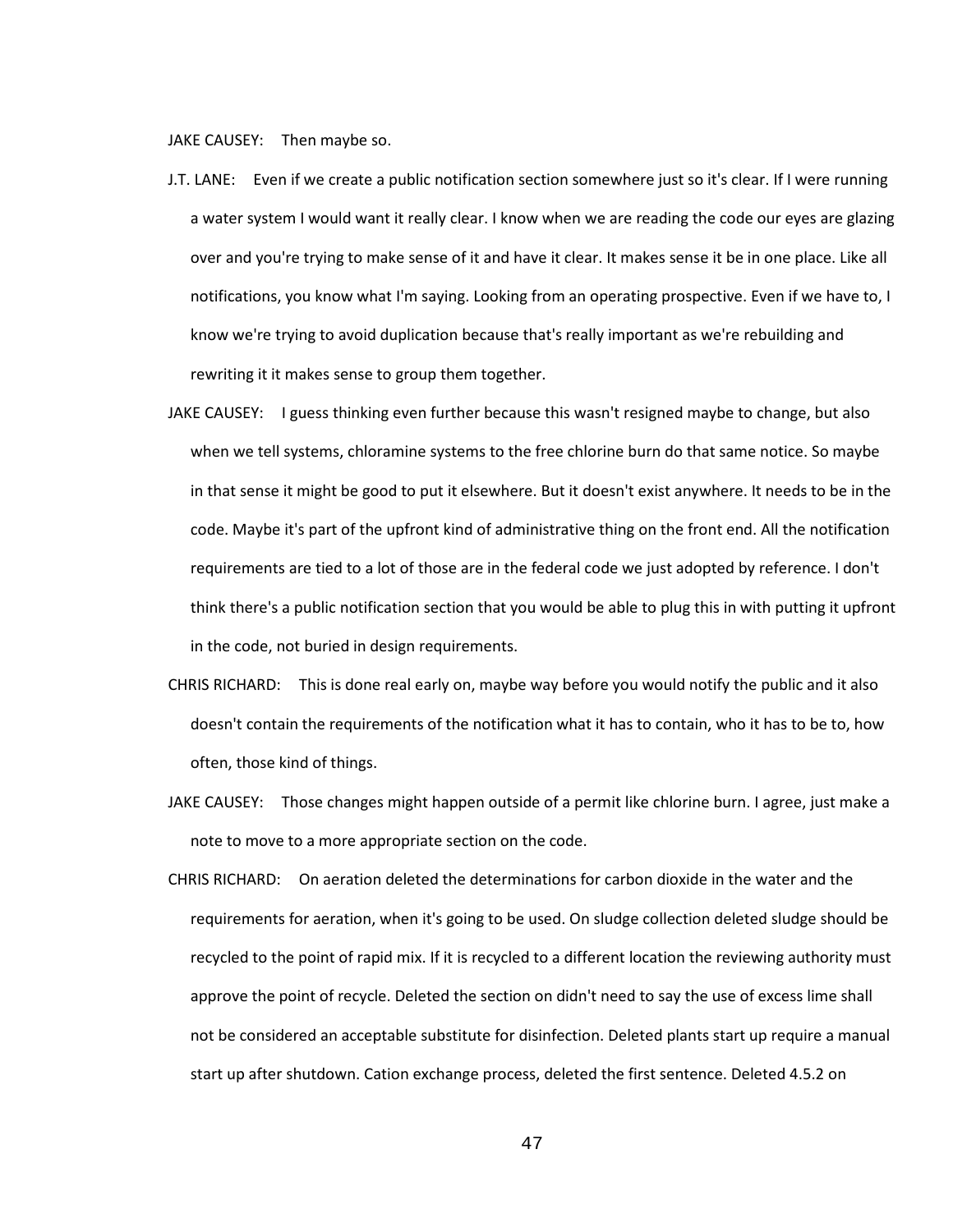pretreatment requirements. Design, deleted automatic regeneration based on water volume of water softened should be used unless manual regeneration is justified. Exchange capacity, deleted the requirements of the resin. Flow rates, the flow rate shall not exceed 7 gallons per minute per square foot of that area and the backwash rate shall between 6 and 8 gallons a minute per square foot of that area. Rate of flow controllers shall be installed for the above purposes. Free board, just stated adequate freeboard shall be provided to prevent loss of media during backwash. Top of page on 34 deleted the last sentence of the first paragraph. Additional limitations 4.5.2.11. Deleted the first sentence silica gel resins should not be used for waters having a PH above 8.4 or containing less than 6 milligrams per liter and should not be used when iron is present. And the last sentence phenolic resin should not be used. Sampling taps we put instead of sampling taps a means of collecting samples shall be provided for the collection of representative samples. If sample taps are provided they shall be smooth nose type. And the sampling locations shall be located to provide for sampling of the softener influent, effluent, and blended water. And change taps to locations. On B brine and salt storage tanks the make-up water inlet shall be protected from back-siphonage. And deleted water for filling tanks should be distributed over the entire surface of the pipes evenly above the maximum brine level in the tank. Deleted section E requiring two wet source tanks and G alternative designs which are conducive to frequent cleaning of the wet may be considered. Deleted 4.5.2.14 salt and brine storage capacity. And 4.5.2.15 brine pump or eductor. On stabilization deleted second sentence on 4.5.2.7 where the volume of spent brine must be reduced consideration may be given to using a part of the spent brine for subsequent regeneration. Deleted the plastic and red brass are acceptable piping materials. 4.5.3 we deleted because testing is covered elsewhere. Under design under B we changed it to took out nitrate and just put contaminate covered everything. That may be used for exchange capacity. We took out the first sentence, it seemed too specific. Doesn't address other situations. We need different language to cover various options. I don't think we had anybody that was on the committee that was familiar with it. The number of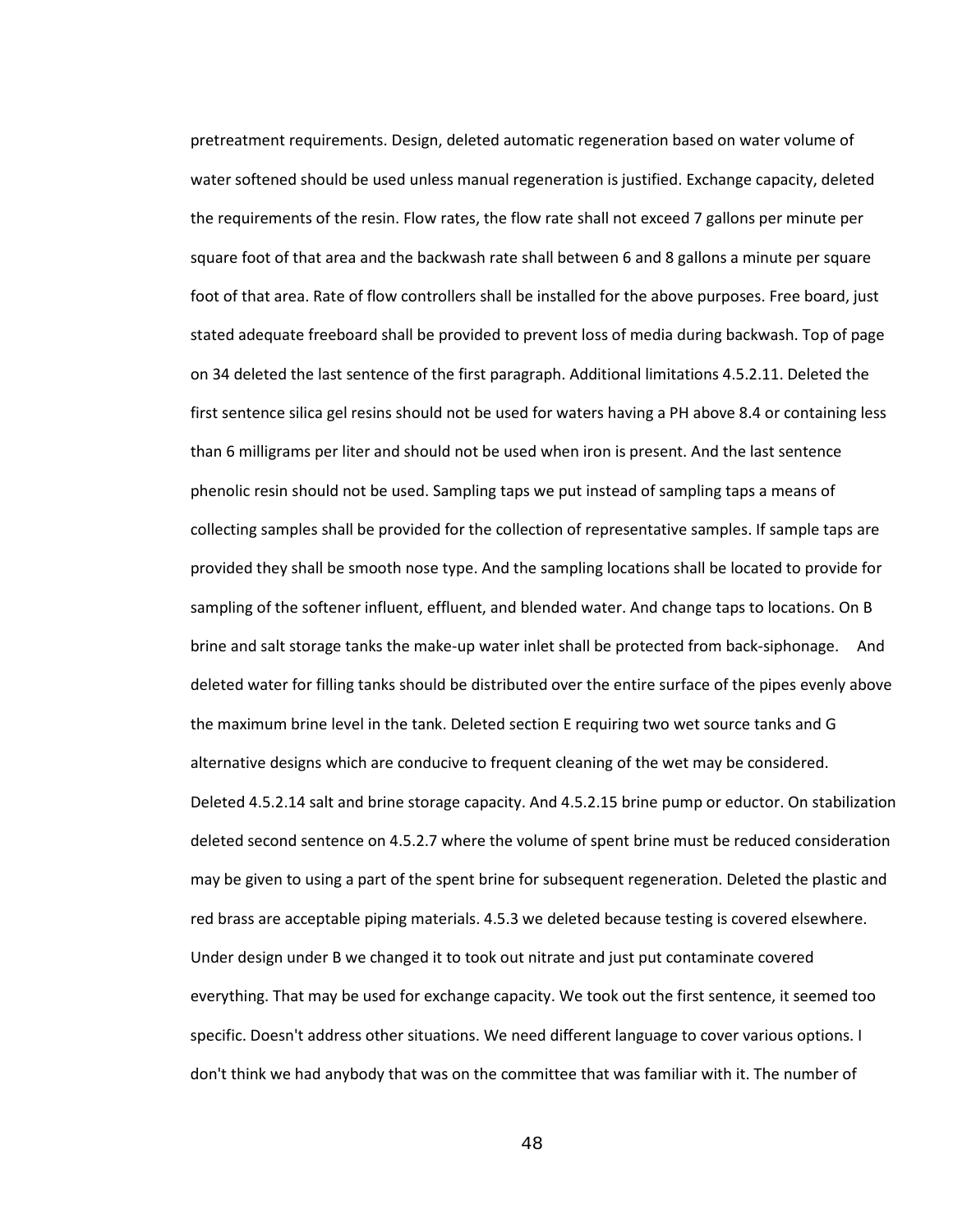units, at least two units shall be provided. The treatment capacity shall be capable of producing the water as a design capacity of the plant at a level below the nitrate/nitrite or we just put at a level below the MCL contaminate being removed with one unit out of service. Types of media we deleted the first one and put the anion exchange media shall be of the type required. Should be for the contaminant being removed. Freeboard, adequate freeboard shall be provided to accommodate the backwash flow rate of the unit. And then deleted the second sentence. Under waste disposal we took out the water quality testing. Natural draft aeration on 4.7.1 delete item G. And on H change it to protection from insects by 24 mesh screen when used in applications where the water is not, will not be subject to open vessels and downstream treatment processes. On forced or induced draft aeration devices shall be designed to include a blower with a weatherproof motor in a tight housing and screened enclosure. Sometimes a blower is located below the building so the motor wouldn't need to be weatherproof. Item D covers the screening of the intake and the outlet. L provide for continuous disinfection feed after aeration. We took that out. Disinfection will be provided as required elsewhere in the code. This suggests it must immediately follow aeration. Under 4.7.3 spray aeration we deleted for continuous disinfection feed after aeration. 4.7.4 pressure aeration, deleted the sentence this process is not applicable for removal of dissolved gases. And then packed tower aeration we deleted the last sentence or the last couple sentences on applicability. That would be part of the design process. Process design 4.7.5.1 we deleted paragraph A in its entirety. And B we deleted to the lowest practical level. Under E we deleted the last sentence, it may be necessary to provide pretreatment. And deleted paragraph F. Materials of construction 4.7.5.2. Paragraph A we deleted the first couple of sentences and substitute tower shall be constructed of a material that is suitable for contact with the water being treated or something else along those lines. 4.7.5.3 we deleted the last sentence for multi-point injection one injection point every 30 square inches of tower cross sectional area is recommended. Delete item G on freezing. And H didn't see the need to meter the water to the units themselves. J butterfly valves may be used in the water effluent line for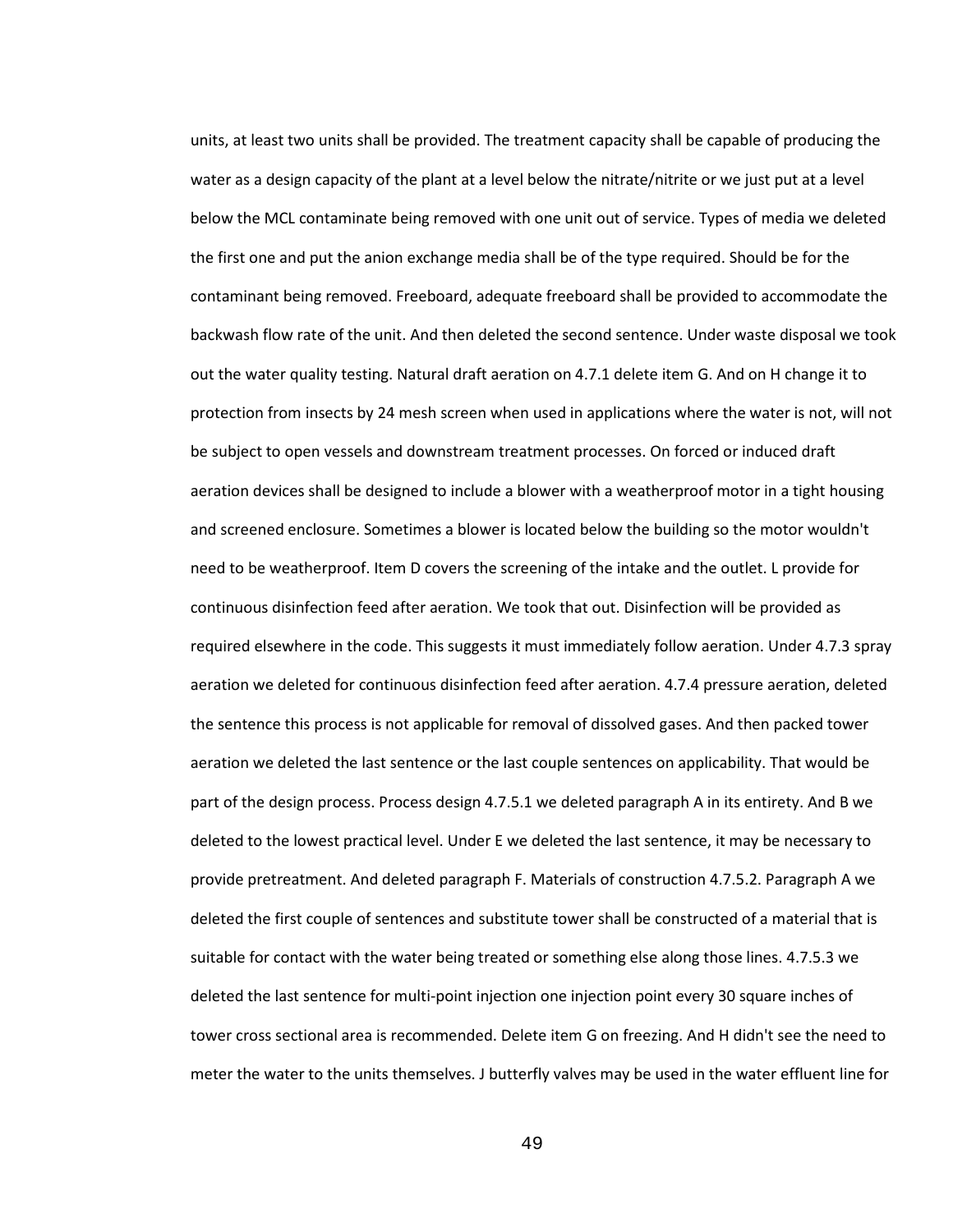better flow control, as well minimize air entrainment. Good for control, but if you need isolation you don't want to dictate the type of valves for isolation purposes when you're going to take a unit down. 4.7.5.4 air flow systems. Deleted the last sentence of A is recommended that a 4 mesh screen also be installed prior to the 24 mesh screen on the air inlet system. C air flow meters shall be provided on the influent air line or alternative method to determine the air flow shall be provided. We felt it wasn't necessary in situations where you have a well pumping a constant amount to a blower that blows a constant amount. Additionally, if you do not have a need or ability to vary the air flow rate then you don't need to meter. Delete item D and put a positive means of ensuring that air is being provided when water is being delivered to the air strippers shall be provided. Delete E. Under 4.7.5.5 paragraph C tower effluent collection and pumping wells constructed to clear well standards we deleted that. Towers can be installed on platforms to allow the discharge by gravity to a ground storage tank. Don't dictate how to design effluent structures. Delete item D provisions for extending tower height without major reconstruction is too broad. Item E an acceptable or alternative supply shall be available during periods of maintenance and operation. Delete that section. G disinfection after contact, that's covered elsewhere. I we felt that was covered elsewhere. Delete J also. Delete K, L and M. Design issues that do not need to be included in the water code and are addressed by other agencies/regulations/codes. We deleted the environmental regulations on noise and air. Again, deleted the disinfection portion of it. Corrosion control and quality control.

J.T. LANE: I have a question. As we look at, just kind of going with the same comment earlier about trying to organize it a little better, especially since so much of what y'all do may be impacted by multiple agencies, isn't it more helpful to include a statement, I'm not saying these specific words that y'all struck out, but where we should be, I mean is it more helpful to say go to this place to ensure, for instance, the appropriate air quality office is contacted and what not. Isn't that more helpful?

CHRIS RICHARD: I guess it can be. As an engineer you're supposed to know what applies and what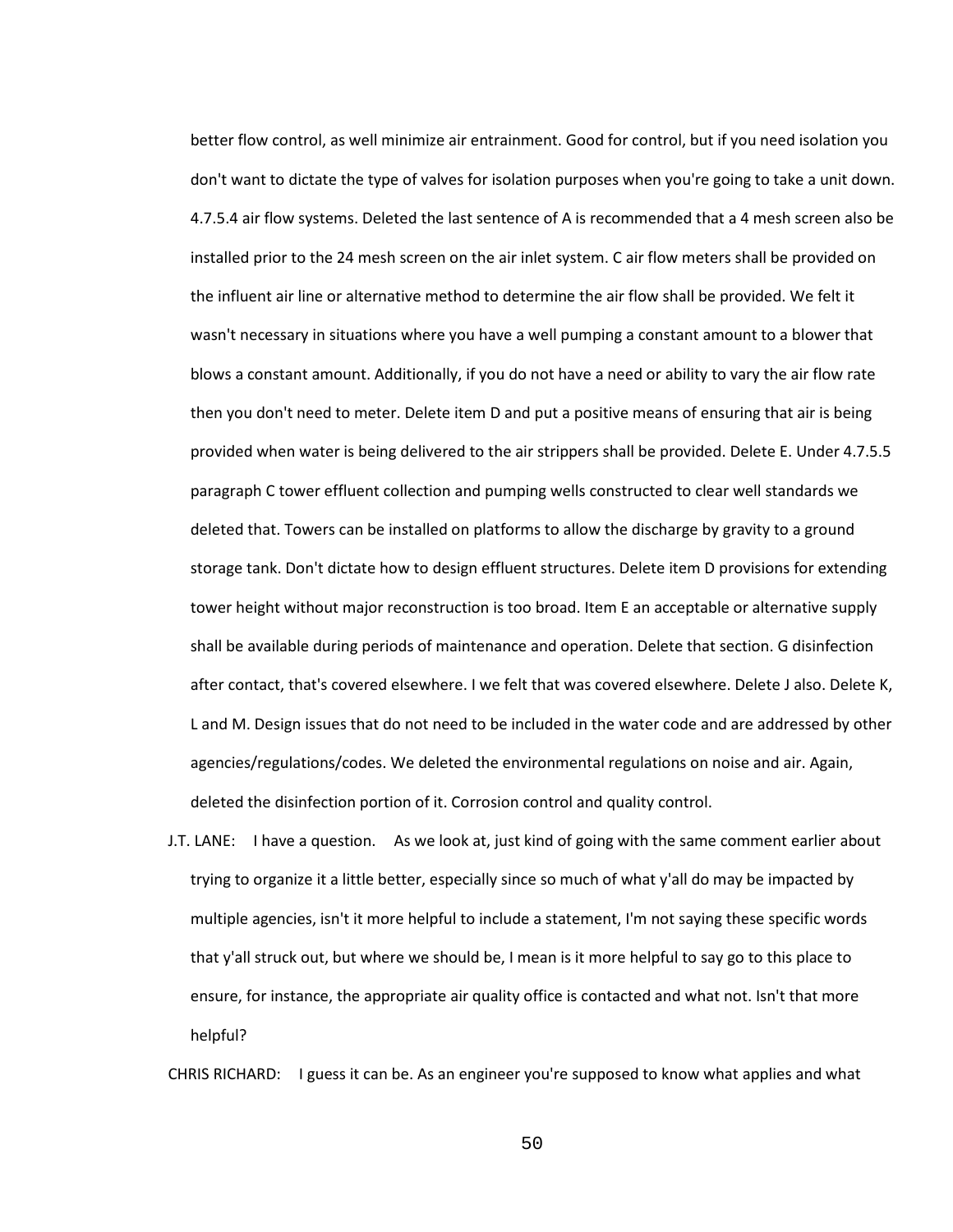doesn't. You're doing an airstrip you might have to do an air permit. If you do engines you might have to do diesel engines or a certain size you have to have an air permit. You might have a wetlands permit. You might leave something off that gives a sense that we have everything covered in this code. If you're designing a water plant you don't need to go any further. We got it covered. Instead of this is water quality, you need to make sure you have to cover all your bases on everything you need to do. If you're going over here you might need a wetlands permit. You're in a coastal region you might need a coastal permit. Go to the fire marshal, comply with OSHA, if you're private, a municipality. That was the thought process we had. Trying to be more this is a requirement not a recommendation.

- RANDY HOLLIS: I had the same problem when we started going through this thing ripping out all this stuff. 10 state standards that this comes from is still available to the engineer and he still needs to have that side by side cause he's going to have every bit of this language. If he's going by 10 state standards he will see this. What we're trying to write are only the solid in concrete codes that will be applicable. I agree, I hate to take it out because it's helped to nudge the engineer to say hey did you look at this. He'll still have 10 state standards available.
- CHRIS RICHARD: As other resources like you mentioned the ASC book, the AWWA manuals. A lot of different resources an engineer might use. Iron and manganese control. 4.8.3 under B we deleted that section and don't need to say what can be done, just what needs to be done. Delete item D the filtration rate for removing non primary constituents shall be left up to the discretion of the engineer and may be based on things like budget, available space, required backwash frequency, et cetera. The code should dictate how to remove contaminants that are not, should not dictate how to remove contaminants that are not required to be moved. They may be left and may be sequestered. Item E and delete that section and delete F, depends on the application. And paragraph 4. 4.8.5 biological removal. We didn't know anyone using it for iron and manganese removal. I don't know if that's the only one it's supposed to cover. Jake, do y'all have any?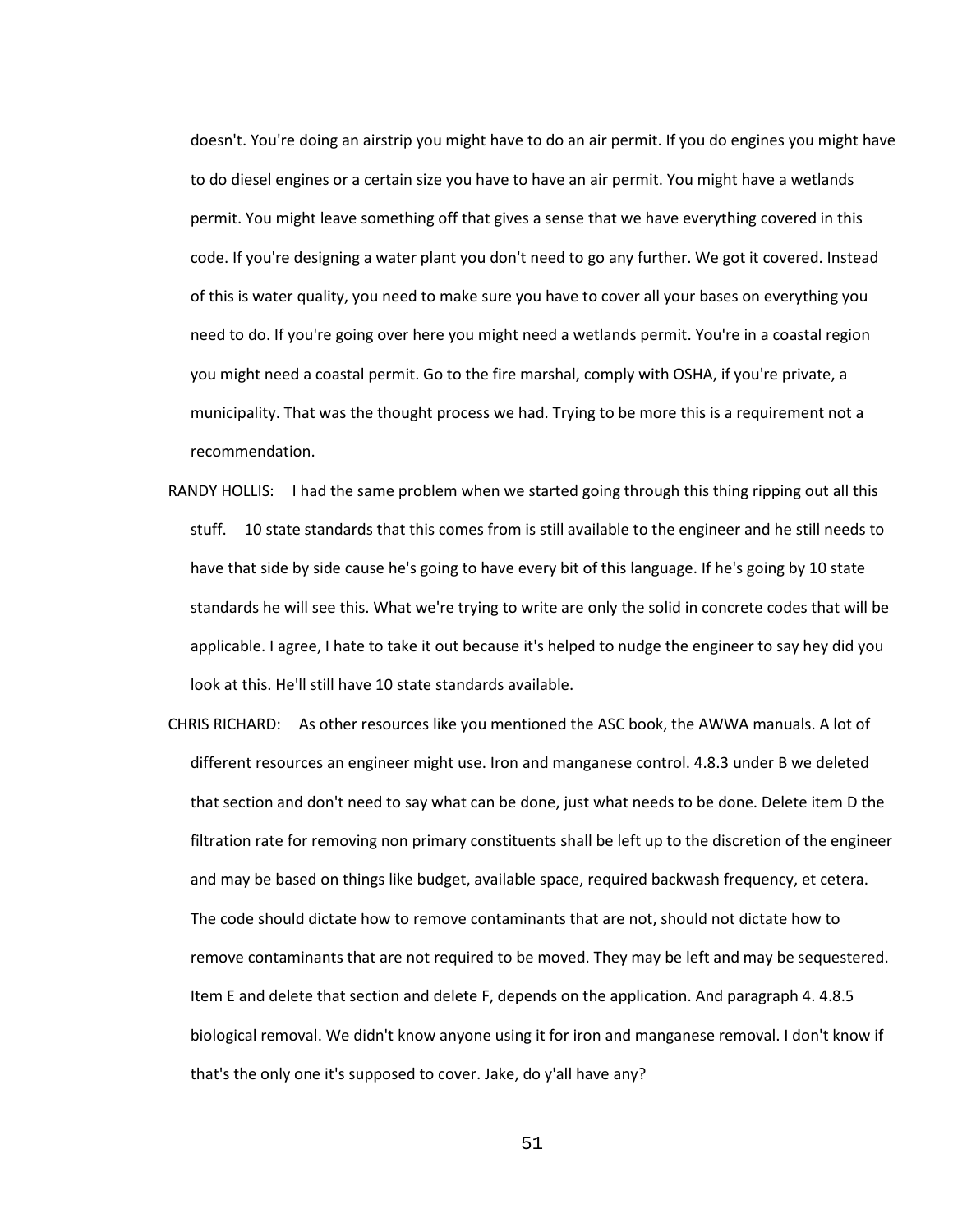- JAKE CAUSEY: Well, it's kind of the new thing. A lot of talk about biologically active filters for iron and manganese, ammonium nitrates, for multiple contaminants. Design parameter, operational parameter around biologically active filters generally don't exist. It's sort of I guess it's new, but it's not new, right. A lot of folks are really looking at it also from a cost prospective. It's definitely something that we're willing to look at and consider it. A lot of those things just like everything it's pilot based, pilot studies. And the biggest concern I think really is making sure you maintain the sort of biota in that filter such that if you don't have anything to die off and here comes all the iron and manganese. It definitely takes some intense monitoring and know the right parameters to monitor and make sure you maintain that biota. But everywhere I go I'm seeing a lot of presentations, a lot of research. It's been implemented in a lot of places. I think it's coming.
- CHRIS RICHARD: But if somebody wants to do it they would pilot test it or just like with any other technology that's not covered I think they would get directly with DHH whether it's in the code or not.
- JAKE CAUSEY: I don't think we could really spell out any design criteria other than a pilot test and DHH doing it's homework to make sure what he's proposing feels like the system can do it and monitor and be reliable. It's definitely out there, a lot of folks doing it.

CHRIS RICHARD: I know they're doing it for ammonia.

JAKE CAUSEY: Iron and manganese as well.

CHRIS RICHARD: Items sequestration by polyphosphates deleted C shouldn't apply before you try, shouldn't sequester before you try to remove it. Sampling taps. Again, we just put a means of collecting samples shall be provided. 4.9 stabilization. I think we took out the whole thing because it was more a narrative than a code. 4.9.3 under phosphates. Delete 4.9.4 split treatment because it was more of an FYI not a requirement or a code. Again, like Randy said all this stuff is still available in 10 state standards so we didn't put it in regulation. We deleted all these sections that were more for informational purposes. Powder activated carbon we deleted A and B and left C continuous agitation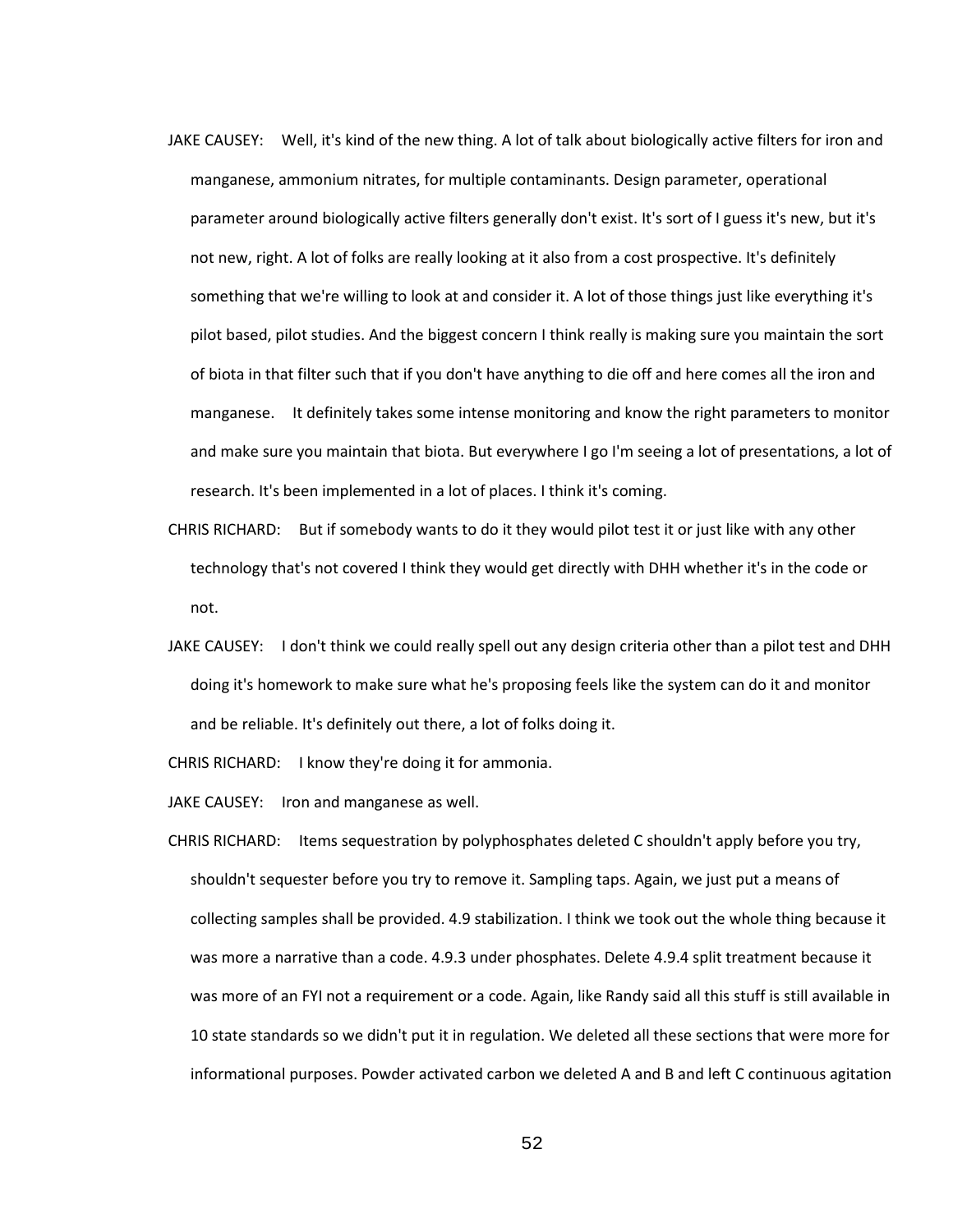or resuspension shall be provided to keep the carbon from depositing in the storage tanks. Deleted the last sentence of F. It should be stored in a building or compartment as nearly fireproof as possible. Other chemicals should not be stored in the same compartment. Carbon feeders should be equipped with explosion proof electrical outlets. That came from somebody who had it or not. Copper Sulfate, deleted the last sentence. Necessary approval and/or permits shall be obtained prior to application if required. Deleted that section. 4.10.8 potassium permanganate, deleted that section. And 4.10.10 other methods, deleted that as well. That's it.

JIMMY GUIDRY: It seemed like there was a lot of additional language added to the chlorine section. Is that lacking before or it just wasn't there?

CHRIS RICHARD: There was none.

- RANDY HOLLIS: One of the things that we talked about earlier design and everything was average daily flow, verses plant design flow, verses max daily flow and a lot of sections in here it talks about if you've got one out of service you only have two. Then if we design that to only meet average daily flow then there will be times that we can't meet the flow. Do we revise this to the standard that we set up earlier to say one component out of service to the plant shall be able to meet the max yearly, the max design flow, average day max design flow.
- CHRIS RICHARD: I guess we need to decide how the capacity of the plants. Typically I've always seen you design the plant for the average daily flow and you handle the other issues with storage so you don't have to over design your plant. With that in mind that's how this was the plant would be designed to meet the average daily flow and if you take a unit out of service you still have to be able to maintain that production. I guess it comes down to the definitions of what max day average day.
- RANDY HOLLIS: Average flow would be divided by 365 or whatever and I think we tried to say well let's design for the max month average flow.
- CHRIS RICHARD: That was in booster pumps and that was a little different application than actually treating the water so I stuck with what I'm more familiar with is designing it for the average daily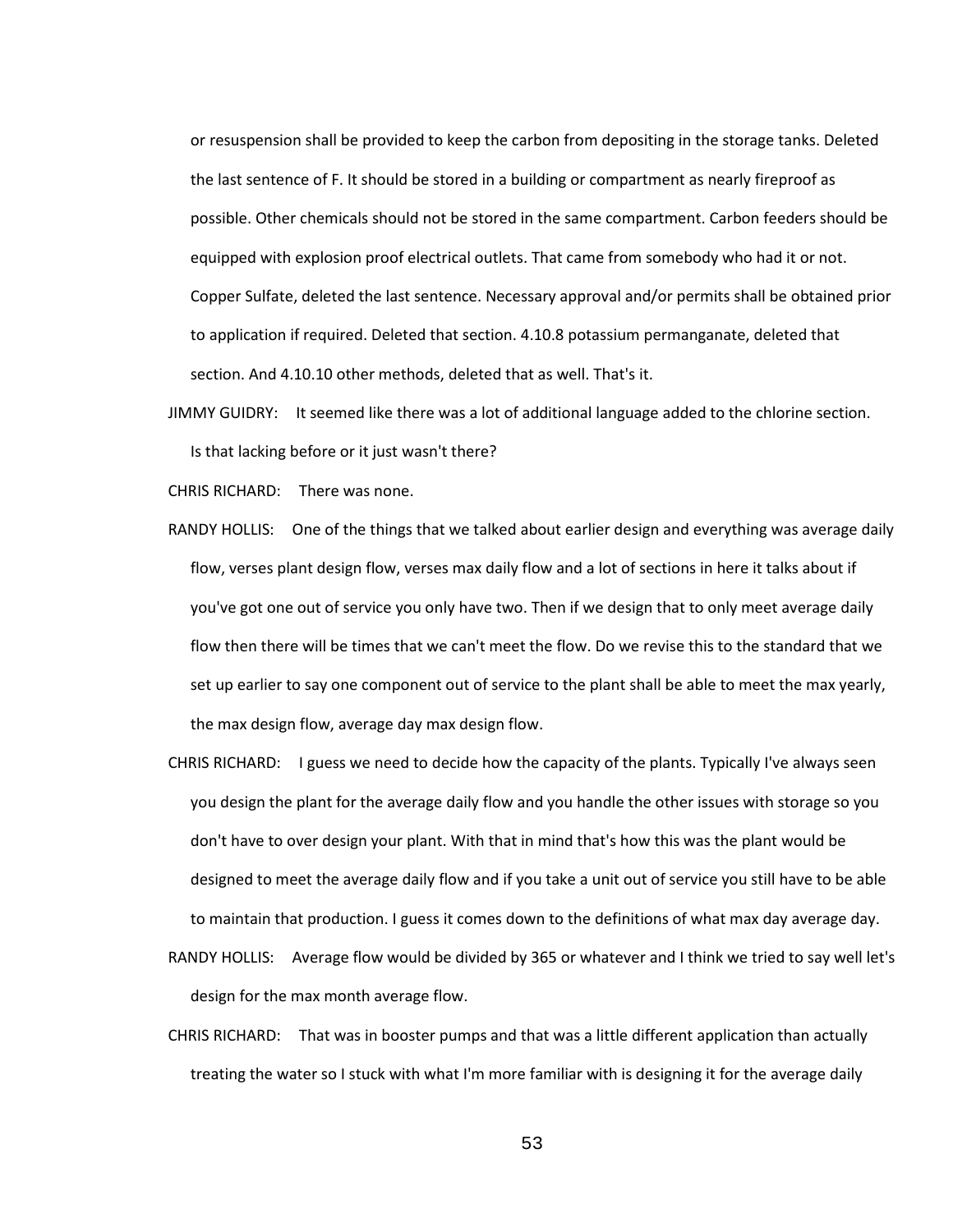flow. Then when you get out the storage you have the different requirements that you meet your peak hour with your storage and your pumping capacity. In other words you can make water in 18 hours you don't have to work all 24, but you make an average amount of water. Store to meet the peak demands during the day and replenish at night or whenever.

- RANDY HOLLIS: You're only operating the plant 18 hours you're operating it, you're above average flow.
- CHRIS RICHARD: That's because your plant might be, you might have a plant that could currently because you designed for the future you design a plant that you're producing 5 million gallons a day right now so you don't have to run 24 hours a day.

RANDY HOLLIS: Today I agree, but when you hit that design year.

- CHRIS RICHARD: Then you better start looking to add on your plant. Not too many plants operate at a 100 percent 24 hours a day at 100 percent capacity.
- RANDY HOLLIS: I would just like it to be consistent with what we looked at earlier. Should we put the language in here that we should meet with one component out of service the max month average flow?

CHRIS RICHARD: You're going to increase cost of the plants.

ROBERT BROU: Do need to go with the more conservative because what you're referring to is taking it out maybe to backwash it and putting it back in service. Storage will help that, but what about refurbishing a plant, taking it out and sandblasting it, repainting it you've got to go for months on end. The more conservative is going to be more reasonable.

CHRIS RICHARD: The systems can make it during those periods of time. I think you're increasing the cost a lot by making the plants bigger in the design. I don't know how everybody else feels.

JAKE CAUSEY: I definitely agree with the concept of consistency. Start mixing up average day max month divided by seven it gets a little bit confusing. I think typically when you design a plant you are looking at future growth so you're already going to exceed whatever criteria really you use initially.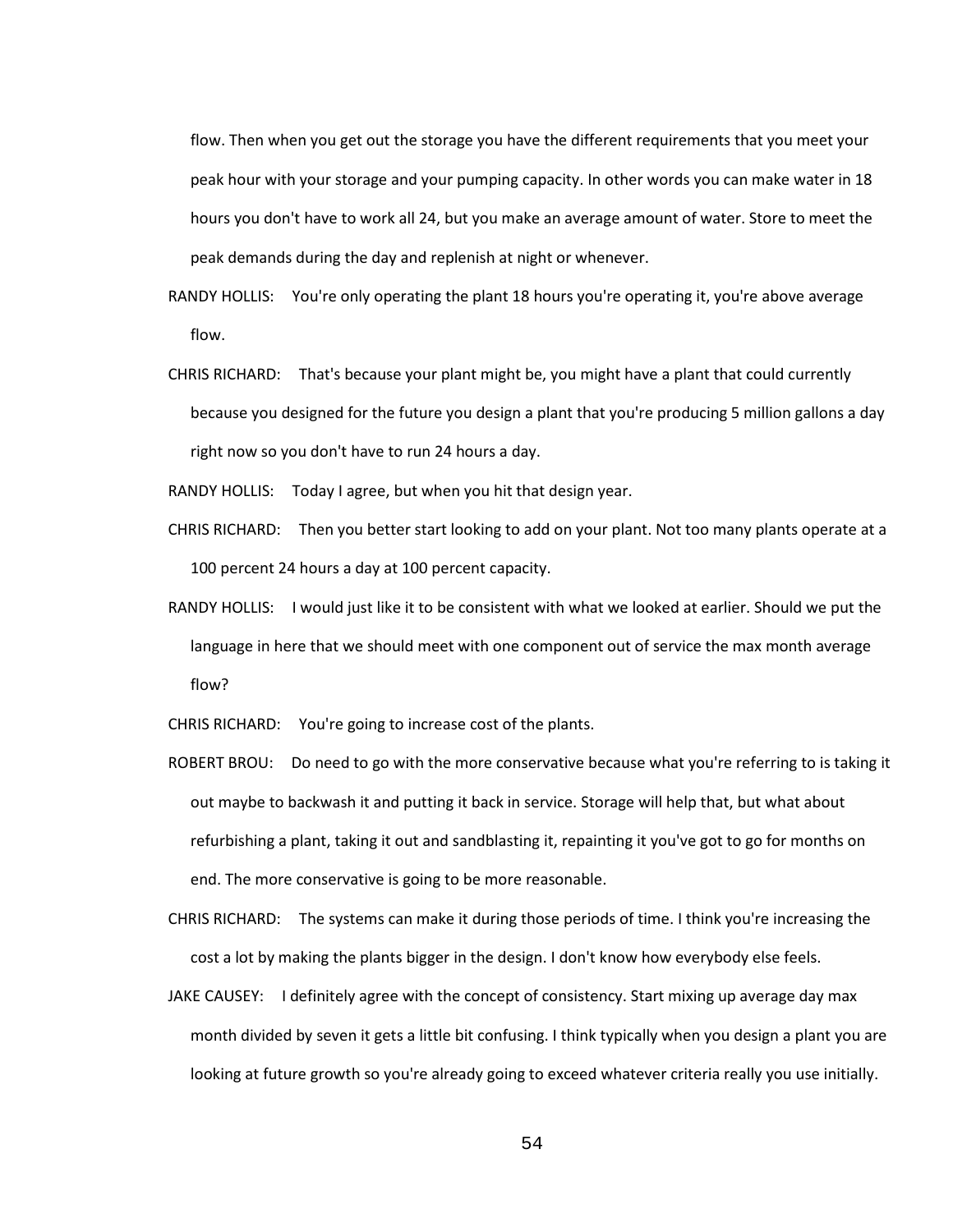It's just when you start reaching that capacity mark at what point is average max month or just daily average flow that you're having to look at it and say okay we're hitting our maximum here and we're going to have to find some more water. I don't know that it's going to have a huge impact initially on the front end. It's just you may have to upgrade your plant a little sooner than you might would otherwise. I guess is what I'm thinking.

- CHRIS RICHARD: You're saying you can still design your plant for average flow, but check it against the max.
- JAKE CAUSEY: Your average flow based on what you expect the demand to be 20 years from now I guess, which is not what it is today. Your plant will meet today's max anything, frankly. But when you start getting to that point of hitting that max month average flow that's when some upgrades may need to be happening. You could be in a bind at that point.
- CHRIS RICHARD: Rather than building it initially 20 years ahead of time before you might not reach. You design plants that you build for 20 years and the city stops growing.
- DIRK BARRIOS: Twenty year growth is what you usually look for as an engineer. You can only estimate. You're not expected to hit it right on the nail every time.
- CHRIS RICHARD: But you're spending that money today. I'm just saying. I don't know if it's necessary that it all be the same on the system with the pumping station or storage tank verses the plant design itself, the main component. I understand what you're saying. However we want to do it we need to define it. I don't think you're going to be reaching that max month taking a unit out of service for most plants.
- JAKE CAUSEY: We definitely had some systems get in a bind taking a clarifier out of service. Frankly they didn't have two units. I guess just trying to think about it a lot of times they are upgrading a plant here at a tank at a different time, but I don't know maybe just kind of thinking about what is the ideal scenario.

RANDY HOLLIS: I was just trying to be consistent. If we're going to say everything is designed on the